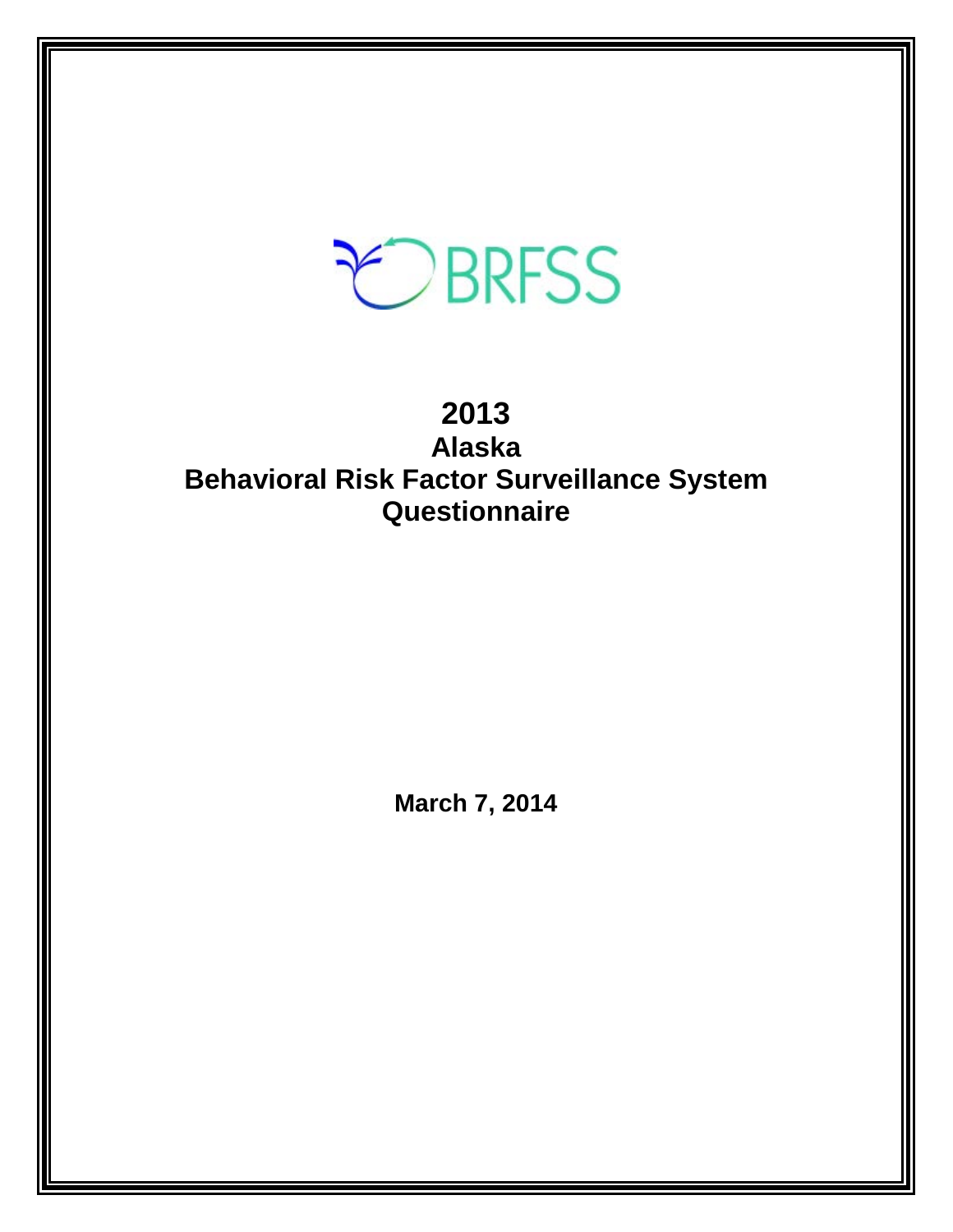

# <span id="page-1-0"></span>Behavioral Risk Factor Surveillance System 2013 Questionnaire

# <span id="page-1-1"></span>**Table of Contents**

| Activity List for Common Leisure Activities (To be used for Section 13: Physical |  |
|----------------------------------------------------------------------------------|--|
|                                                                                  |  |
|                                                                                  |  |
|                                                                                  |  |
|                                                                                  |  |
|                                                                                  |  |
|                                                                                  |  |
|                                                                                  |  |
|                                                                                  |  |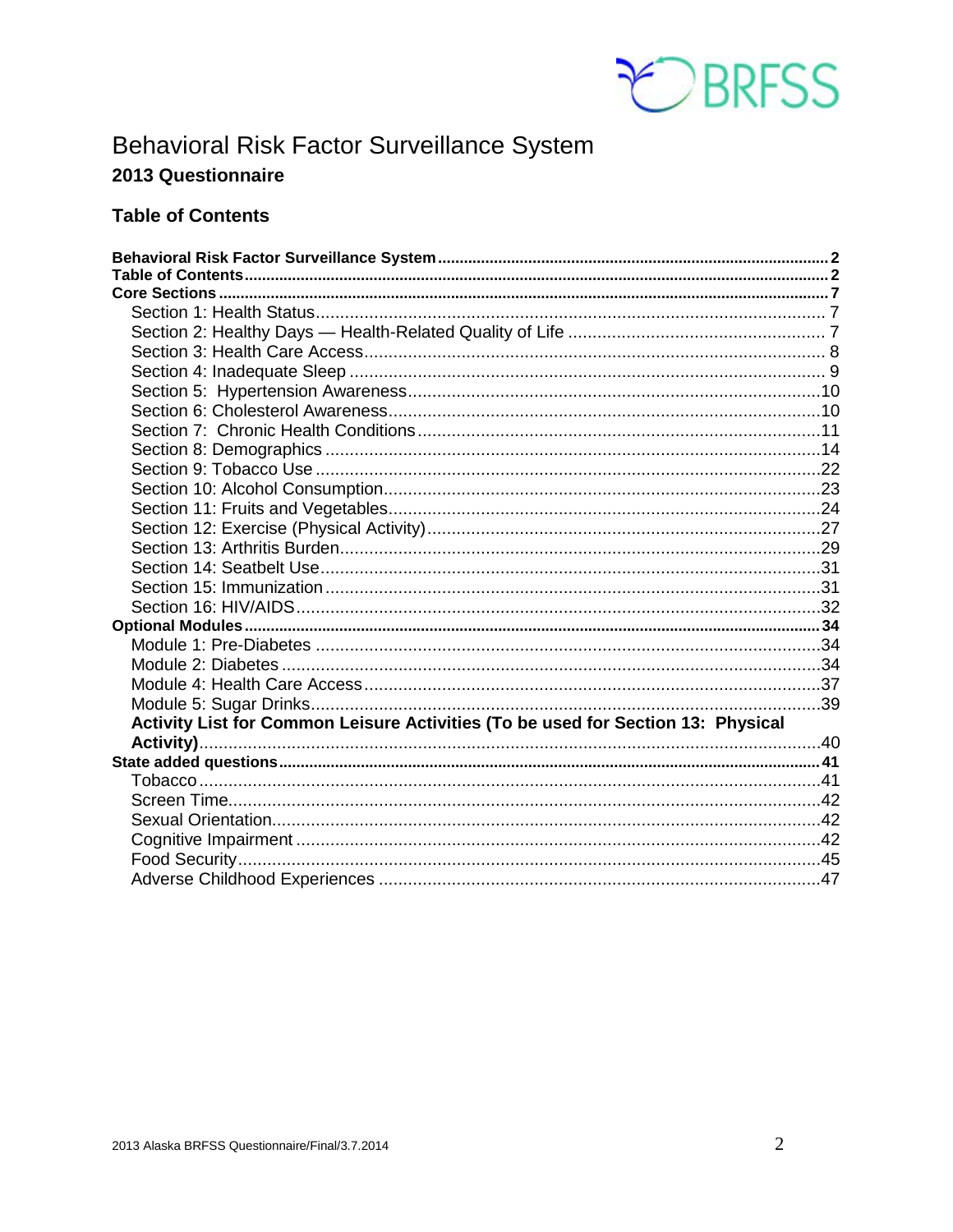

# **Interviewer's Script**

HELLO, I am calling for the **(health department) .** My name is **(name) .** We are gathering information about the health of **(state)** residents. This project is conducted by the health department with assistance from the Centers for Disease Control and Prevention. Your telephone number has been chosen randomly, and I would like to ask some questions about health and health practices.

# Is this **(phone number)** ?

**If "No"** 

Thank you very much, but I seem to have dialed the wrong number. It's possible that your number may be called at a later time. **STOP**

#### **Is this a private residence?**

**READ ONLY IF NECESSARY: "By private residence, we mean someplace like a house or apartment."**

> **Yes [Go to state of residence]**<br>No **the college housing [Go to college housing]**

 **No, business phone only**

#### **If "No, business phone only".**

**Thank you very much but we are only interviewing persons on residential phones lines at this time.**

**STOP**

# **College Housing**

**Do you live in college housing?** 

**READ ONLY IF NECESSARY: "By college housing we mean dormitory, graduate student or visiting faculty housing, or other housing arrangement provided by a college or university."**

> **Yes No**

**If "No",**

**Thank you very much, but we are only interviewing persons who live in a private residence or college housing at this time. STOP**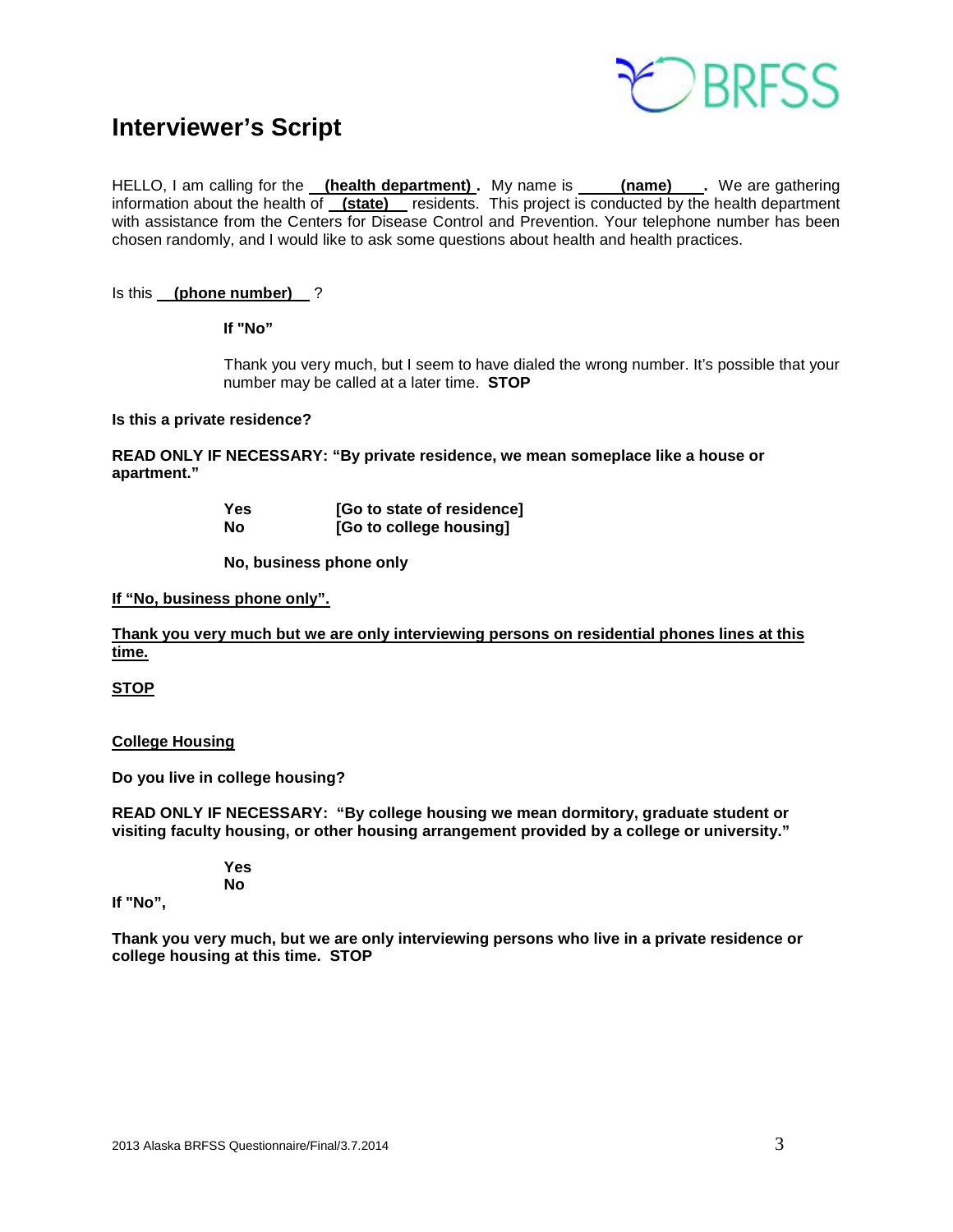

**State of Residence**

**Do you reside in \_\_\_\_(state)\_\_\_\_?** 

 **No** 

 **Yes [Go to Cellular Phone]** 

# **If "No"**

Thank you very much, but we are only interviewing persons who live in the state of at this **time**. **STOP**

# **Cellular Phone**

Is this a cellular telephone?

**Interviewer Note: Telephone service over the internet counts as landline service (includes Vonage, Magic Jack and other home-based phone services).**

**Read only if necessary: "By cellular (or cell) telephone we mean a telephone that is mobile and usable outside of your neighborhood."** 

#### **If "Yes"**

Thank you very much, but we are only interviewing by land line telephones and for private residences or college housing. **STOP**

# **CATI NOTE: IF (College Housing = Yes) continue; otherwise go to Adult Random Selection Adult**

Are you 18 years of age or older?

| 1 | Yes, respondent is male   | <b>SO</b>  |
|---|---------------------------|------------|
| 2 | Yes, respondent is female | <b>IGo</b> |

**3 No**

**1 IGo to Page 6]**<br>**[Go to Page 6]** 

**If "No",**

Thank you very much, but we are only interviewing persons aged 18 or older at this time. **STOP** 

# **Adult Random Selection**

I need to randomly select one adult who lives in your household to be interviewed. How many members of your household, including yourself, are 18 years of age or older?

Number of adults

**If "1,"**  Are you the adult?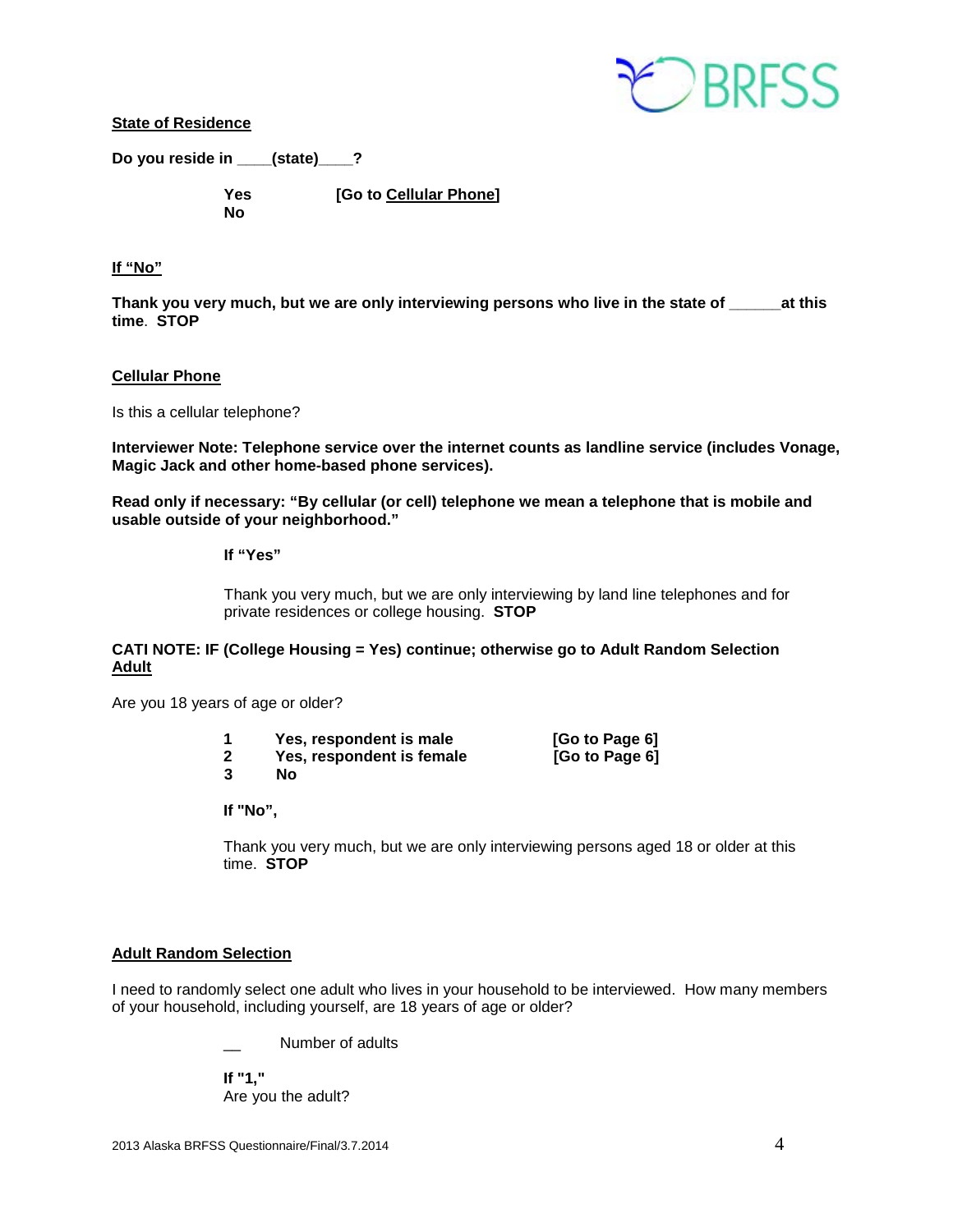

# **If "yes,"**

Then you are the person I need to speak with. Enter 1 man or 1 woman below (Ask gender if necessary). **Go to page 6.**

# **If "no,"**

Is the adult a man or a woman? Enter 1 man or 1 woman below. May I speak with **[fill in (him/her) from previous question]**? **Go to "correct respondent" on the next page.**

How many of these adults are men and how many are women?

Number of men

Number of women

The person in your household that I need to speak with is \_\_\_\_\_\_\_\_\_\_\_\_\_\_\_.

**If "you," go to page 6**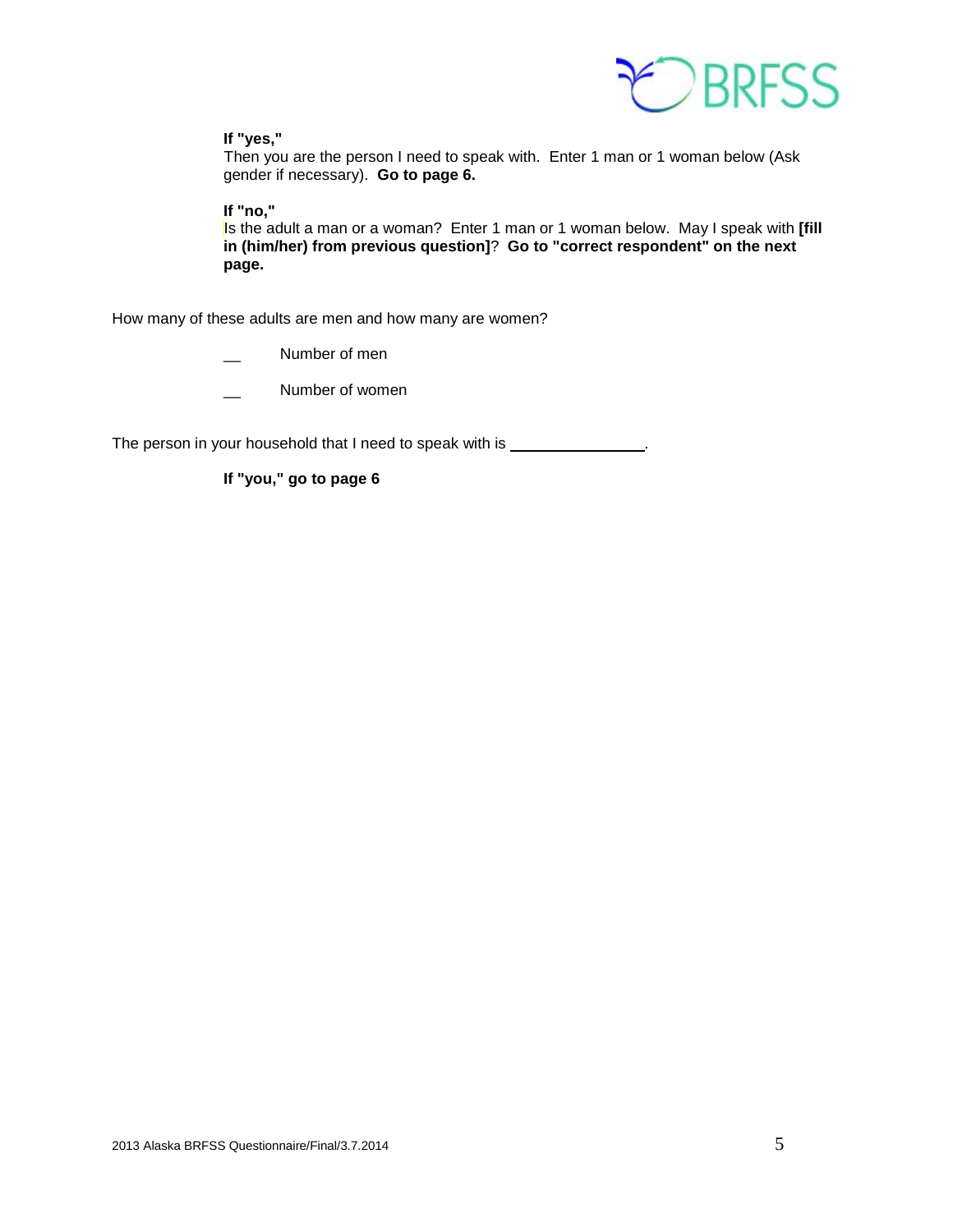

# **To the correct respondent:**

HELLO, I am calling for the <u>\_\_**(health department)** \_\_</u> My name is \_\_\_\_\_**(name)** \_\_\_. We are gathering information about the health of **(state)** residents. This project is conducted by the health department with assistance from the Centers for Disease Control and Prevention. Your telephone number has been chosen randomly, and I would like to ask some questions about health and health practices.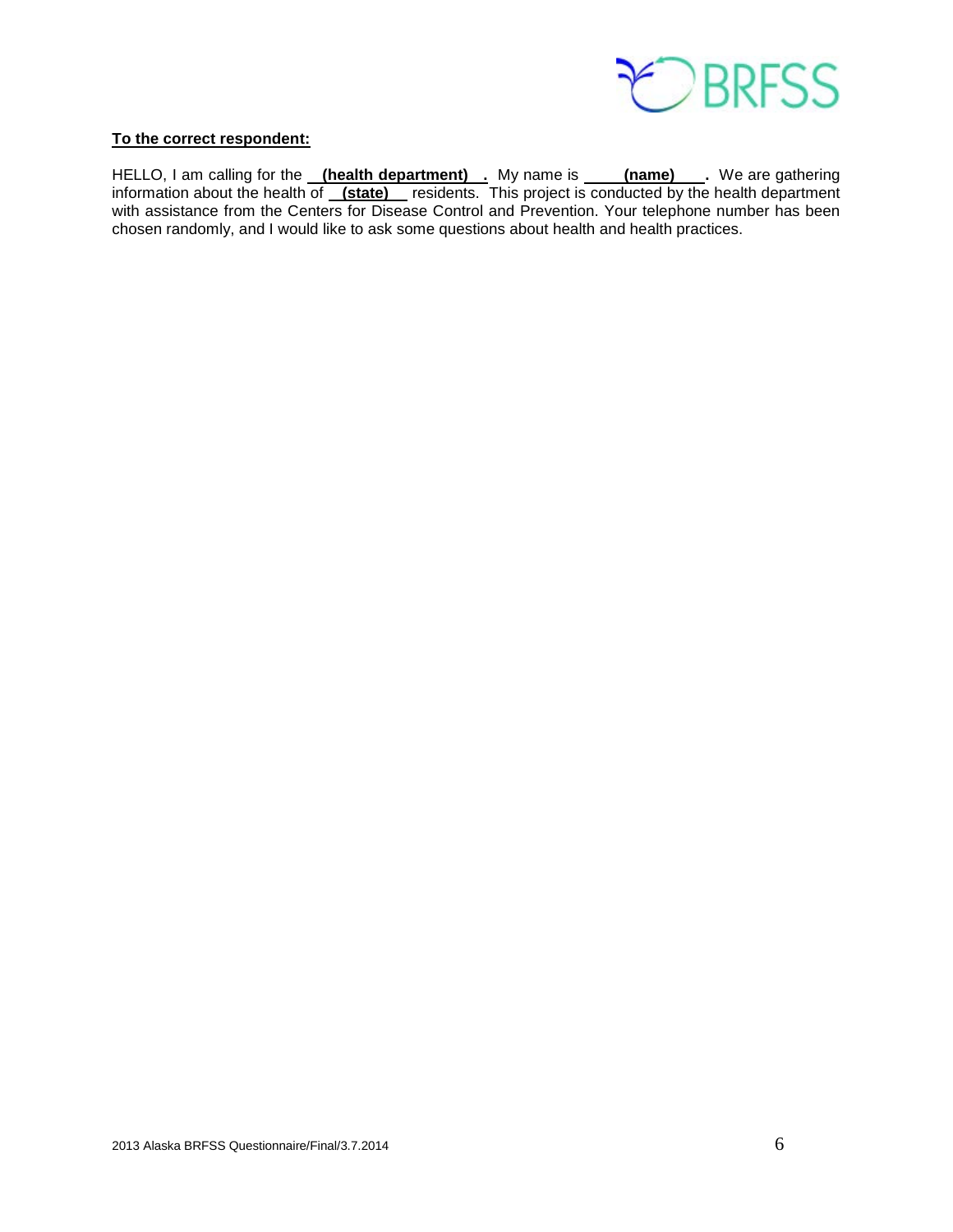

# <span id="page-6-0"></span>**Core Sections**

I will not ask for your last name, address, or other personal information that can identify you. You do not have to answer any question you do not want to, and you can end the interview at any time. Any information you give me will be confidential. If you have any questions about the survey, please call **(give appropriate state telephone number)**.

# <span id="page-6-1"></span>Section 1: Health Status

**1.1** Would you say that in general your health is—  $(80)$ **Please read:** 1 Excellent<br>2 Very good 2 Very good<br>3 Good 3 Good<br>4 Fair **Fair Or** 5 Poor **Do not read:** 7 Don't know / Not sure<br>9 Refused **Refused** 

# <span id="page-6-2"></span>Section 2: Healthy Days — Health-Related Quality of Life

**2.1** Now thinking about your physical health, which includes physical illness and injury, for how many days during the past 30 days was your physical health not good?

 $(81-82)$ 

- $\frac{1}{8}$   $\frac{1}{8}$  Number of days
- 8 8 None<br>7 7 Don't
- 7 7 Don't know / Not sure<br>9 9 Refused
- Refused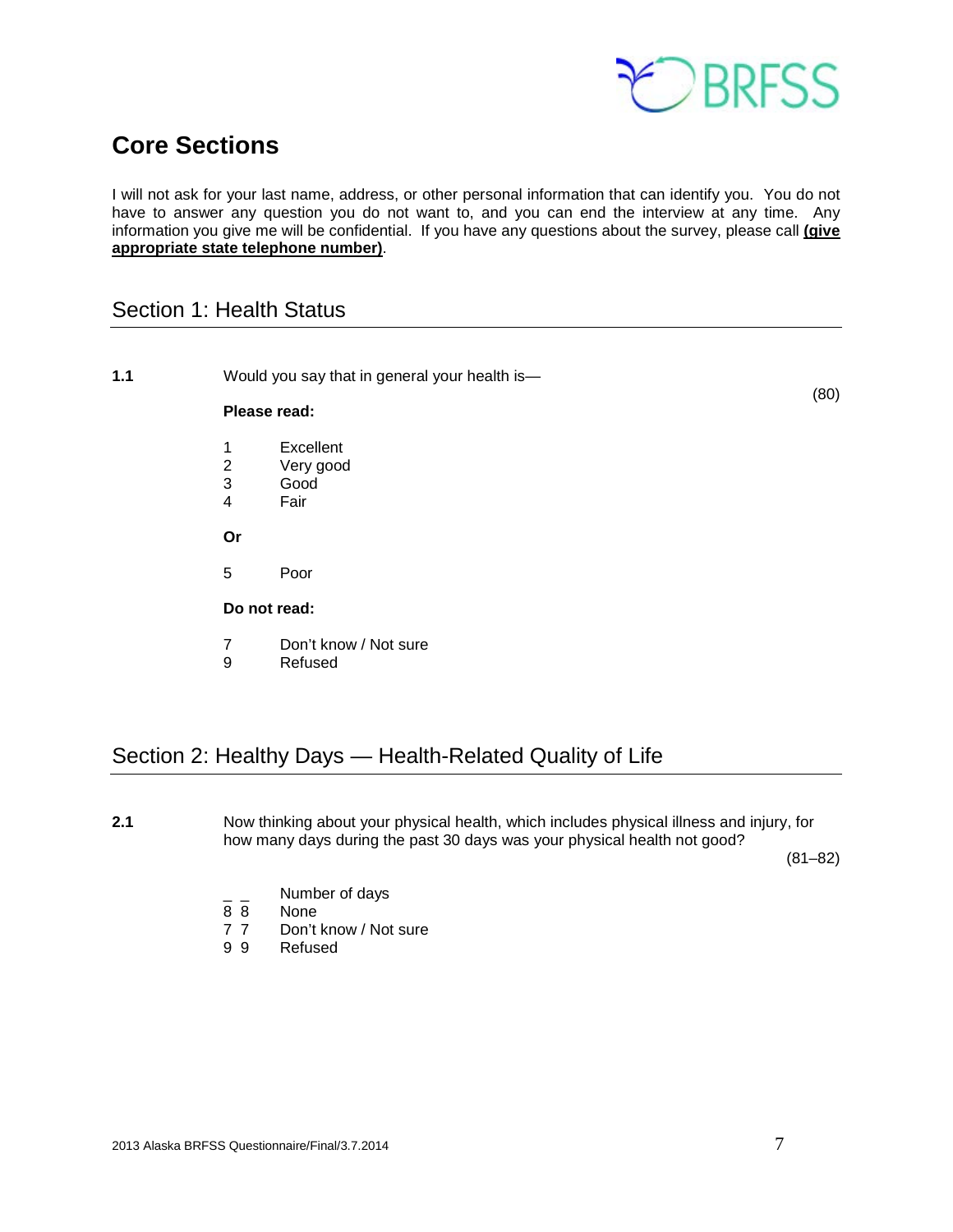

**2.2** Now thinking about your mental health, which includes stress, depression, and problems with emotions, for how many days during the past 30 days was your mental health not good?

 $(83-84)$ 

- $\frac{1}{8}$   $\frac{1}{8}$  Number of days
- 8 8 None **[If Q2.1 and Q2.2 = 88 (None), go to next section]**
- 
- 7 7 Don't know / Not sure<br>9 9 Refused **Refused**
- **2.3** During the past 30 days, for about how many days did poor physical or mental health keep you from doing your usual activities, such as self-care, work, or recreation?

 $(85-86)$ 

- $\frac{1}{8}$   $\frac{1}{8}$  Number of days
- None
- 7 7 Don't know / Not sure
- 9 9 Refused

# <span id="page-7-0"></span>Section 3: Health Care Access

**3.1** Do you have any kind of health care coverage, including health insurance, prepaid plans such as HMOs, government plans such as Medicare, Native Health Service or Indian Health Service?

- (87) 1 Yes **[Go to Module 4, Question 1, else continue]**
- 2 No
- Don't know / Not sure
- 9 Refused

**3.2** Do you have one person you think of as your personal doctor or health care provider?

**If "No," ask: "Is there more than one, or is there no person who you think of as your personal doctor or health care provider?"**

(88)

- 1 Yes, only one<br>2 More than one
- 2 More than one<br>3 No
- No.
- 7 Don't know / Not sure<br>9 Refused
- **Refused**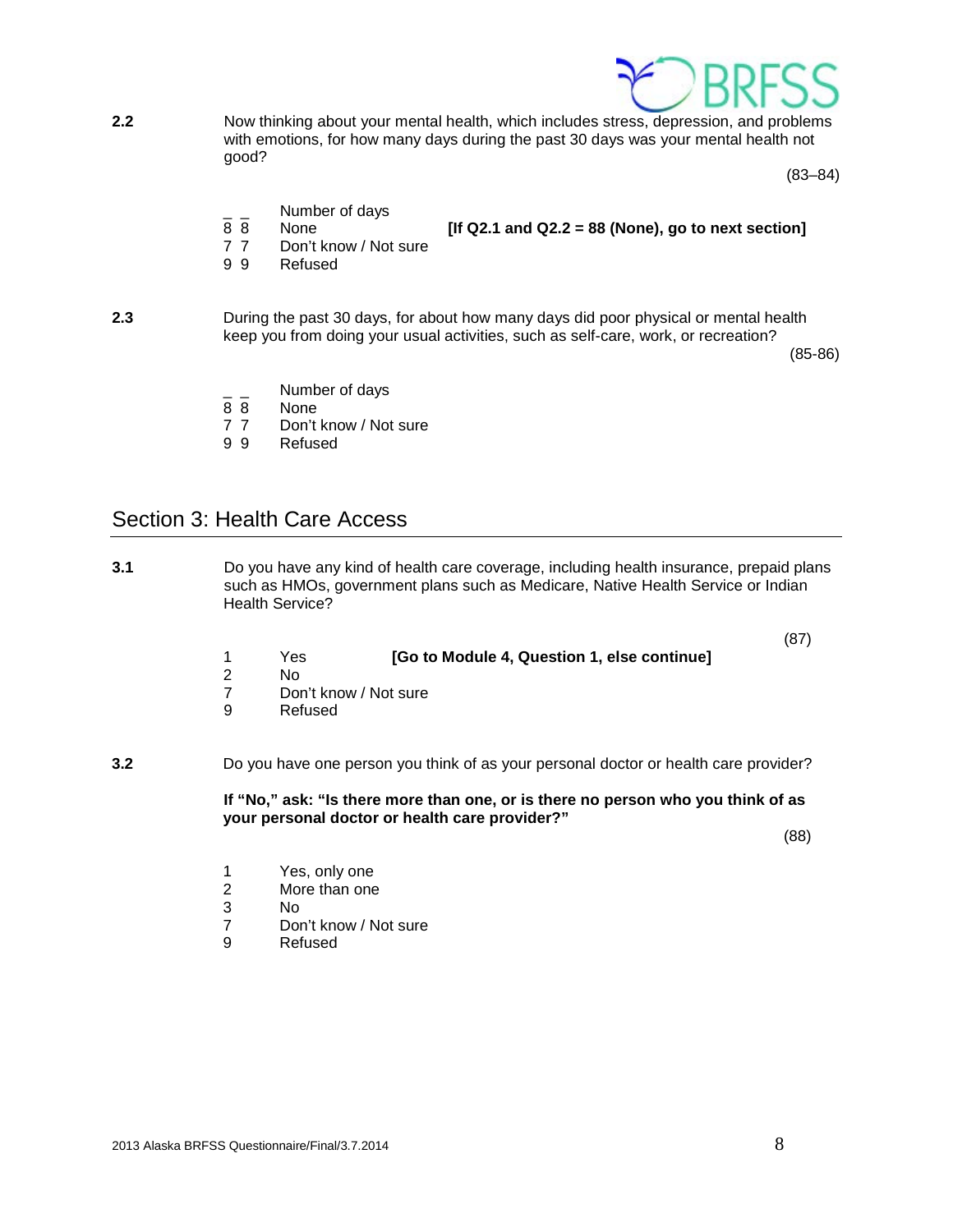

**3.3** Was there a time in the past 12 months when you needed to see a doctor but could not because of cost?

 $(89)$ 

- 
- 1 Yes<br>2 No
- 2 No 7 Don't know / Not sure<br>9 Refused
	- **Refused**

# **CATI Note: Go to Module 4, Question 3, else continue**

**3.4** About how long has it been since you last visited a doctor for a routine checkup? A routine checkup is a general physical exam, not an exam for a specific injury, illness, or condition.

 $(90)$ 

- 1 Within the past year (anytime less than 12 months ago)
- 2 Within the past 2 years (1 year but less than 2 years ago)
- 3 Within the past 5 years (2 years but less than 5 years ago)
- 5 or more years ago
- 7 Don't know / Not sure
- 8 Never
- 9 Refused

# **CATI Note: If Q3.1 = 1 go to Module 4, Question 4a or if Q3.1 = 2, 7, or 9 go to Module 4, Question 4b**

# <span id="page-8-0"></span>Section 4: Inadequate Sleep

I would like to ask you about your sleep pattern.

**4.1** On average, how many hours of sleep do you get in a 24-hour period?

# **INTERVIEWER NOTE: Enter hours of sleep in whole numbers, rounding 30 minutes (1/2 hour) or more up to the next whole hour and dropping 29 or fewer minutes.**

(91-92)

- $\frac{1}{7}$  Number of hours [01-24]<br>77 Don't know / Not sure
- 77 Don't know / Not sure<br>99 Refused
- **Refused**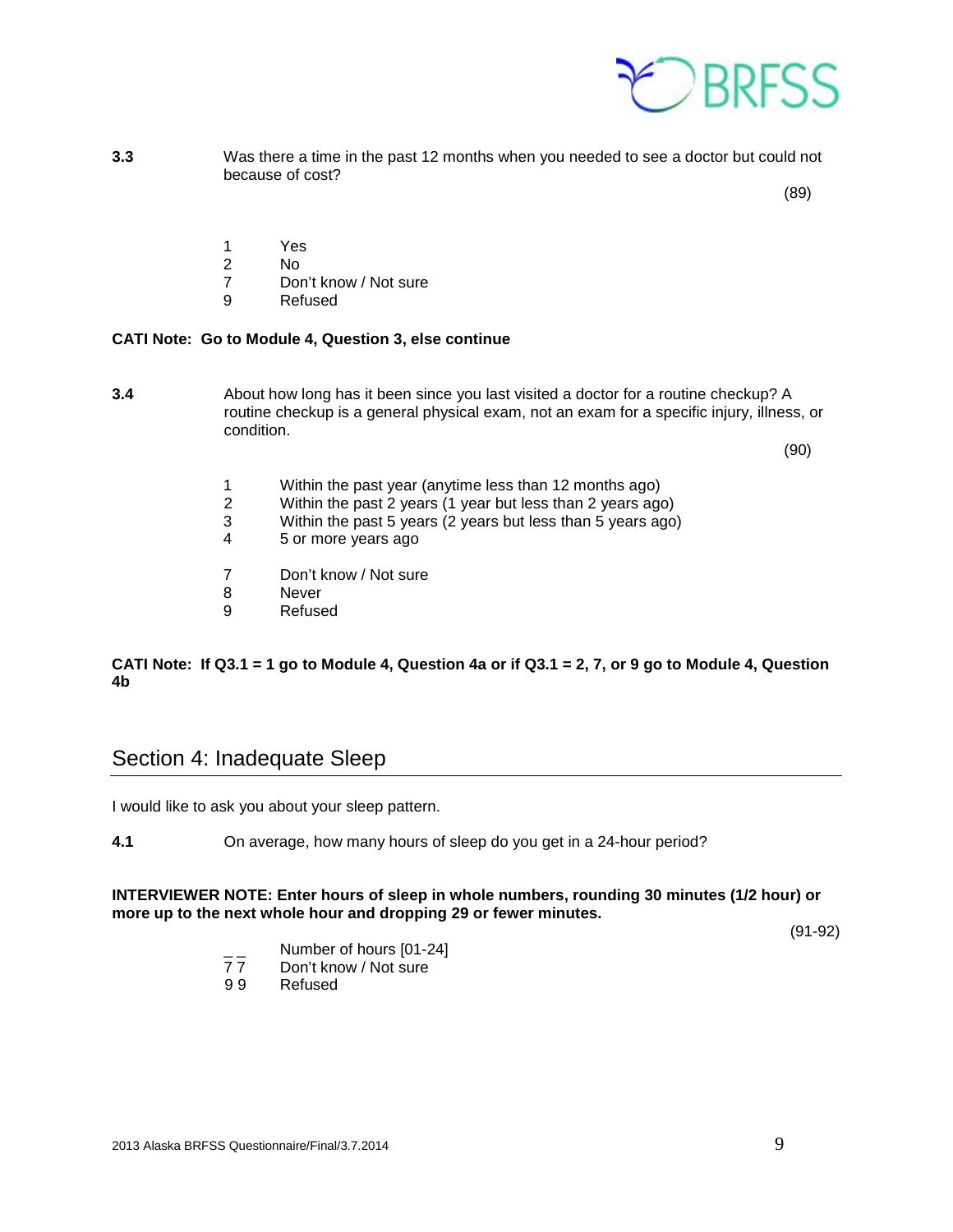

# <span id="page-9-0"></span>Section 5: Hypertension Awareness

**5.1** Have you EVER been told by a doctor, nurse, or other health professional that you have high blood pressure?

**Read only if necessary:** By "other health professional" we mean a nurse practitioner, a physician's assistant, or some other licensed health professional.

## **If "Yes" and respondent is female, ask: "Was this only when you were pregnant?"**

 1 Yes 2 Yes, but female told only during pregnancy **[Go to next section]** 3 No **[Go to next section] 100 Told borderline high or pre-hypertensive [Go to next section]**<br> **4 To to next section**<br> **4 Go to next section** 7 Don't know / Not sure<br>9 Refused [Go to next section]

#### **5.2** Are you currently taking medicine for your high blood pressure?

(94)

(93)

- 1 Yes
- 2 No
	- 7 Don't know / Not sure
	- 9 Refused

# <span id="page-9-1"></span>Section 6: Cholesterol Awareness

**6.1** Blood cholesterol is a fatty substance found in the blood. Have you EVER had your blood cholesterol checked?

#### **Read only if necessary:**

- 1 Yes
- 2 No [**Go to next section]**
- 7 Don't know / Not sure [**Go to next section]**
- 9 Refused [**Go to next section]**

# **6.2** About how long has it been since you last had your blood cholesterol checked?

#### **Read only if necessary:**

- 1 Within the past year (anytime less than 12 months ago)
- 2 Within the past 2 years (1 year but less than 2 years ago)
- 3 Within the past 5 years (2 years but less than 5 years ago)
- 4 5 or more years ago

## **Do not read:**

7 Don't know / Not sure

(96)

(95)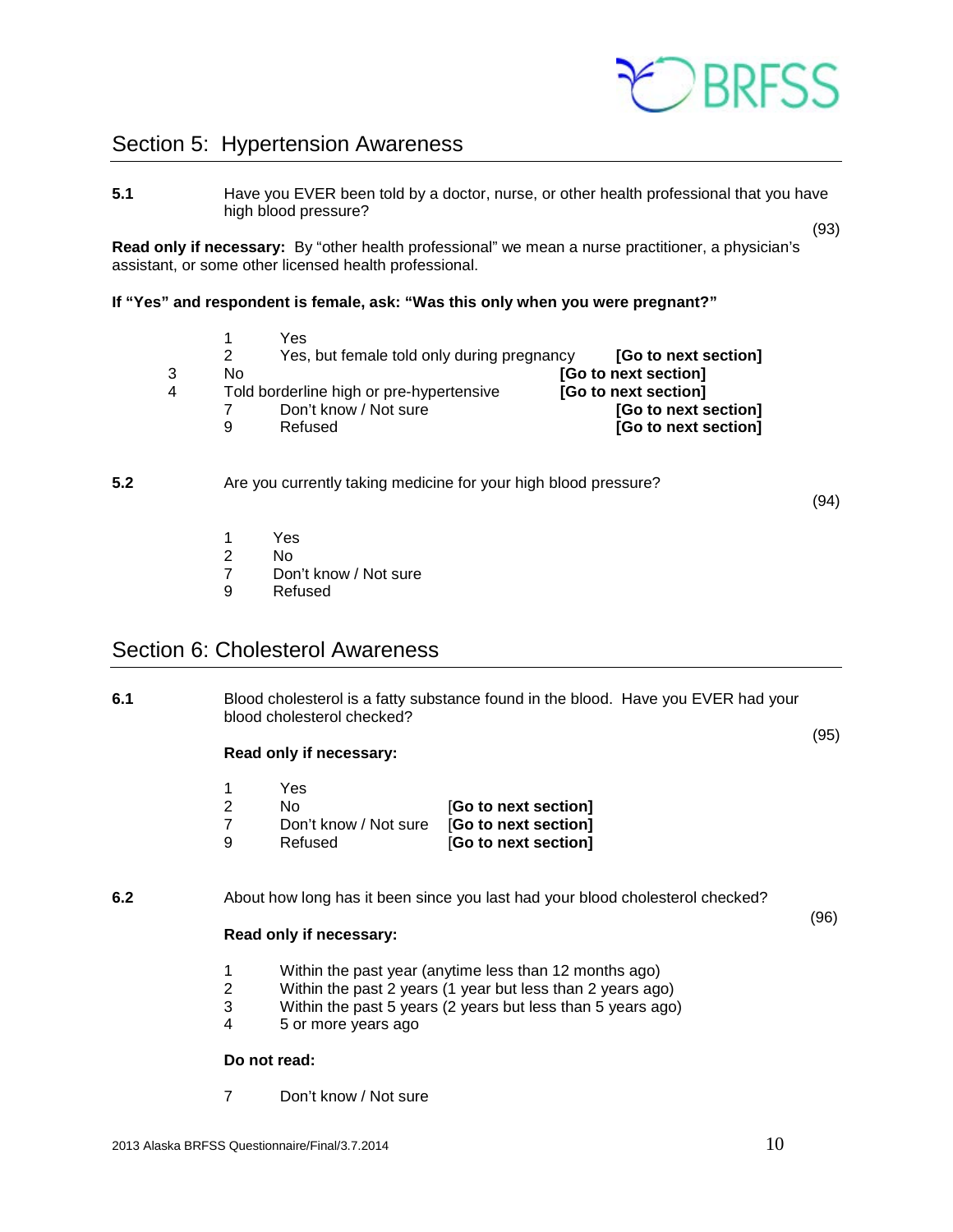9 Refused



| 6.3 | Have you EVER been told by a doctor, nurse or other health professional that your blood |  |
|-----|-----------------------------------------------------------------------------------------|--|
|     | cholesterol is high?                                                                    |  |
|     | (97)                                                                                    |  |

1 Yes

- 
- 2 No<br>7 Dor 7 Don't know / Not sure<br>9 Refused
- **Refused**

# <span id="page-10-0"></span>Section 7: Chronic Health Conditions

Now I would like to ask you some questions about general health conditions.

Has a doctor, nurse, or other health professional EVER told you that you had any of the following? For each, tell me "Yes," "No," or you're "Not sure."

| 7.1 | (Ever told) you that you had a heart attack also called a myocardial infarction?            |       |
|-----|---------------------------------------------------------------------------------------------|-------|
|     | Yes<br>1<br>$\overline{2}$<br>No<br>$\overline{7}$<br>Don't know / Not sure<br>9<br>Refused | (98)  |
| 7.2 | (Ever told) you had angina or coronary heart disease?                                       | (99)  |
|     | Yes<br>1                                                                                    |       |
|     | $\mathbf 2$<br>No                                                                           |       |
|     | $\overline{7}$<br>Don't know / Not sure                                                     |       |
|     | 9<br>Refused                                                                                |       |
| 7.3 | (Ever told) you had a stroke?                                                               |       |
|     | Yes<br>1                                                                                    | (100) |
|     | $\mathbf 2$<br>No                                                                           |       |
|     | $\overline{7}$<br>Don't know / Not sure                                                     |       |
|     | 9<br>Refused                                                                                |       |
|     |                                                                                             |       |
| 7.4 | (Ever told) you had asthma?                                                                 | (101) |
|     | Yes<br>1                                                                                    |       |
|     | $\overline{2}$<br>[Go to Q7.6]<br>No                                                        |       |
|     | $\boldsymbol{7}$<br>[Go to Q7.6]<br>Don't know / Not sure                                   |       |
|     | 9<br>Refused<br>[Go to Q7.6]                                                                |       |
|     |                                                                                             |       |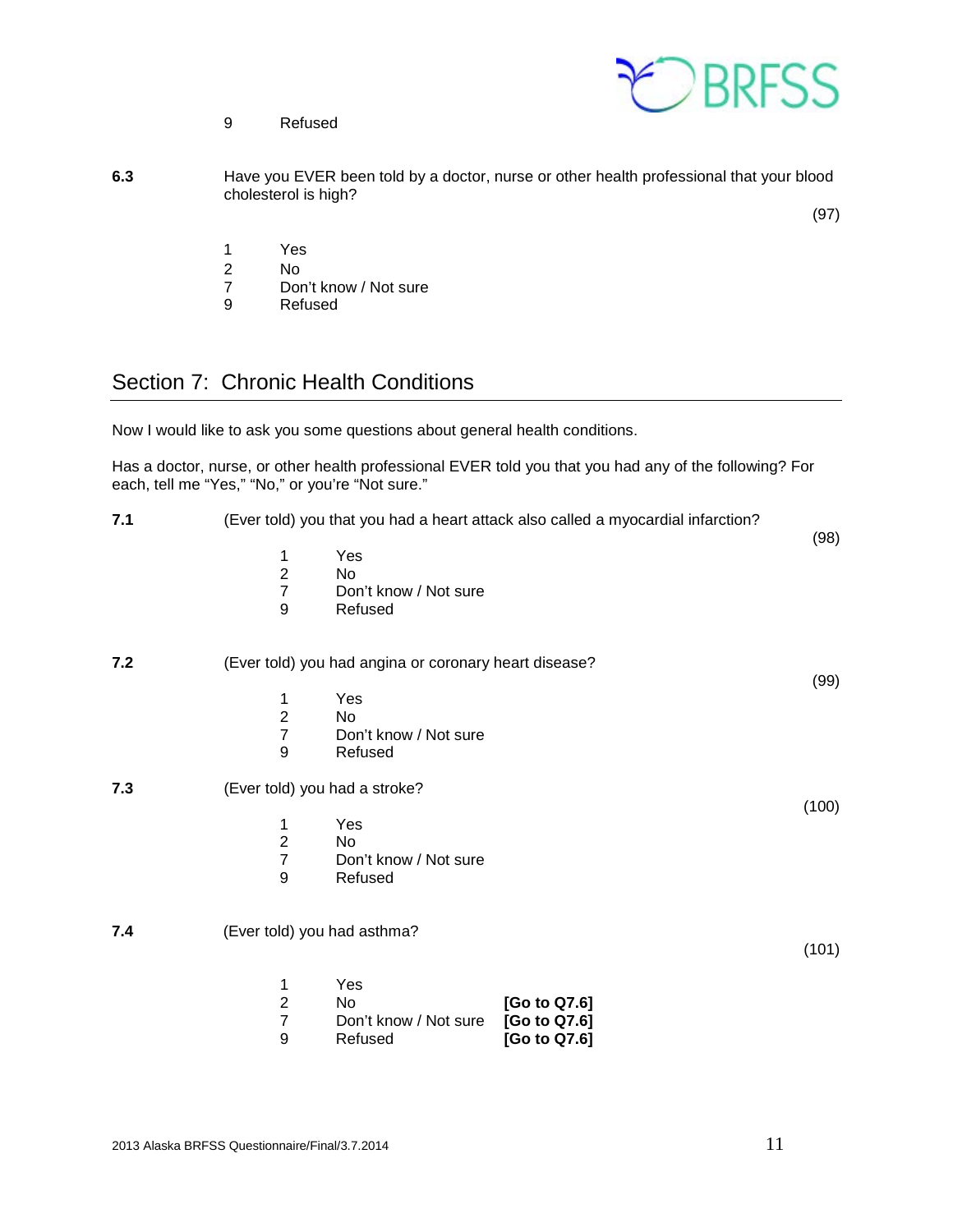

| 7.5 | Do you still have asthma?                              |                                                                                    | (102) |
|-----|--------------------------------------------------------|------------------------------------------------------------------------------------|-------|
|     | 1<br>$\overline{2}$<br>$\boldsymbol{7}$<br>9           | Yes<br>No<br>Don't know / Not sure<br>Refused                                      |       |
| 7.6 |                                                        | (Ever told) you had skin cancer?                                                   |       |
|     | 1<br>$\overline{2}$<br>$\overline{7}$<br>9             | Yes<br>No<br>Don't know / Not sure<br>Refused                                      | (103) |
| 7.7 |                                                        | (Ever told) you had any other types of cancer?                                     |       |
|     | 1<br>$\overline{2}$<br>$\boldsymbol{7}$<br>9           | Yes<br>No<br>Don't know / Not sure<br>Refused                                      | (104) |
| 7.8 | chronic bronchitis?                                    | (Ever told) you have Chronic Obstructive Pulmonary Disease or COPD, emphysema or   |       |
|     | 1<br>$\overline{2}$<br>$\overline{7}$<br>9             | Yes<br>No<br>Don't know / Not sure<br>Refused                                      | (105) |
| 7.9 | fibromyalgia?                                          | (Ever told) you have some form of arthritis, rheumatoid arthritis, gout, lupus, or |       |
|     | 1<br>$\mathbf 2$<br>$\overline{7}$<br>$\boldsymbol{9}$ | Yes<br>No<br>Don't know / Not sure<br>Refused                                      | (106) |
|     |                                                        |                                                                                    |       |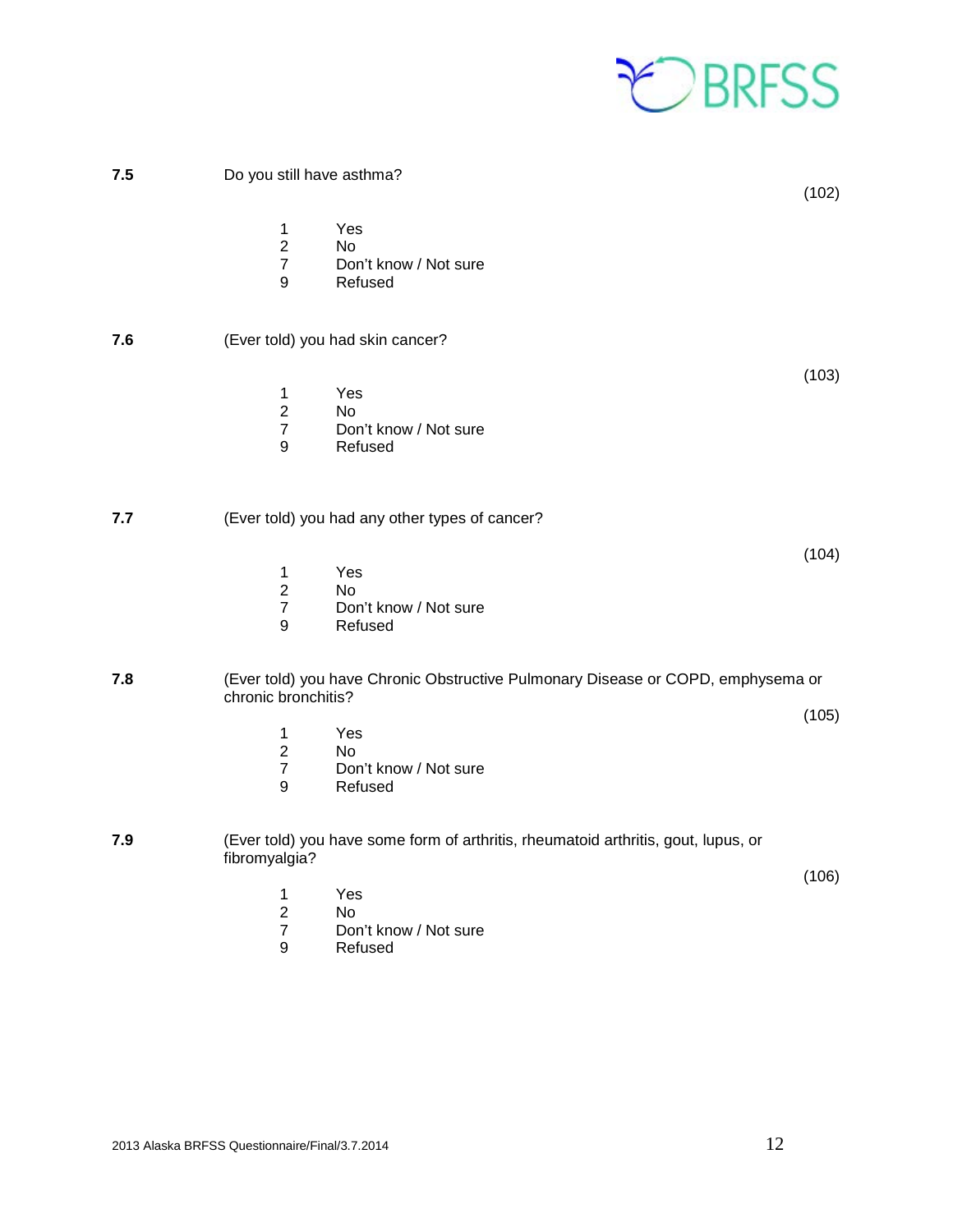

**INTERVIEWER NOTE:** Arthritis diagnoses include:

- rheumatism, polymyalgia rheumatica
- osteoarthritis (not osteoporosis)
- tendonitis, bursitis, bunion, tennis elbow
- carpal tunnel syndrome, tarsal tunnel syndrome
- joint infection, Reiter's syndrome
- ankylosing spondylitis; spondylosis
- rotator cuff syndrome
- connective tissue disease, scleroderma, polymyositis, Raynaud's syndrome
- vasculitis (giant cell arteritis, Henoch-Schonlein purpura, Wegener's granulomatosis,
- polyarteritis nodosa)

**7.10** (Ever told) you have a depressive disorder, including depression, major depression, dysthymia, or minor depression?

(107)

- 1 Yes<br>2 No
- 2 No
- 7 Don't know / Not sure<br>9 Refused
- **Refused**

**7.11** (Ever told) you have kidney disease? Do NOT include kidney stones, bladder infection or incontinence.

**INTERVIEWER NOTE:** Incontinence is not being able to control urine flow.

(108)

- 1 Yes
- 2 No<br>7 Dor
- 7 Don't know / Not sure<br>9 Refused
- **Refused**

**7.12** (Ever told) you have diabetes? (109)

If "Yes" and respondent is female, ask: "Was this only when you were pregnant?"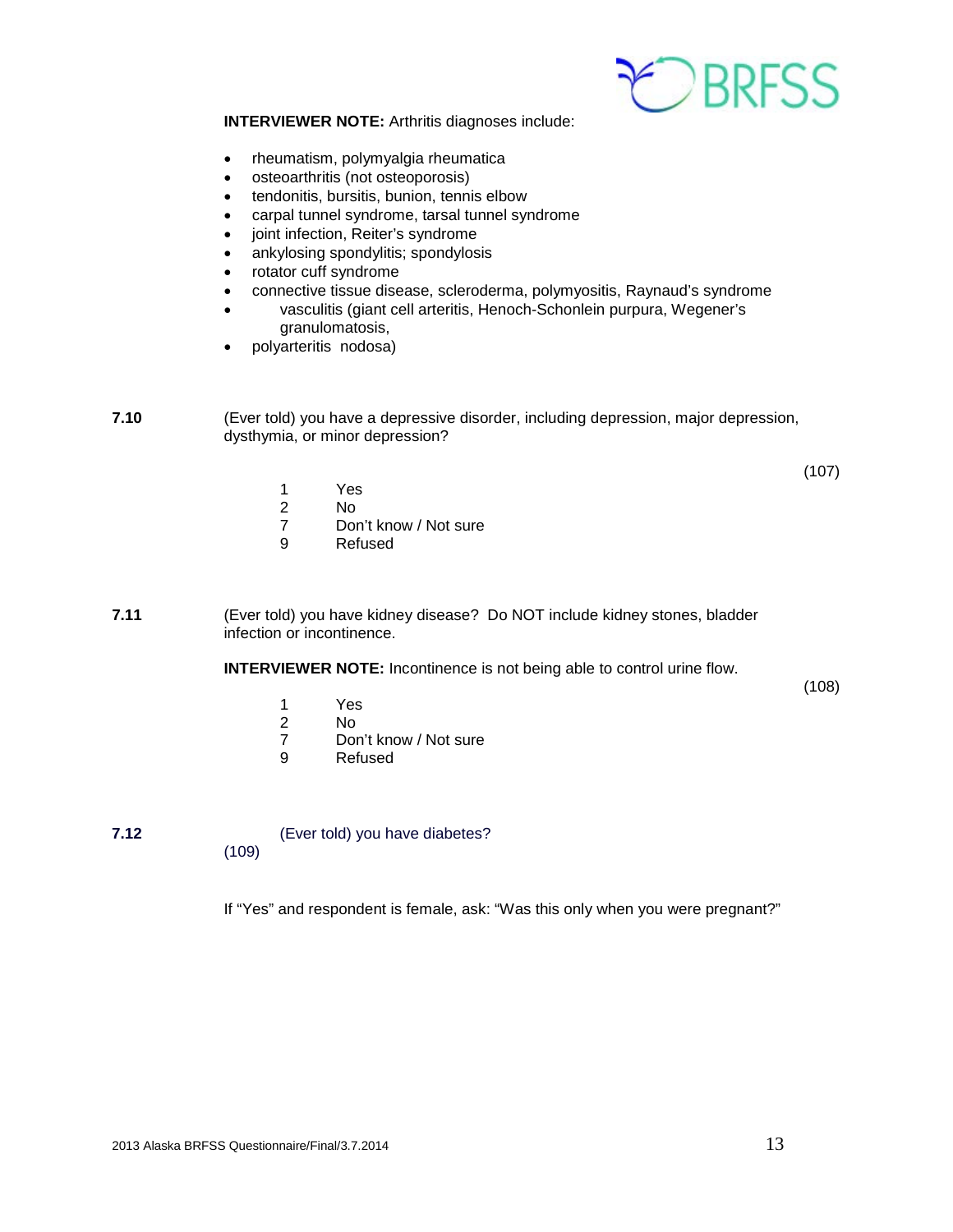

If respondent says pre-diabetes or borderline diabetes, use response code 4.

- 1 Yes<br>2 Yes,
- Yes, but female told only during pregnancy
- 3 No.<br>4 No.
- 4 No, pre-diabetes or borderline diabetes
- Don't know / Not sure
- 9 Refused

## **CATI note: If Q7.12 = 1 (Yes), go to Diabetes Optional Module (if used). If any other response to Q7.12, go to Pre-Diabetes Optional Module (if used), otherwise, go to next section.**

# <span id="page-13-0"></span>Section 8: Demographics

| 8.1 | What is your age?<br>$(110-111)$ |                                                       |             |  |
|-----|----------------------------------|-------------------------------------------------------|-------------|--|
|     | 07<br>09                         | Code age in years<br>Don't know / Not sure<br>Refused |             |  |
| 8.2 |                                  | Are you Hispanic, Latino/a, or Spanish origin?        | $(112-115)$ |  |

## **If yes, ask: Are you…**

# **Interviewer Note:** *One or more categories may be selected.*

- 1 Mexican, Mexican American, Chicano/a
- Puerto Rican
- 3 Cuban<br>4 Anothe
- 4 Another Hispanic, Latino/a, or Spanish origin

#### **Do not read:**

- 5 No<br>7 Dor
- 7 Don't know / Not sure<br>9 Refused
- **Refused**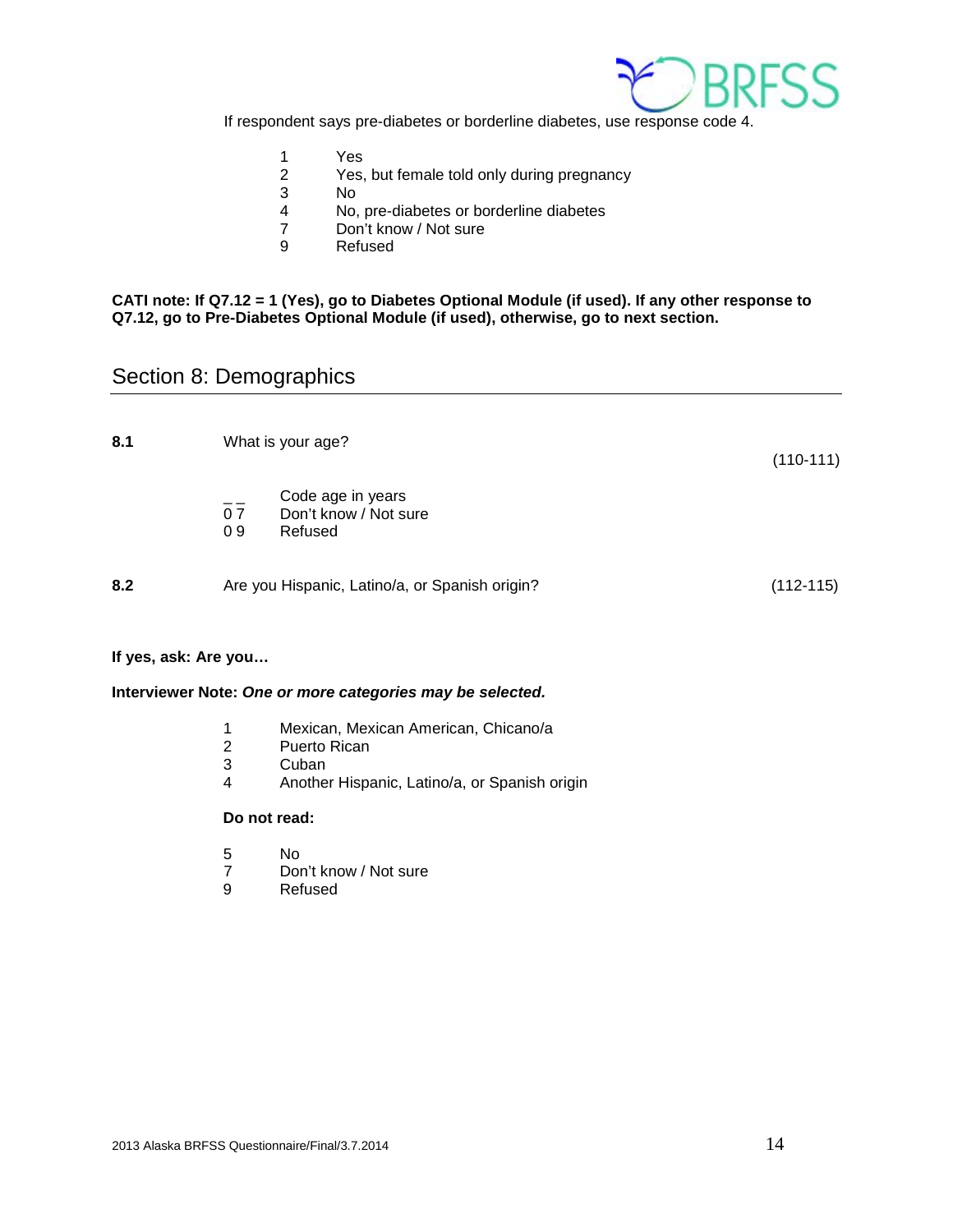

**8.3** Which one or more of the following would you say is your race?

#### **Interviewer Note: Select all that apply.**

## **Interviewer Note: If 40 (Asian) or 50 (Pacific Islander) is selected read and code subcategories underneath major heading.**

#### **Please read:**

- **10 White**
- **20 Black or African American**
- **30 American Indian or Alaska Native**
- **40 Asian**
	- 41 Asian Indian
	- 42 Chinese<br>43 Filipino
	- 43 Filipino<br>44 Japanes
	- Japanese
	- 45 Korean<br>46 Vietnam
	- 46 Vietnamese<br>47 Other Asian
	- **Other Asian**

# **50 Pacific Islander**

- 51 Native Hawaiian<br>52 Guamanian or C
- Guamanian or Chamorro
- 53 Samoan<br>54 Other Pa
- **Other Pacific Islander**

# **Do not read:**

- 60 Other
- 88 No additional choices
- 77 Don't know / Not sure<br>99 Refused
- Refused

# **CATI note: If more than one response to Q8.3; continue. Otherwise, go to Q8.5.**

#### **8.4** Which one of these groups would you say best represents your race?

# **Interviewer Note: If 04 (Asian) or 05 (Pacific Islander) is selected read and code subcategory underneath major heading.**

(144-145)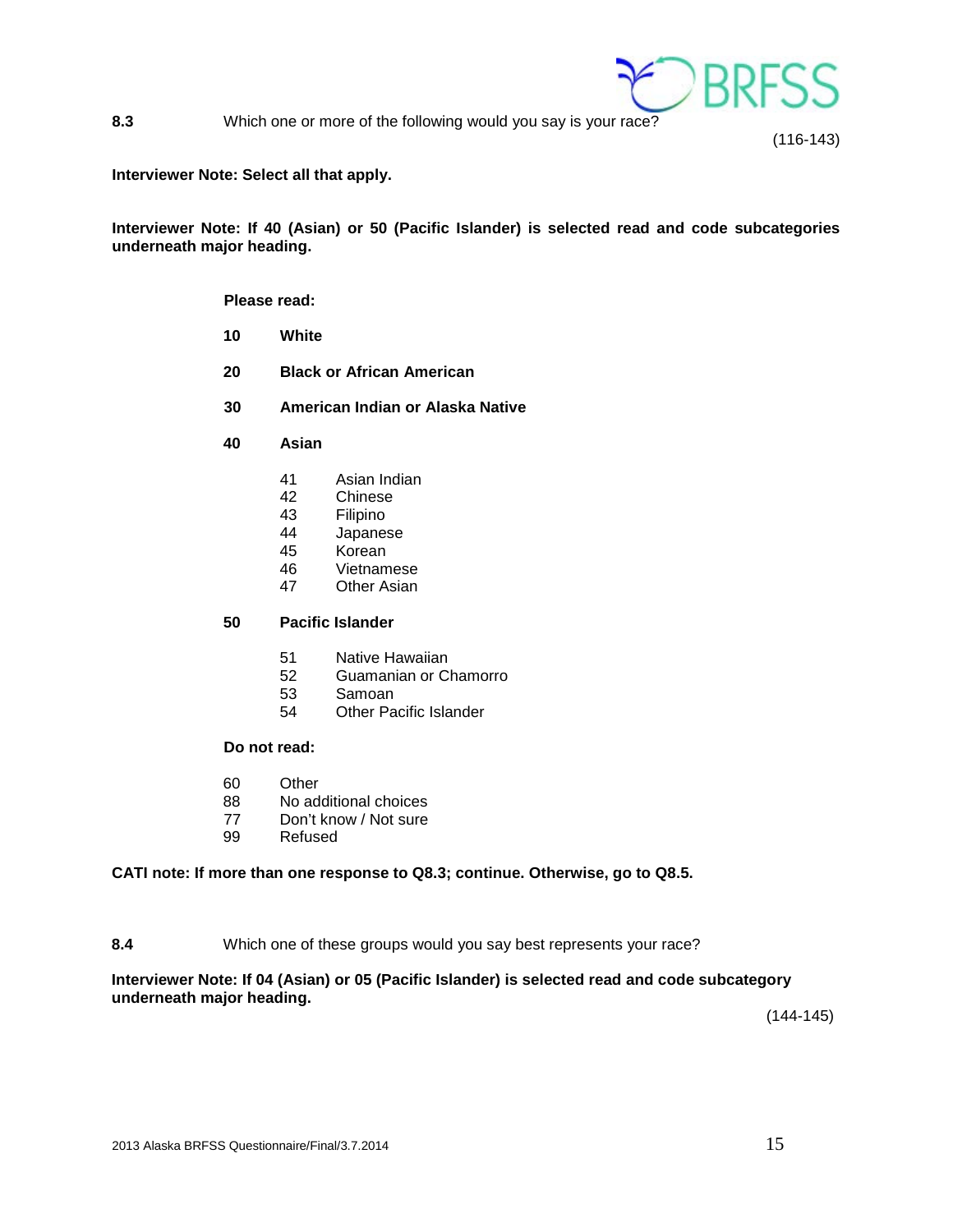

- **10 White**
- **20 Black or African American**
- **30 American Indian or Alaska Native**
- **40 Asian**
	- 41 Asian Indian
	- **Chinese**
	- 43 Filipino
	- 44 Japanese<br>45 Korean
	- 45 Korean
	- 46 Vietnamese<br>47 Other Asian
	- Other Asian

# **50 Pacific Islander**

- 51 Native Hawaiian
- 52 Guamanian or Chamorro<br>53 Samoan
- 53 Samoan<br>54 Other Pa
- **Other Pacific Islander**

# **Do not read:**

- 60 Other<br>77 Don't
- 77 Don't know / Not sure<br>99 Refused
- Refused
- 

**8.5** Have you ever served on active duty in the United States Armed Forces, either in the regular military or in a National Guard or military reserve unit? Active duty does not include training for the Reserves or National Guard, but DOES include activation, for example, for the Persian Gulf War.

(146)

- 1 Yes
- N<sub>o</sub>

#### **Do not read:**

- 7 Don't know / Not sure<br>9 Refused
- **Refused**

## **8.6** Are you…?

# **Please read:**

- 1 Married<br>2 Divorced
- 2 Divorced<br>3 Widowed
- 3 Widowed<br>4 Separated
- 4 Separated<br>5 Never marr
- Never married

(147)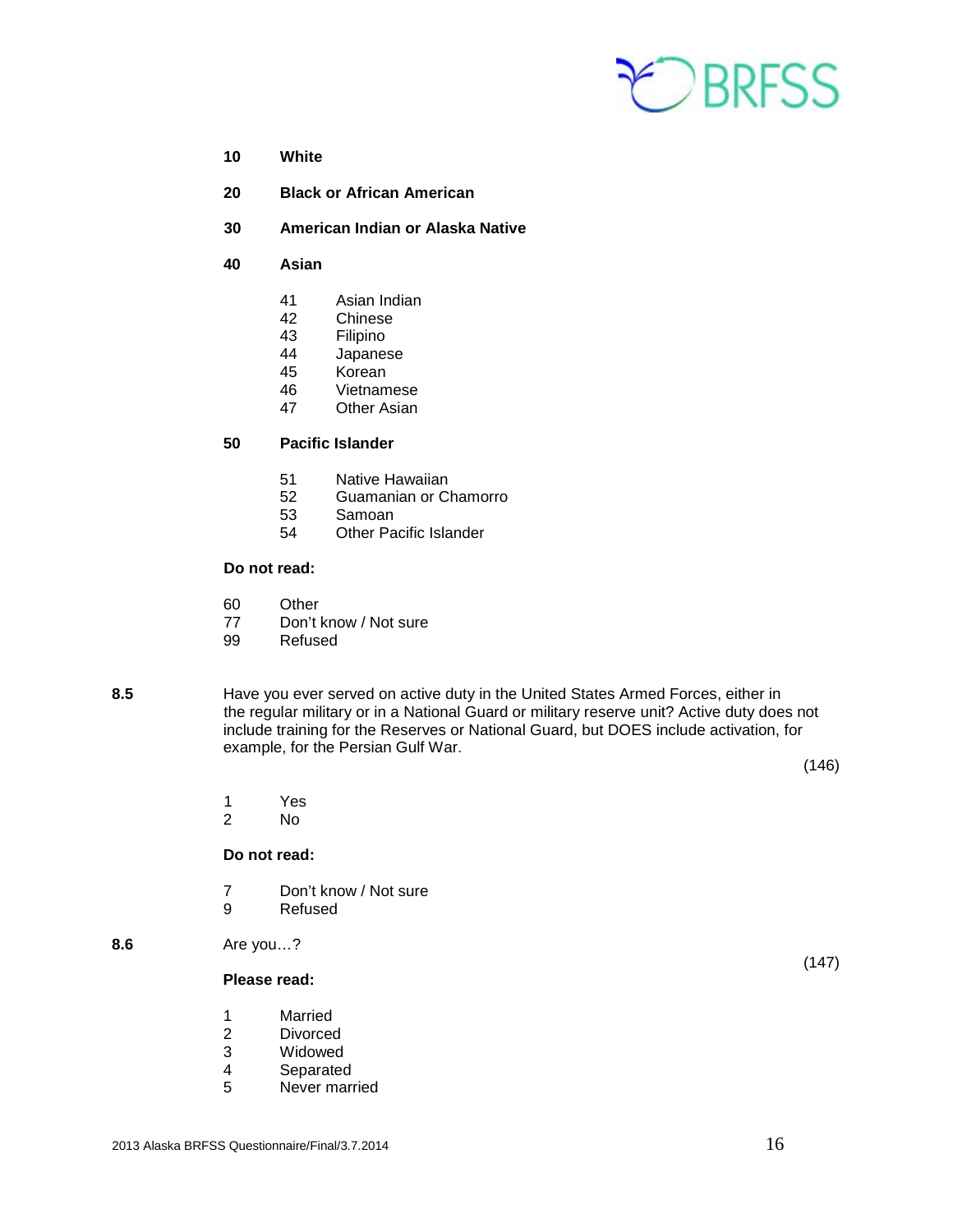

|                   | Or                                      |                                                                                                                                                                                                                                                                                          |             |
|-------------------|-----------------------------------------|------------------------------------------------------------------------------------------------------------------------------------------------------------------------------------------------------------------------------------------------------------------------------------------|-------------|
|                   | 6                                       | A member of an unmarried couple                                                                                                                                                                                                                                                          |             |
|                   | Do not read:                            |                                                                                                                                                                                                                                                                                          |             |
|                   | 9                                       | Refused                                                                                                                                                                                                                                                                                  |             |
| 8.7               |                                         | How many children less than 18 years of age live in your household?                                                                                                                                                                                                                      | $(148-149)$ |
|                   | 88<br>99                                | Number of children<br>None<br>Refused                                                                                                                                                                                                                                                    |             |
| 8.8               |                                         | What is the highest grade or year of school you completed?                                                                                                                                                                                                                               | (150)       |
|                   |                                         | Read only if necessary:                                                                                                                                                                                                                                                                  |             |
|                   | 1<br>$\overline{c}$<br>3<br>4<br>5<br>6 | Never attended school or only attended kindergarten<br>Grades 1 through 8 (Elementary)<br>Grades 9 through 11 (Some high school)<br>Grade 12 or GED (High school graduate)<br>College 1 year to 3 years (Some college or technical school)<br>College 4 years or more (College graduate) |             |
|                   | Do not read:                            |                                                                                                                                                                                                                                                                                          |             |
|                   | 9                                       | Refused                                                                                                                                                                                                                                                                                  |             |
|                   |                                         | Interviewer probe: If respondent says "12th grade": When you say that you completed the 12th grade,<br>does that mean you graduated with a diploma from your high school or a correspondence school or<br>home-school, or did you receive a GED?                                         |             |
|                   | $\sqrt{2}$<br>8                         | GED (High-school equivalency diploma)<br>Home-schooled with diploma or correspondence school diploma                                                                                                                                                                                     |             |
| <b>BSB</b> values |                                         | CATI: For CDC variable C08Q08 export out Ci3 variable $vC08Q08 - if$ answer = 7,8 then = 4 to match<br>Place answer to new version at end of SAQ section - col 508                                                                                                                       |             |
|                   |                                         |                                                                                                                                                                                                                                                                                          |             |
| 8.9               |                                         | Are you currently?                                                                                                                                                                                                                                                                       | (151)       |

# **Please read:**

- 1 Employed for wages<br>2 Self-employed<br>3 Out of work for 1 yea
- Self-employed
- 3 Out of work for 1 year or more
- 4 Out of work for less than 1 year
- 5 A Homemaker<br>6 A Student
- 6 A Student<br>7 Retired
	- **Retired**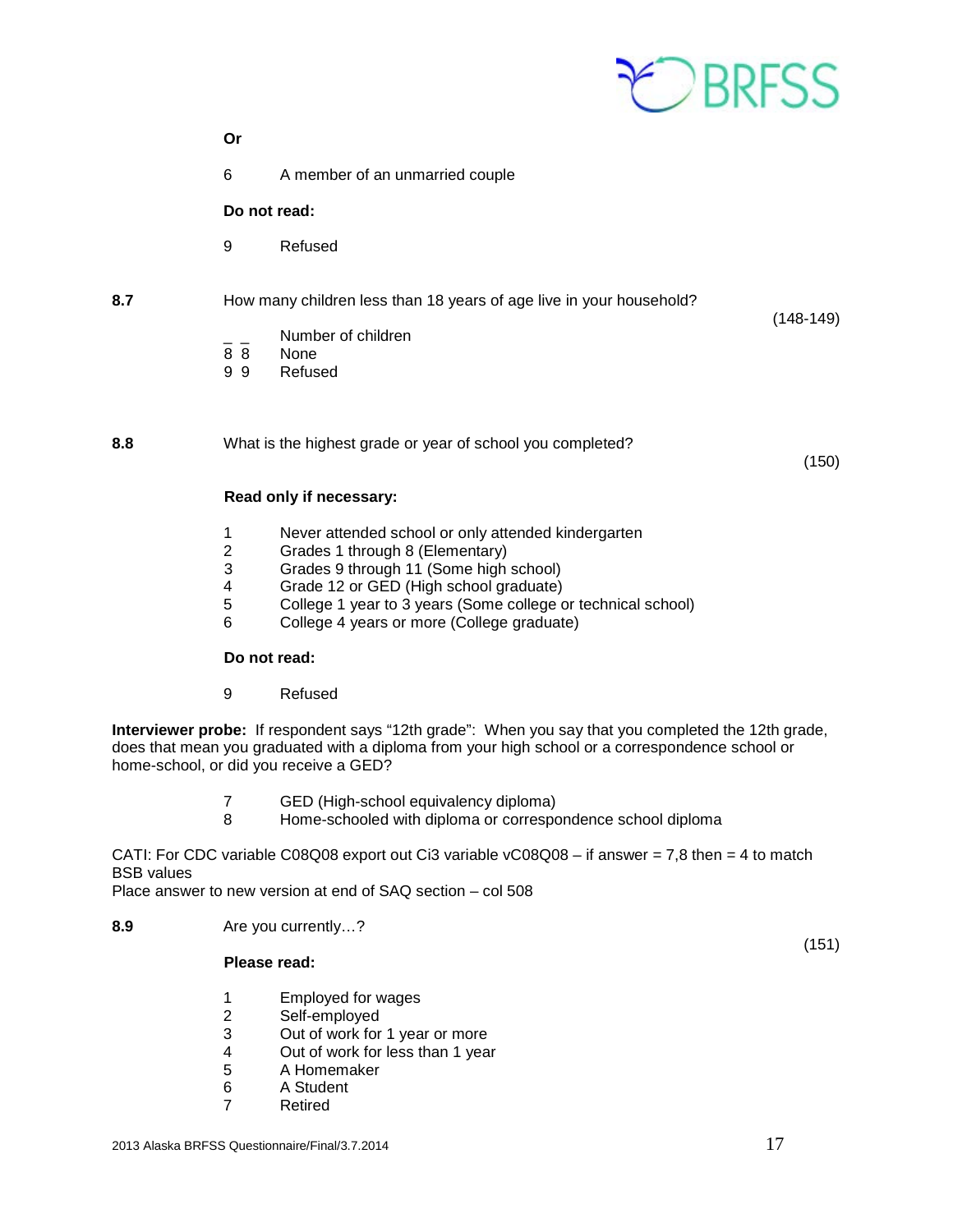

|      | Or             |                                                                                               |             |
|------|----------------|-----------------------------------------------------------------------------------------------|-------------|
|      | 8              | Unable to work                                                                                |             |
|      | Do not read:   |                                                                                               |             |
|      | 9              | Refused                                                                                       |             |
| 8.10 |                | Is your annual household income from all sources-                                             | $(152-153)$ |
|      |                | If respondent refuses at ANY income level, code '99' (Refused)                                |             |
|      |                | Read only if necessary:                                                                       |             |
|      | 04             | Less than \$25,000<br>If "no," ask 05; if "yes," ask 03<br>(\$20,000 to less than \$25,000)   |             |
|      | 03             | Less than $$20,000$<br>If "no," code 04; if "yes," ask 02<br>(\$15,000 to less than \$20,000) |             |
|      | 0 <sub>2</sub> | Less than \$15,000<br>If "no," code 03; if "yes," ask 01<br>(\$10,000 to less than \$15,000)  |             |
|      | 0 <sub>1</sub> | Less than $$10,000$<br>If "no," code 02                                                       |             |
|      | 0 <sub>5</sub> | Less than \$35,000<br>If "no," ask 06<br>(\$25,000 to less than \$35,000)                     |             |
|      | 06             | Less than \$50,000<br>If "no," ask 07<br>(\$35,000 to less than \$50,000)                     |             |
|      | 07             | Less than \$75,000<br>If "no," code 08<br>(\$50,000 to less than \$75,000)                    |             |
|      | 08             | \$75,000 or more                                                                              |             |
|      | Do not read:   |                                                                                               |             |
|      | 77<br>99       | Don't know / Not sure<br>Refused                                                              |             |
|      |                | CATI: include Inadlt and Inchid on Cell phone survey                                          |             |

- **Inadlt** How many members of your household, including yourself, are 18 years of age or older and are supported by that income?
	- <sup>-</sup> \_\_ Number of adults<br>77 Don't know/Not su
	- 77 Don't know/Not sure<br>99 Refused
	- Refused

# **Inchld**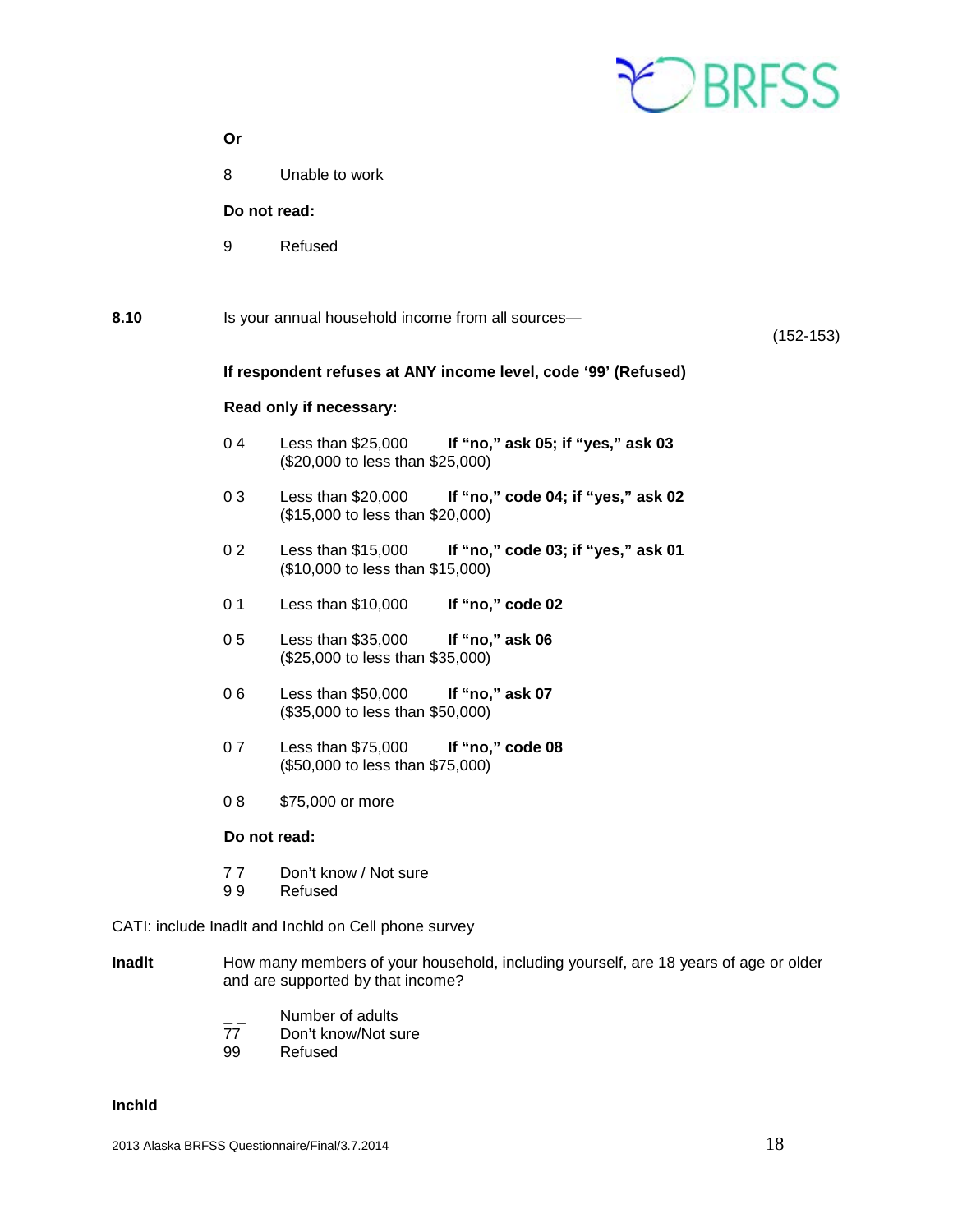

If  $CO8Q07 = 88$  then go to  $CO8Q11$ 

How many members of your household under the age of 18 years are supported by that income?

- \_\_ Number of children<br>77 Don't know/Not sure
- Don't know/Not sure
- 99 Refused
- **8.11** About how much do you weigh without shoes?

(154-157)

# **NOTE: If respondent answers in metrics, put "9" in column 148.**

# **Round fractions up**

 **\_ \_ \_ \_** Weight *(pounds/kilograms)* 7 7 7 7 Don't know / Not sure<br>9 9 9 9 Refused 9 9 9 9

**8.12** About how tall are you without shoes?

(158-161)

# **NOTE: If respondent answers in metrics, put "9" in column 152. Round fractions down**

**\_ \_ / \_ \_** Height *(f t* / *inches/meters/centimeters)* 7 7/ 7 7 Don't know / Not sure<br>9 9/ 9 9 Refused Refused

**8.14** What is the ZIP Code where you live? Conserved the CIP Code where you live?

|       | ZIP Code              |
|-------|-----------------------|
| 77777 | Don't know / Not sure |
| 99999 | Refused               |

# **8.15** Do you have more than one telephone number in your household? Do not include cell phones or numbers that are only used by a computer or fax machine. (170)

| 1  | Yes                   |               |
|----|-----------------------|---------------|
| -2 | Nο                    | [Go to Q8.17] |
| -7 | Don't know / Not sure | [Go to Q8.17] |
| 9  | Refused               | [Go to Q8.17] |

# **8.16** How many of these telephone numbers are residential numbers?

(171)

\_ Residential telephone numbers **[6 = 6 or more]**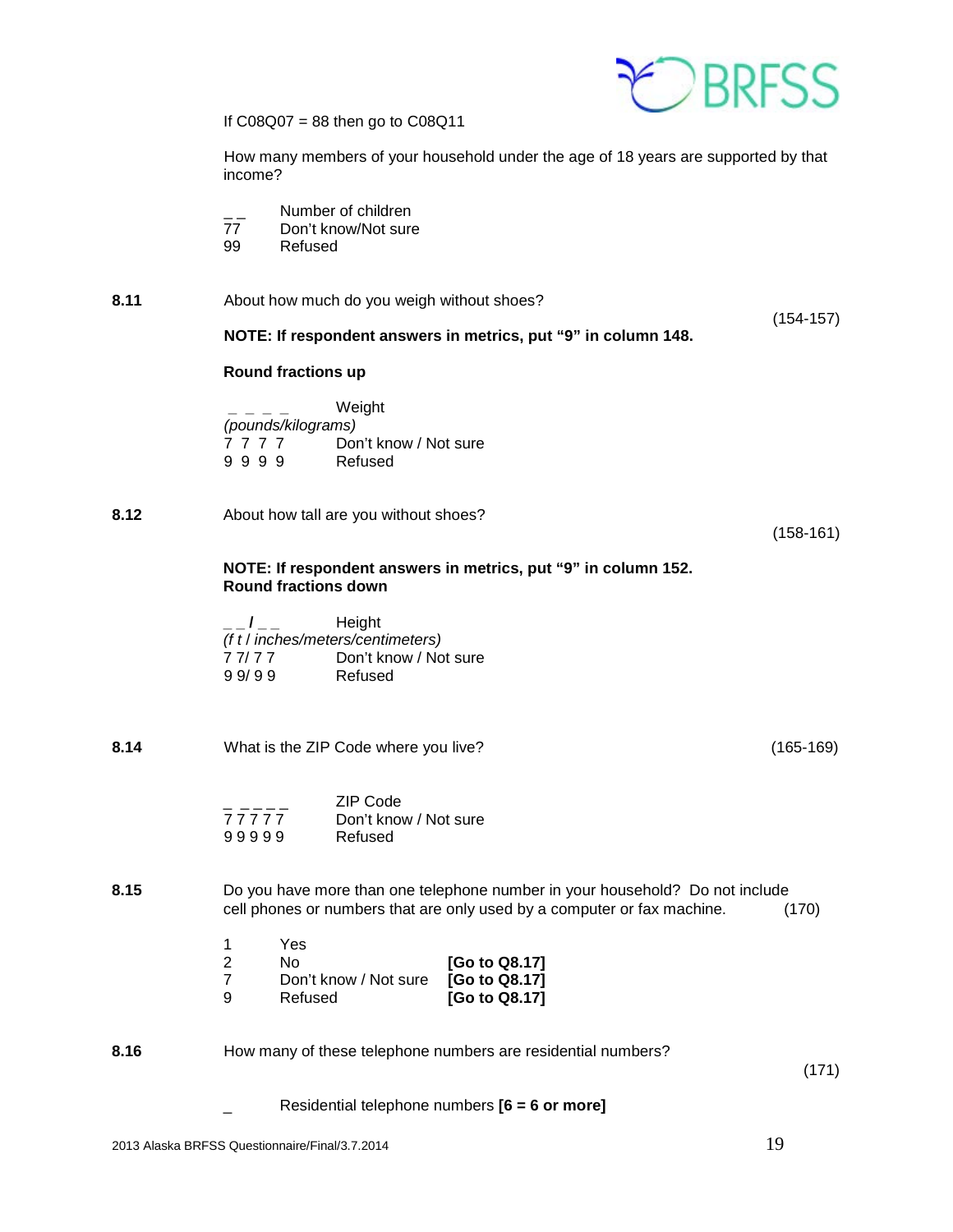

7 Don't know / Not sure<br>9 Refused

**Refused** 

**8.17** Do you have a cell phone for personal use? Please include cell phones used for both business and personal use.

> 1 Yes 2 No **[Go to Q8.19]**  7 Don't know / Not sure **[Go to Q8.19]**  9 Refused **[Go to Q8.19]**

**8.18** Thinking about all the phone calls that you receive on your landline and cell phone, what percent, between 0 and 100, are received on your cell phone?

(173-175)

(172)

|  |  | Enter percent (1 to 100) |  |  |
|--|--|--------------------------|--|--|
|  |  |                          |  |  |

- 8 8 8 Zero<br>7 7 7 Don't
- Don't know / Not sure
- 999 Refused

**8.19** Have you used the internet in the past 30 days? (176)

- 1 Yes
- 2 No<br>7 Don't ki
- Don't know/Not sure
- 9 Refused

# **8.20** Do you own or rent your home?

- 1 Own
- 2 Rent<br>3 Other
- 3 Other arrangement<br>7 Don't know / Not su Don't know / Not sure
- 9 Refused

**INTERVIEWER NOTE: "Other arrangement" may include group home, staying with friends or family without paying rent.**

**NOTE: Home is defined as the place where you live most of the time/the majority of the year.** 

| 8.21 | Indicate sex of respondent. Ask only if necessary. |  |
|------|----------------------------------------------------|--|
|------|----------------------------------------------------|--|

(178)

(177)

| Male   | [Go to Q8.23]                                         |
|--------|-------------------------------------------------------|
| Female | [If respondent is 45 years old or older, go to Q8.23] |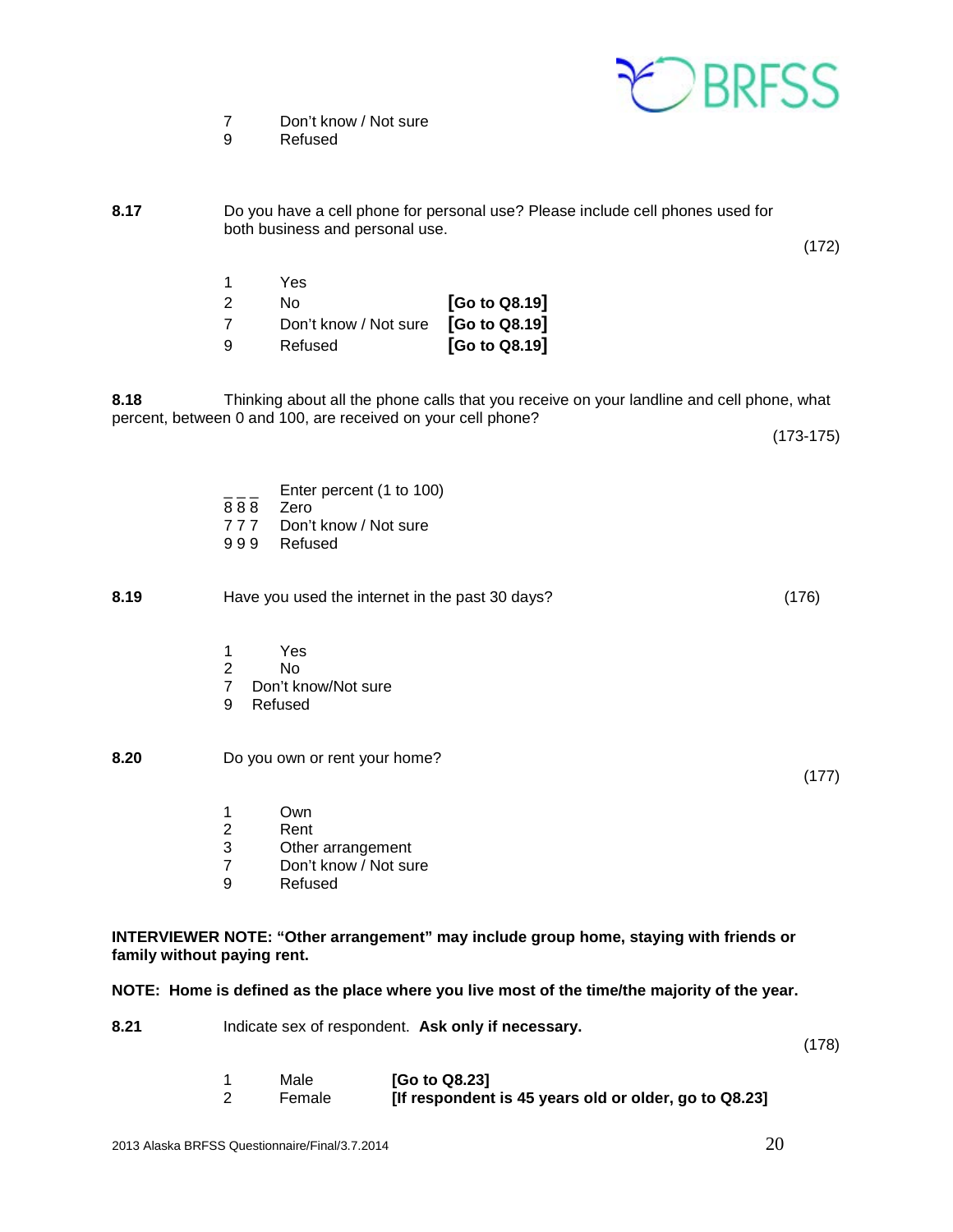

# **8.22** To your knowledge, are you now pregnant?

(179)

- 1 Yes
- 2 No
- 7 Don't know / Not sure<br>9 Refused
- **Refused**

The following questions are about health problems or impairments you may have.

**8.23** Are you limited in any way in any activities because of physical, mental, or emotional problems?

(180)

- 1 Yes<br>2 No
- N<sub>o</sub>
- 7 Don't know / Not Sure<br>9 Refused
- **Refused**
- **8.24** Do you now have any health problem that requires you to use special equipment, such as a cane, a wheelchair, a special bed, or a special telephone?

(181)

# **NOTE: Include occasional use or use in certain circumstances.**

- 1 Yes
- 2 No
- 7 Don't know / Not Sure<br>9 Refused
- **Refused**
- **8.25** Are you blind or do you have serious difficulty seeing, even when wearing glasses? (182)
	- 1 Yes<br>2 No
	- 2 No<br>7 Dor
	- 7 Don't know / Not Sure<br>9 Refused
	- **Refused**
- **8.26** Because of a physical, mental, or emotional condition, do you have serious difficulty concentrating, remembering, or making decisions?

 $(183)$ 

- 1 Yes<br>2 No
- 2 No<br>7 Dor
- 7 Don't know / Not sure<br>9 Refused
- **Refused**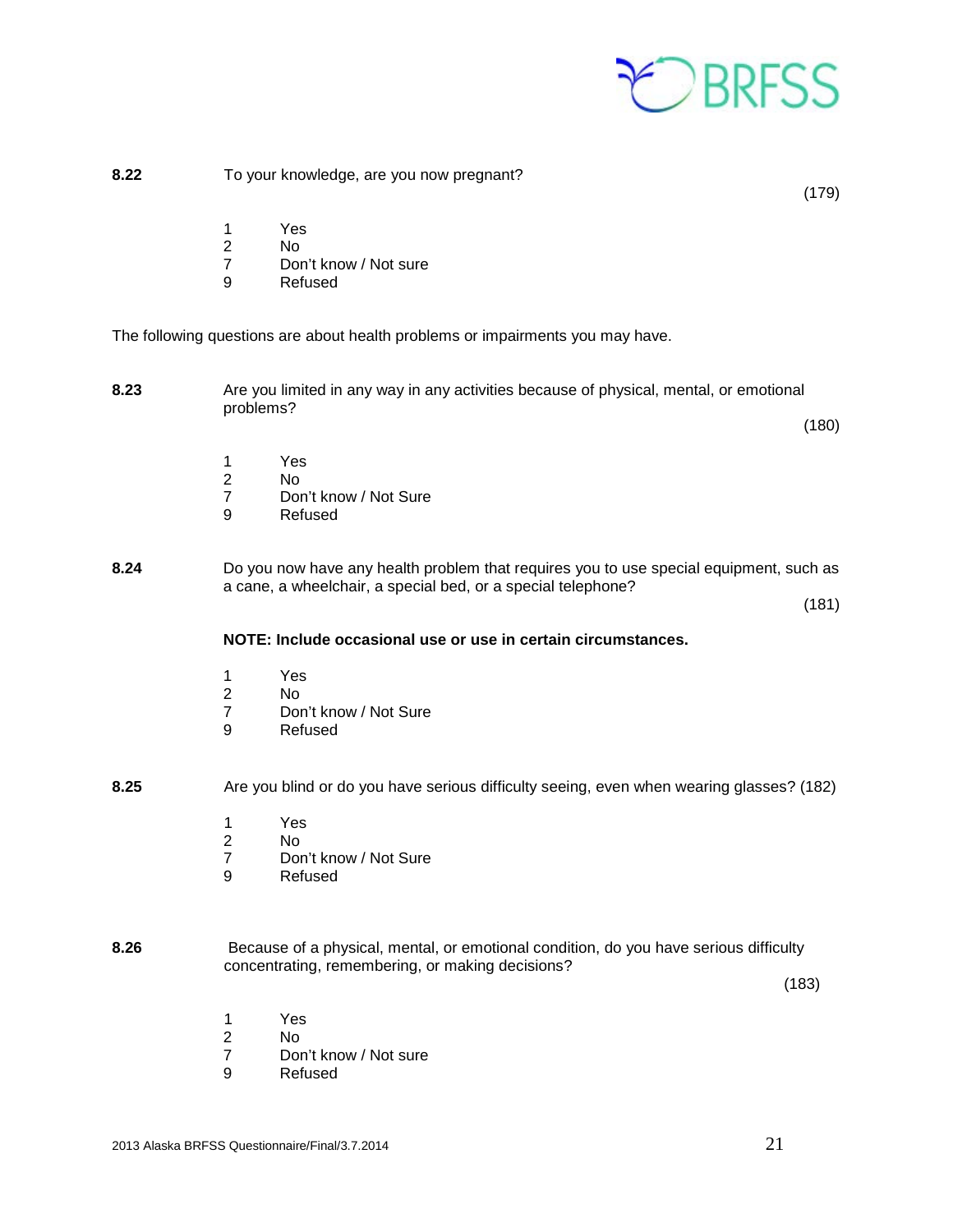<span id="page-21-0"></span>

| 8.27                                    |                                                                         |                                                                          | Do you have serious difficulty walking or climbing stairs?                                                                                           | (184) |
|-----------------------------------------|-------------------------------------------------------------------------|--------------------------------------------------------------------------|------------------------------------------------------------------------------------------------------------------------------------------------------|-------|
|                                         | 1<br>$\overline{c}$<br>$\overline{7}$<br>9                              | Yes<br><b>No</b><br>Don't know / Not sure<br>Refused                     |                                                                                                                                                      |       |
| 8.28                                    |                                                                         | Do you have difficulty dressing or bathing?                              |                                                                                                                                                      | (185) |
|                                         | 1<br>$\overline{c}$<br>$\overline{7}$<br>9                              | Yes<br><b>No</b><br>Don't know / Not sure<br>Refused                     |                                                                                                                                                      |       |
| 8.29                                    |                                                                         |                                                                          | Because of a physical, mental, or emotional condition, do you have difficulty doing<br>errands alone such as visiting a doctor's office or shopping? | (186) |
|                                         | 1<br>$\overline{c}$<br>$\overline{7}$<br>9                              | Yes<br><b>No</b><br>Don't know / Not sure<br>Refused                     |                                                                                                                                                      |       |
| Section 9: Tobacco Use<br>9.1           |                                                                         |                                                                          | Have you smoked at least 100 cigarettes in your entire life?                                                                                         | (187) |
|                                         |                                                                         | NOTE: 5 packs = 100 cigarettes                                           |                                                                                                                                                      |       |
|                                         | 1<br>$\boldsymbol{2}$<br>$\boldsymbol{7}$<br>9                          | Yes<br>No<br>Don't know / Not sure<br>Refused                            | [Go to Q9.5]<br>[Go to Q9.5]<br>[Go to Q9.5]                                                                                                         |       |
| 9.2                                     |                                                                         |                                                                          | Do you now smoke cigarettes every day, some days, or not at all?                                                                                     | (188) |
|                                         | 1<br>$\overline{\mathbf{c}}$<br>3<br>$\overline{7}$<br>$\boldsymbol{9}$ | Every day<br>Some days<br>Not at all<br>Don't know / Not sure<br>Refused | [Go to Q9.4]<br>[Go to Q9.5]<br>[Go to Q9.5]                                                                                                         |       |
| 9.3<br>you were trying to quit smoking? |                                                                         |                                                                          | During the past 12 months, have you stopped smoking for one day or longer because                                                                    |       |
|                                         |                                                                         |                                                                          |                                                                                                                                                      | (189) |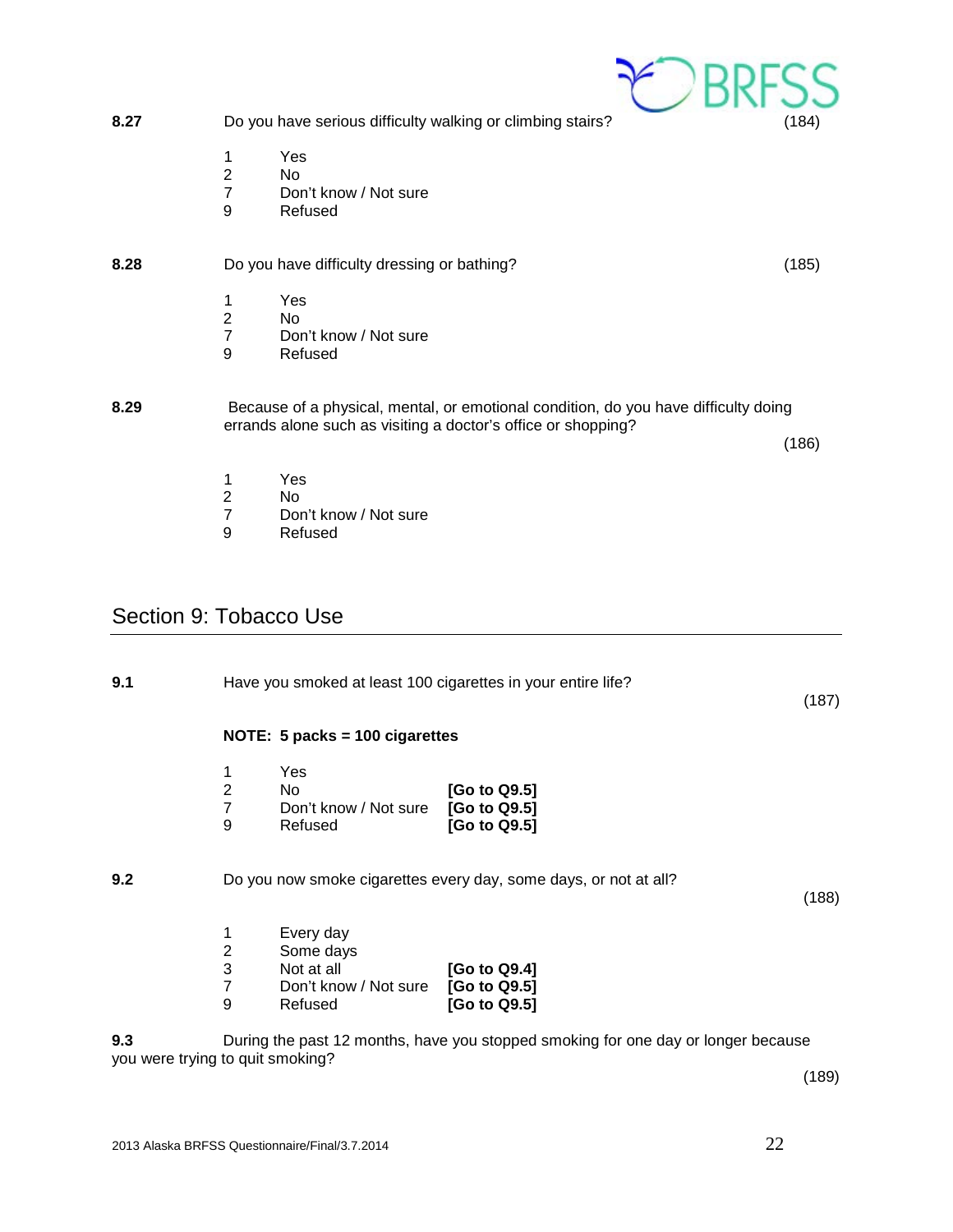

| 1  | Yes                   | [Go to Q9.5] |
|----|-----------------------|--------------|
| -2 | No.                   | [Go to Q9.5] |
|    | Don't know / Not sure | [Go to Q9.5] |
| 9  | Refused               | [Go to Q9.5] |

**9.4** How long has it been since you last smoked a cigarette, even one or two puffs?

(190-191)

- 0 1 Within the past month (less than 1 month ago)<br>0 2 Within the past 3 months (1 month but less tha
- Within the past 3 months (1 month but less than 3 months ago)
- 0 3 Within the past 6 months (3 months but less than 6 months ago)
- 0 4 Within the past year (6 months but less than 1 year ago)<br>0 5 Within the past 5 years (1 year but less than 5 years ago
- Within the past 5 years (1 year but less than 5 years ago)
- 0 6 Within the past 10 years (5 years but less than 10 years ago)<br>0 7 10 years or more
- 10 years or more
- 0 8 Never smoked regularly
- 77 Don't know / Not sure<br>99 Refused
- **Refused**

**9.5** Do you currently use chewing tobacco, snuff, snus, or Iq'mik every day, some days, or not at all?

#### **Snus (rhymes with 'goose')**

**NOTE: Snus (Swedish for snuff) is a moist smokeless tobacco, usually sold in small pouches that are placed under the lip against the gum. NOTE: Iq'mik (also known as Blackbull) is a form of smokeless tobacco that is chewed. It is made by mixing fire-cured tobacco leaves and "punk ash", which is the ash generated by burning a fungus that grows on birch trees.**

(192)

- 1 Every day<br>2 Some days
- Some days
- 3 Not at all

**Do not read:**

- 7 Don't know / Not sure<br>9 Refused
- **Refused**

# <span id="page-22-0"></span>Section 10: Alcohol Consumption

| 10.1 | During the past 30 days, how many days per week or per month did you have at |                                                                                          |                      |  |  |
|------|------------------------------------------------------------------------------|------------------------------------------------------------------------------------------|----------------------|--|--|
|      |                                                                              | least one drink of any alcoholic beverage such as beer, wine, a malt beverage or liquor? |                      |  |  |
|      |                                                                              |                                                                                          | $(193-195)$          |  |  |
|      |                                                                              | Days per week                                                                            |                      |  |  |
|      |                                                                              | Days in past 30 days                                                                     |                      |  |  |
|      | 888                                                                          | No drinks in past 30 days                                                                | [Go to next section] |  |  |
|      | 777                                                                          | Don't know / Not sure                                                                    | [Go to next section] |  |  |
|      | 999                                                                          | Refused                                                                                  | [Go to next section] |  |  |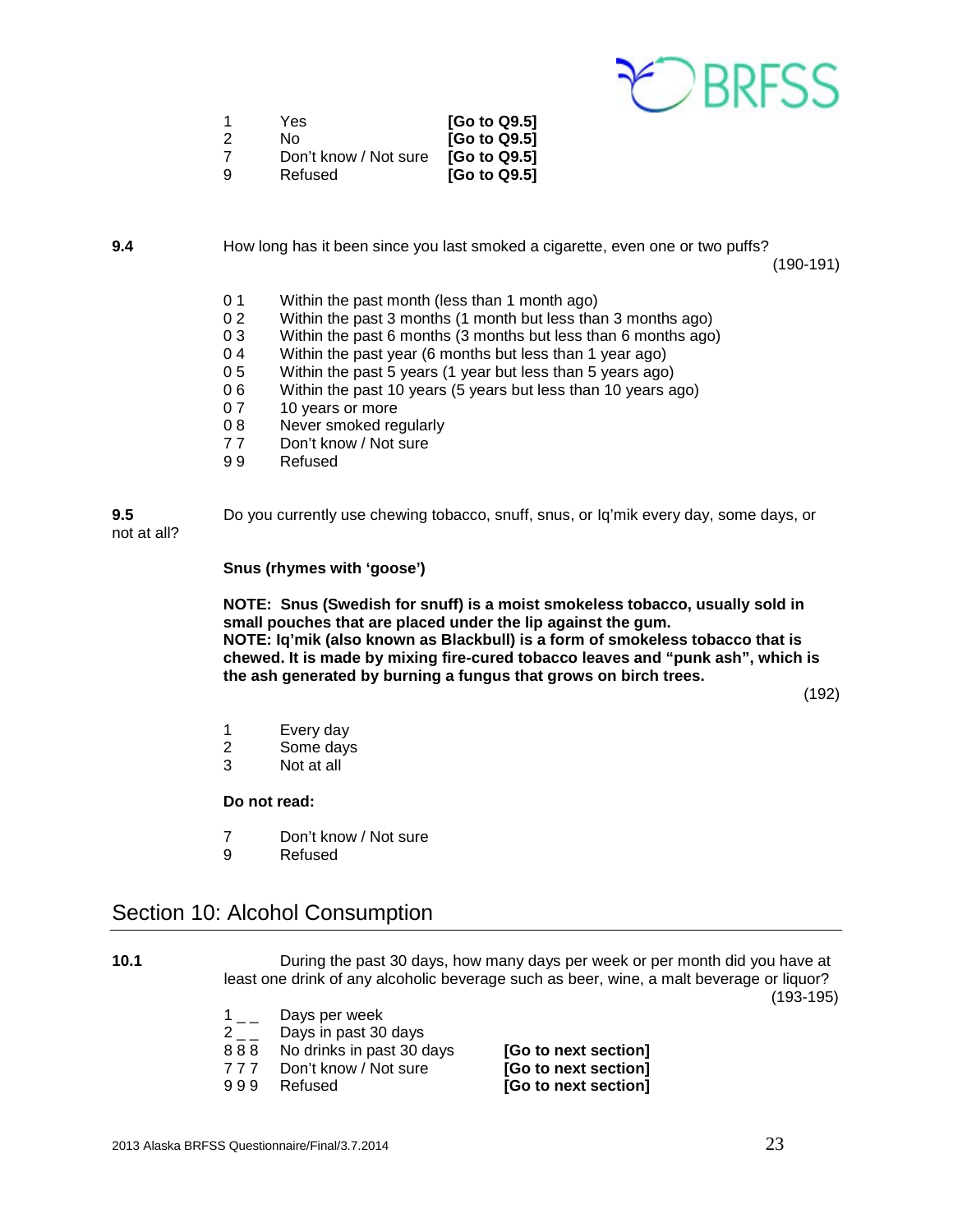

**10.2** One drink is equivalent to a 12-ounce beer, a 5-ounce glass of wine, or a drink with one shot of liquor. During the past 30 days, on the days when you drank, about how many drinks did you drink on the average?

(196-197)

### **NOTE: A 40 ounce beer would count as 3 drinks, or a cocktail drink with 2 shots would count as 2 drinks.**

- $\frac{1}{7}$  Number of drinks<br>77 Don't know / Not s
- 77 Don't know / Not sure<br>99 Refused
- **Refused**

# **10.3** Considering all types of alcoholic beverages, how many times during the past 30 days did you have **X [CATI X = 5 for men, X = 4 for women]** or more drinks on an occasion?

(198-199)

- Number of times
- 88 None
- 77 Don't know / Not sure<br>99 Refused
- **Refused**

**10.4** During the past 30 days, what is the largest number of drinks you had on any occasion? (200-201)

- $\frac{1}{7}$  Number of drinks<br>77 Don't know / Not s
- 77 Don't know / Not sure<br>99 Refused
- **Refused**

# <span id="page-23-0"></span>Section 11: Fruits and Vegetables

These next questions are about the fruits and vegetables **you** ate or drank during the past 30 days. Please think about all forms of fruits and vegetables including cooked or raw, fresh, frozen or canned. Please think about all meals, snacks, and food consumed at home and away from home.

I will be asking how often **you** ate or drank each one: for example, once a day, twice a week, three times a month, and so forth.

## **INTERVIEWER NOTE: If respondent responds less than once per month, put "0" times per month. If respondent gives a number without a time frame, ask: "Was that per day, week, or month?"**

**11.1** During the past month, how many times per day, week or month did you drink 100% PURE fruit juices? Do not include fruit-flavored drinks with added sugar or fruit juice you made at home and added sugar to. Only include 100% juice.

(202-204)

- $1 \quad \quad$  Per day
- $2_{--}$  Per week<br>3 Per month
- Per month
- 5 5 5 Never
- 7 7 7 Don't know / Not sure
- 9 9 9 Refused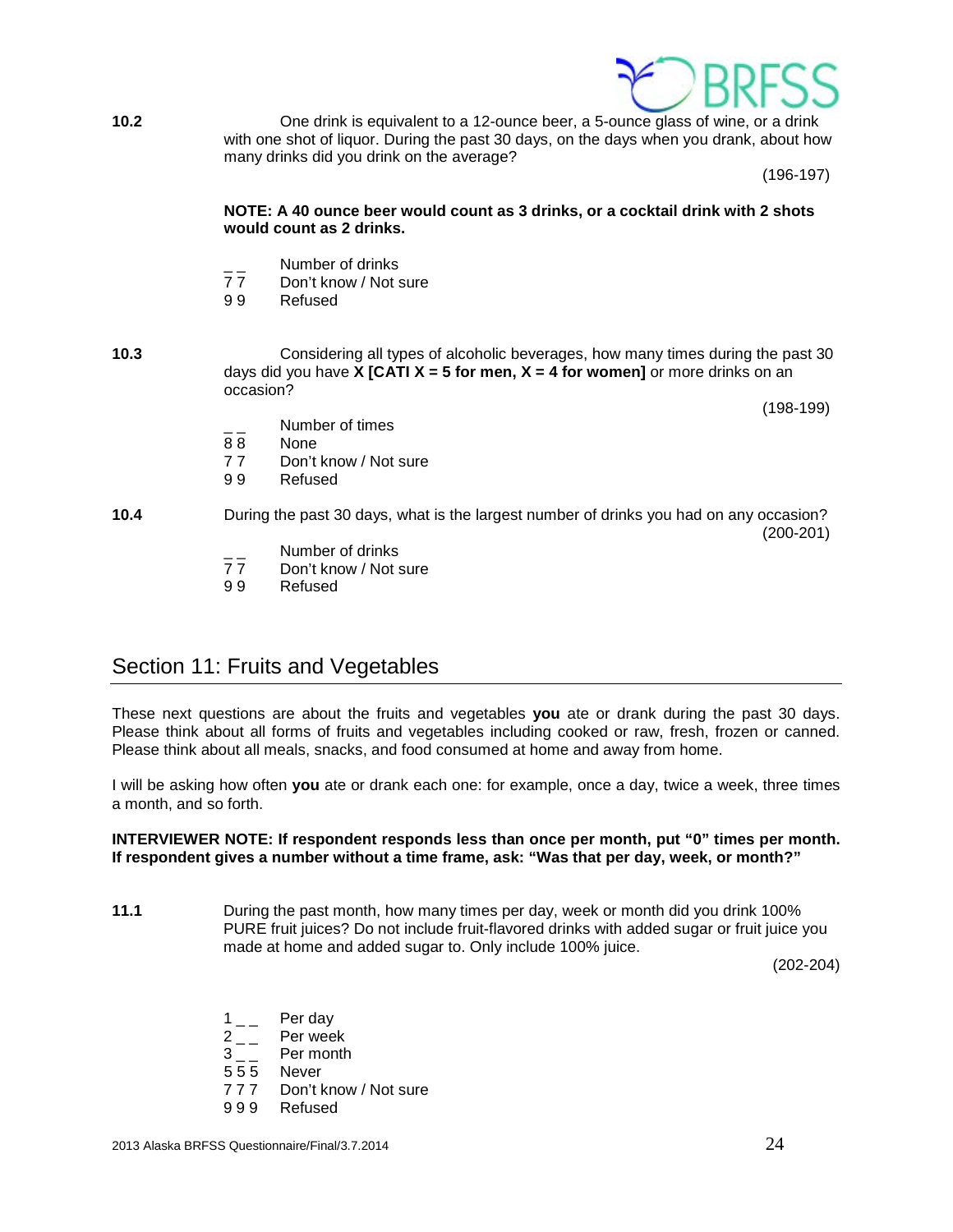

**INTERVIEWER NOTE: Do not include fruit drinks with added sugar or other added sweeteners like Kool-aid, Hi-C, lemonade, cranberry cocktail, Tampico, Sunny Delight, Snapple, Fruitopia, Gatorade, Power-Ade, or yogurt drinks.** 

**Do not include fruit juice drinks that provide 100% daily vitamin C but include added sugar.**

**Do not include vegetable juices such as tomato and V8 if respondent provides but include in "other vegetables" question 11.6.**

**DO include 100% pure juices including orange, mango, papaya, pineapple, apple, grape (white or red), or grapefruit. Only count cranberry juice if the R perception is that it is 100% juice with no sugar or artificial sweetener added. 100% juice blends such as orange-pineapple, orangetangerine, cranberry-grape are also acceptable as are fruit-vegetable 100% blends. 100% pure juice from concentrate (i.e., reconstituted) is counted.** 

**11.2** During the past month, not counting juice, how many times per day, week, or month did you eat fruit? Count fresh, frozen, or canned fruit

(205-207)

- 
- $1 \quad \quad$  Per day<br> $2 \quad \quad$  Per weel  $2 \quad - \quad$  Per week<br>3 Per month
- Per month
- 5 5 5 Never
- 7 7 7 Don't know / Not sure
- 9 9 9 Refused

**Read only if necessary: "Your best guess is fine. Include apples, bananas, applesauce, oranges, grape fruit, fruit salad, watermelon, cantaloupe or musk melon, papaya, lychees, star fruit, pomegranates, mangos, grapes, and berries such as blueberries and strawberries."**

**INTERVIEWER NOTE: Do not count fruit jam, jelly, or fruit preserves.** 

**Do not include dried fruit in ready-to-eat cereals.** 

**Do include dried raisins, cran-raisins if respondent tells you -** *but due to their small serving size they are not included in the prompt.*

**Do include cut up fresh, frozen, or canned fruit added to yogurt, cereal, jello, and other meal items.**

**Include culturally and geographically appropriate fruits that are not mentioned (e.g. genip, soursop, sugar apple, figs, tamarind, bread fruit, sea grapes, carambola, longans, lychees, akee, rambutan, etc.).**

**11.3** During the past month, how many times per day, week, or month did you eat cooked or canned beans, such as refried, baked, black, garbanzo beans, beans in soup, soybeans, edamame, tofu or lentils. Do NOT include long green beans.

(208-210)

- $1_{--}$  Per day
- $2_{--}$  Per week<br>3 Per month
- Per month
- 5 5 5 Never
- 7 7 7 Don't know / Not sure
- 9 9 9 Refused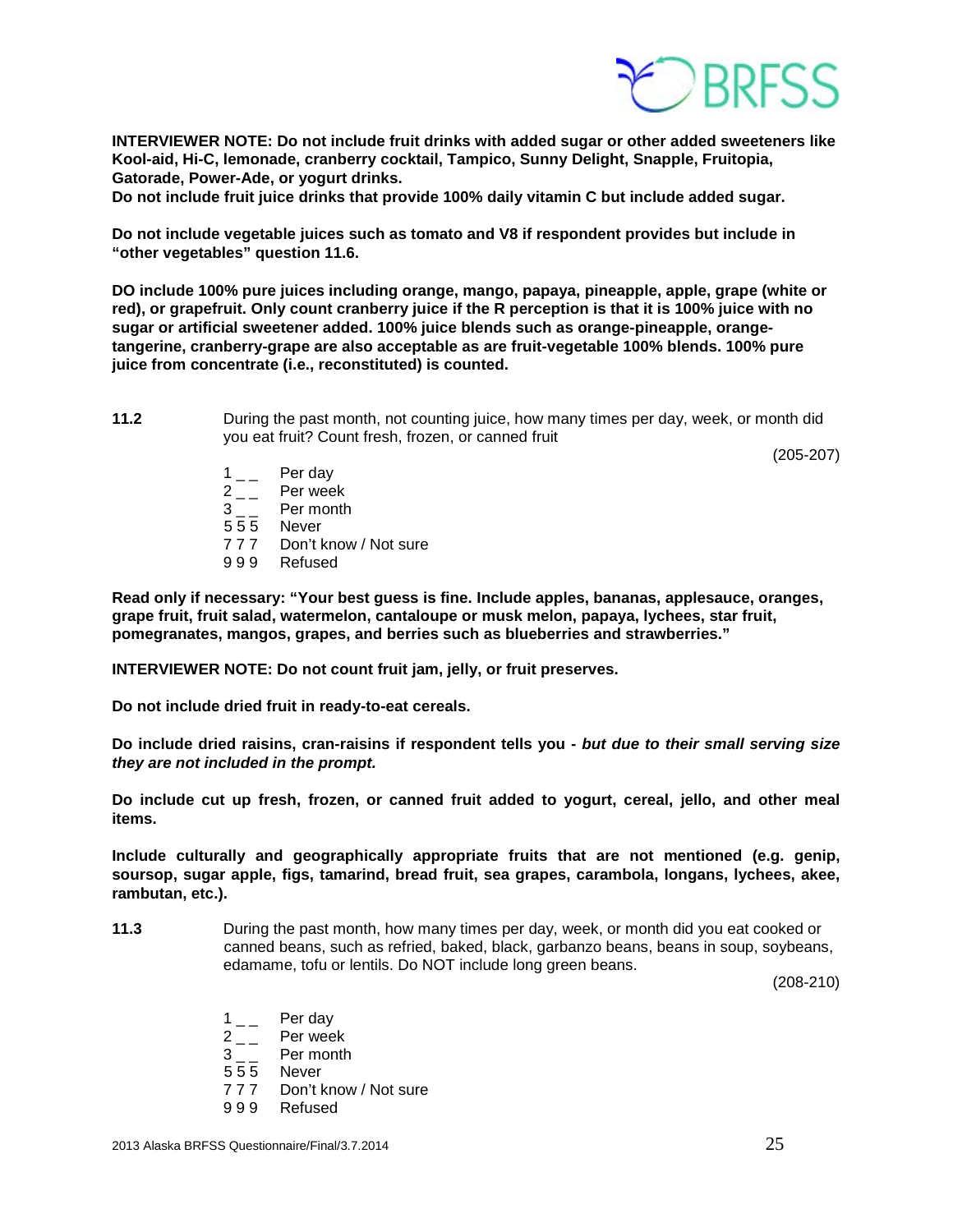

**Read only if necessary: "Include round or oval beans or peas such as navy, pinto, split peas, cow peas, hummus, lentils, soy beans and tofu. Do NOT include long green beans such as string beans, broad or winged beans, or pole beans."**

**INTERVIEWER NOTE: Include soybeans also called edamame, TOFU (BEAN CURD MADE FROM SOYBEANS), kidney, pinto, hummus, lentils, black, black-eyed peas, cow peas, lima beans and white beans.**

**Include bean burgers including garden burgers and veggie burgers.**

#### **Include falafel and tempeh.**

**11.4** During the past month, how many times per day, week, or month did you eat dark green vegetables for example broccoli or dark leafy greens including romaine, chard, collard greens or spinach?

(211-213)

- $1_{--}$  Per day
- $2 \quad \quad$  Per week<br>3 Per month
- Per month
- 5 5 5 Never
- 7 7 7 Don't know / Not sure
- 9 9 9 Refused

**INTERVIEWER NOTE: Each time a vegetable is eaten it counts as one time.**

**INTERVIEWER NOTE: Include all raw leafy green salads including spinach, mesclun, romaine lettuce, bok choy, dark green leafy lettuce, dandelions, komatsuna, watercress, and arugula.**

**Do not include iceberg (head) lettuce if specifically told type of lettuce. Include all cooked greens including kale, collard greens, choys, turnip greens, mustard greens.** 

**11.5** During the past month, how many times per day, week, or month did you eat orangecolored vegetables such as sweet potatoes, pumpkin, winter squash, or carrots?

(214-216)

- $1_{--}$  Per day
- $2_{--}$  Per week<br>3 Per month
- Per month
- 5 5 5 Never
- 7 7 7 Don't know / Not sure
- 9 9 9 Refused

**Read only if needed: "Winter squash have hard, thick skins and deep yellow to orange flesh. They include acorn, buttercup, and spaghetti squash."**

**FOR INTERVIEWER: Include all forms of carrots including long or baby-cut.**

**Include carrot-slaw (e.g. shredded carrots with or without other vegetables or fruit).**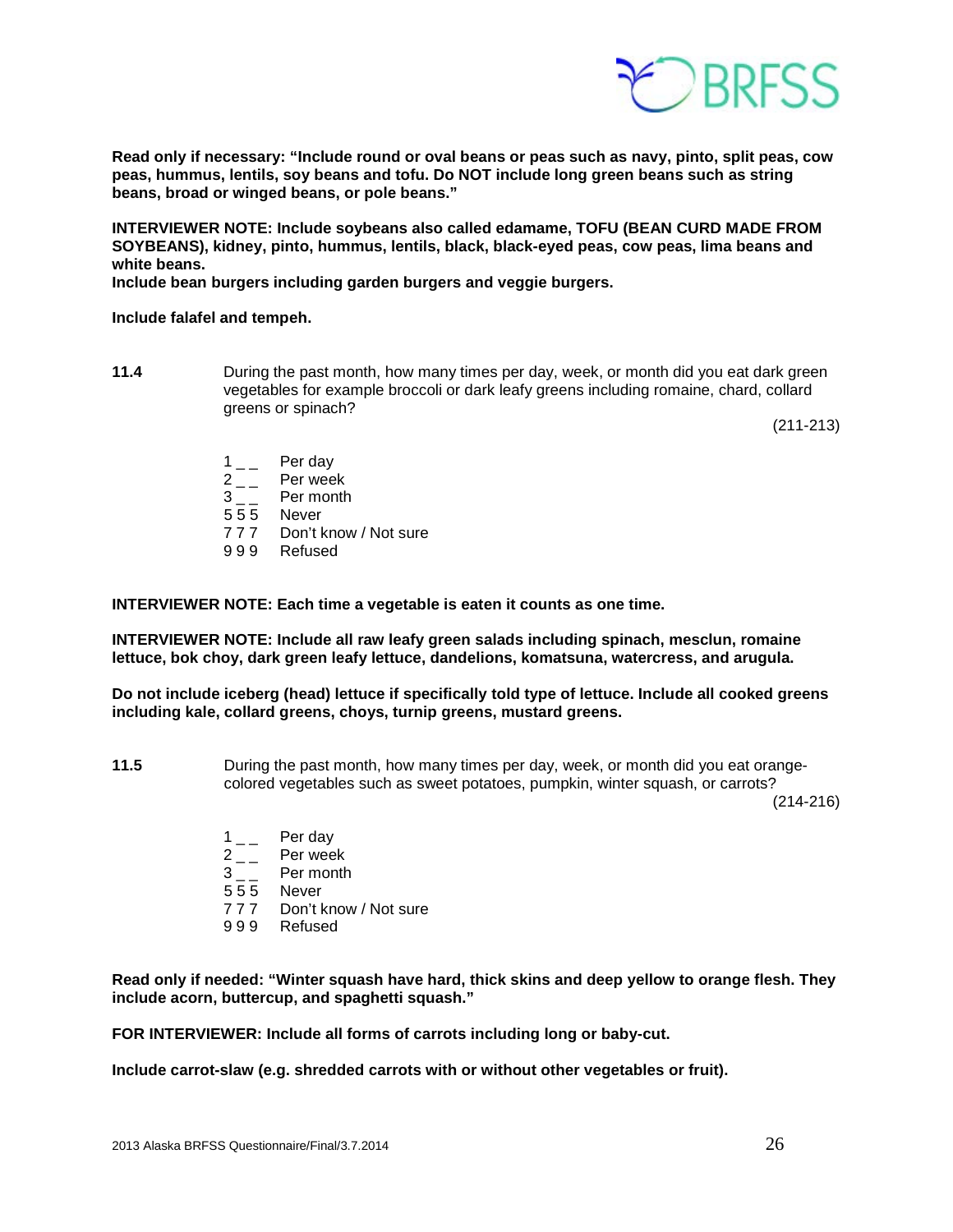

**Include all forms of sweet potatoes including baked, mashed, casserole, pie, or sweet potatoes fries.** 

**Include all hard-winter squash varieties including acorn, autumn cup, banana, butternut, buttercup, delicate, hubbard, kabocha (Also known as an Ebisu, Delica, Hoka, Hokkaido, or Japanese Pumpkin; blue kuri), and spaghetti squash. Include all forms including soup.**

**Include pumpkin, including pumpkin soup and pie. Do not include pumpkin bars, cake, bread or other grain-based desert-type food containing pumpkin (i.e. similar to banana bars, zucchini bars we do not include).**

**11.6** Not counting what you just told me about, during the past month, about how many times per day, week, or month did you eat OTHER vegetables? Examples of other vegetables include tomatoes, tomato juice or V-8 juice, corn, eggplant, peas, lettuce, cabbage, and white potatoes that are not fried such as baked or mashed potatoes.

(217-219)

- $1_{--}$  Per day
- 
- $2 \quad \quad$  Per week<br>3 Per month
- 5 5 5 Never
- 7 7 7 Don't know / Not sure
- 9 9 9 Refused

**Read only if needed: "Do not count vegetables you have already counted and do not include fried potatoes."**

**INTERVIEWER NOTE: Include corn, peas, tomatoes, okra, beets, cauliflower, bean sprouts, avocado, cucumber, onions, peppers (red, green, yellow, orange); all cabbage including American-style cole-slaw; mushrooms, snow peas, snap peas, broad beans, string, wax-, or polebeans.** 

**Include any form of the vegetable (raw, cooked, canned, or frozen).** 

**Do include tomato juice if respondent did not count in fruit juice.**

**Include culturally and geographically appropriate vegetables that are not mentioned (e.g. daikon, jicama, oriental cucumber, etc.).**

**Do not include rice or other grains.**

**Do not include products consumed usually as condiments including ketchup, catsup, salsa, chutney, relish.** 

# <span id="page-26-0"></span>Section 12: Exercise (Physical Activity)

The next few questions are about exercise, recreation, or physical activities other than your regular job duties.

**INTERVIEWER INSTRUCTION: If respondent does not have a "regular job duty" or is retired, they may count the physical activity or exercise they spend the most time doing in a regular month.**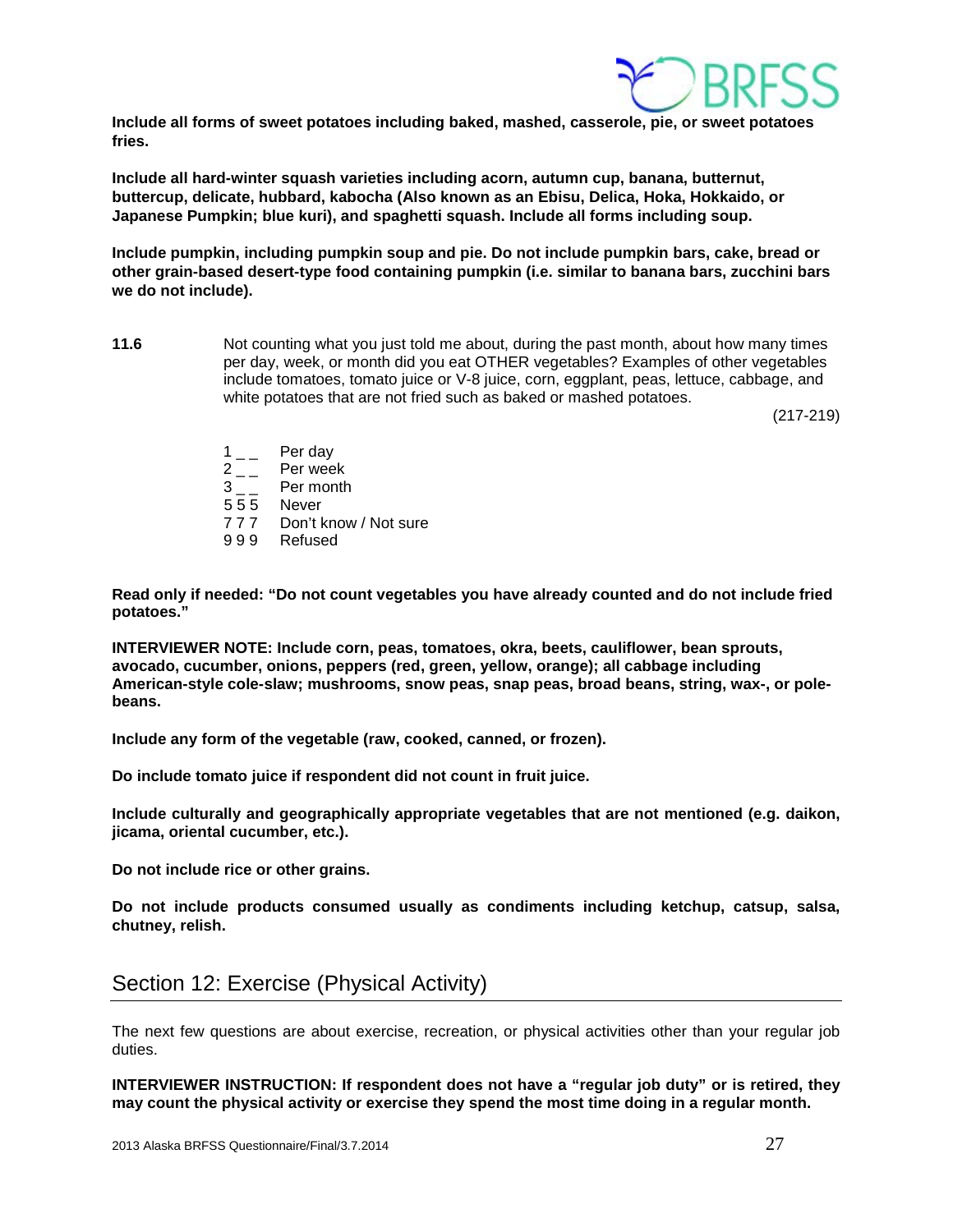

**12.1** During the past month, other than your regular job, did you participate in any physical activities or exercises such as running, calisthenics, golf, gardening, or walking for exercise?

(220)

|    | Yes                   |               |
|----|-----------------------|---------------|
| -2 | No.                   | [Go to Q12.8] |
|    | Don't know / Not sure | [Go to Q12.8] |
| -9 | Refused               | [Go to Q12.8] |

### **12.2**. What type of physical activity or exercise did you spend the most time doing during the past month?

(221-222)

| (Specify)<br>Don't know / Not Sure [Go to Q12.8]<br>[G <sub>o</sub> to Q <sub>12.8</sub> ]<br>99<br>Refused | [See Physical Activity Coding List] |
|-------------------------------------------------------------------------------------------------------------|-------------------------------------|
|-------------------------------------------------------------------------------------------------------------|-------------------------------------|

# **INTERVIEWER INSTRUCTION: If the respondent's activity is not included in the Physical Activity Coding List, choose the option listed as "Other ".**

**12.3** How many times per week or per month did you take part in this activity during the past month?

(223-225)

- $1_{--}$  Times per week
- 2<sub>\_\_</sub> Times per month<br>777 Don't know / Not
- 777 Don't know / Not sure<br>999 Refused
- **Refused**
- **12.4** And when you took part in this activity, for how many minutes or hours did you usually keep at it?

(226-228)

- $\frac{1}{7}$   $\frac{1}{7}$  Hours and minutes
- 777 Don't know / Not sure<br>999 Refused
- **Refused**

# **12.5** What other type of physical activity gave you the next most exercise during the past month?

 $(229-230)$ 

| $=$ $-$ | (Specify)             | [See Physical Activity Coding List] |
|---------|-----------------------|-------------------------------------|
| 88      | No other activity     | [Go to Q12.8]                       |
| 77      | Don't know / Not Sure | <b>IGo to Q12.81</b>                |
| 99      | Refused               | [Go to Q12.8]                       |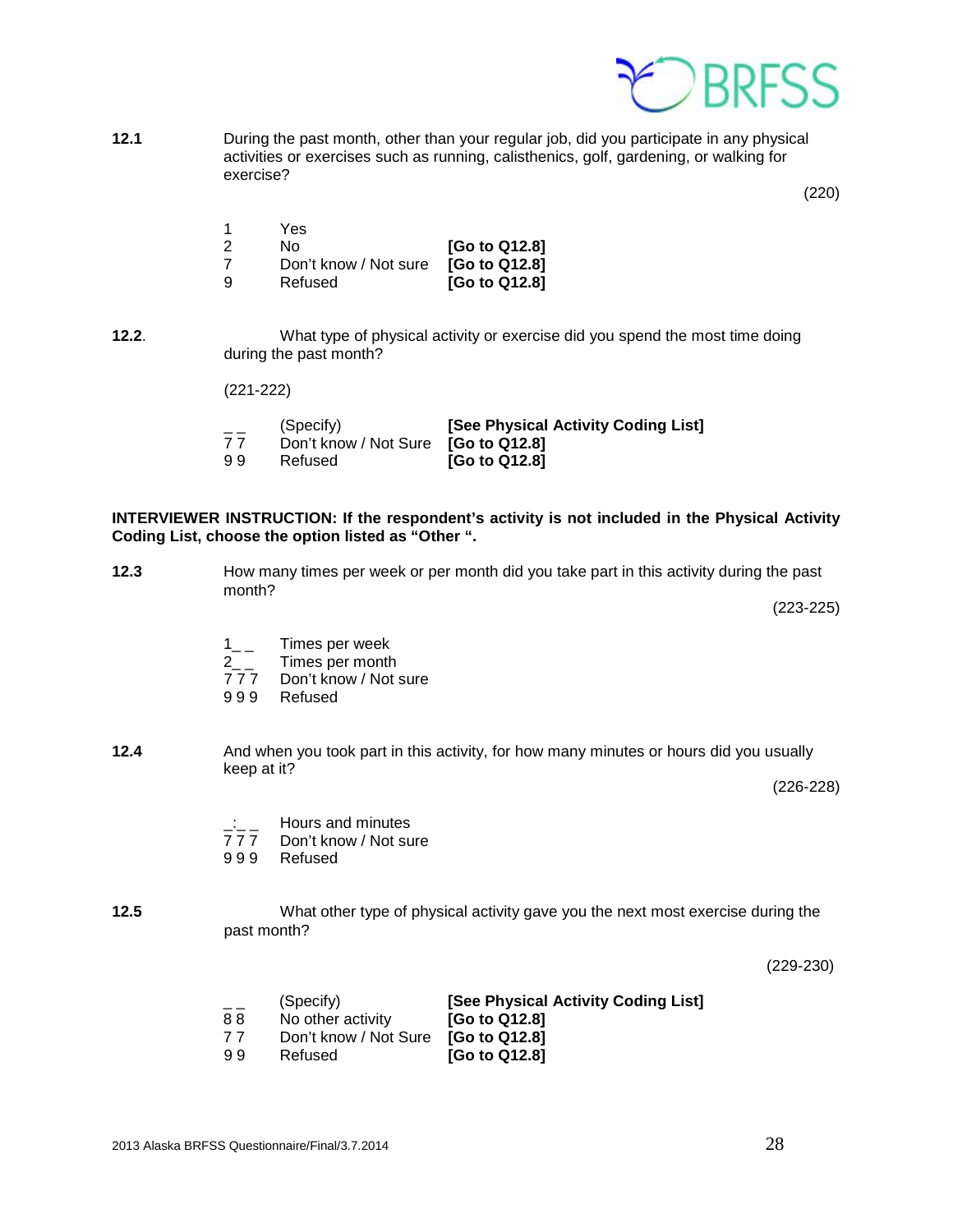

# **INTERVIEWER INSTRUCTION: If the respondent's activity is not included in the Coding Physical Activity List, choose the option listed as "Other".**

**12.6** How many times per week or per month did you take part in this activity during the past month?

(231-233)

- 1\_ \_ Times per week
- 2\_\_ Times per month<br>777 Don't know / Not
- 777 Don't know / Not sure<br>999 Refused
- **Refused**
- **12.7** And when you took part in this activity, for how many minutes or hours did you usually keep at it?

(234-236)

- $\frac{1}{7}$   $\frac{1}{7}$  Hours and minutes
- 777 Don't know / Not sure<br>999 Refused
- **Refused**

**12.8** During the past month, how many times per week or per month did you do physical activities or exercises to STRENGTHEN your muscles? Do NOT count aerobic activities like walking, running, or bicycling. Count activities using your own body weight like yoga, sit-ups or push-ups and those using weight machines, free weights, or elastic bands.

(237-239)

- $1_{-}$  Times per week<br>2 Times per month
- Times per month
- 888 Never<br>777 Don't k
- Don't know / Not sure
- 9 9 9 Refused

# <span id="page-28-0"></span>Section 13: Arthritis Burden

# **If Q7.9 = 1 (yes) then continue, else go to next section.**

Next, I will ask you about your arthritis.

Arthritis can cause symptoms like pain, aching, or stiffness in or around a joint.

**13.1** Are you now limited in any way in any of your usual activities because of arthritis or joint symptoms?

(240)

- 1 Yes
- 2 No
	- 7 Don't know / Not sure
	- 9 Refused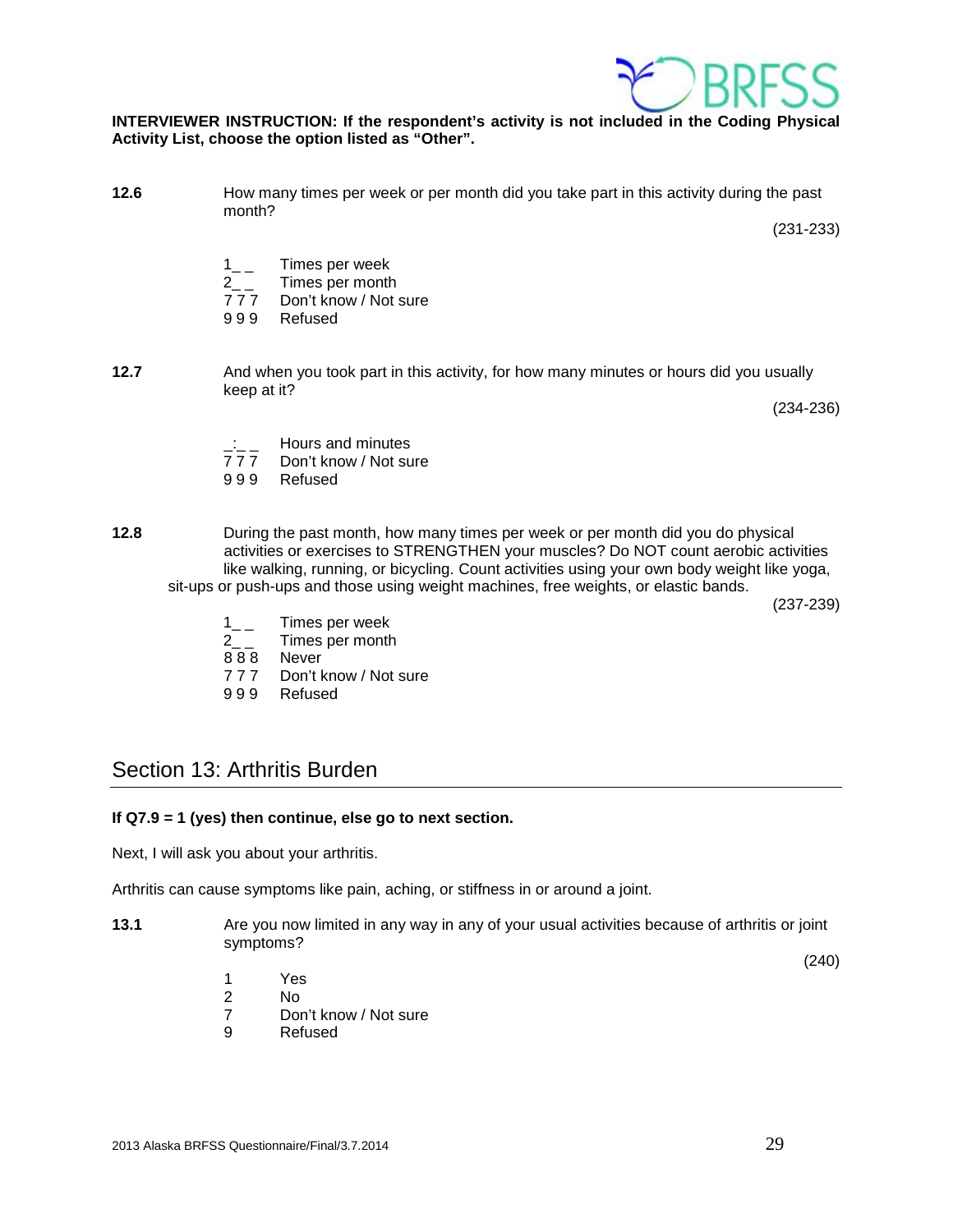

**INTERVIEWER INSTRUCTION: If a question arises about medications or treatment, then the interviewer should say: "Please answer the question based on your current experience, regardless of whether you are taking any medication or treatment."**

**INTERVIEWER NOTE: Q13.2 should be asked of all respondents regardless of employment. status.**

**13.2** In this next question, we are referring to work for pay. Do arthritis or joint symptoms now affect whether you work, the type of work you do, or the amount of work you do?

(241)

- 1 Yes
- 2 No
- 7 Don't know / Not sure<br>9 Refused
- **Refused**

**INTERVIEWER INSTRUCTION: If respondent gives an answer to each issue (whether respondent works, type of work, or amount of work), then if any issue is "yes" mark the overall response as "yes."** 

**If a question arises about medications or treatment, then the interviewer should say: "Please answer the question based on your current experience, regardless of whether you are taking any medication or treatment."**

**13.3** During the past 30 days, to what extent has your arthritis or joint symptoms interfered with your normal social activities, such as going shopping, to the movies, or to religious or social gatherings?

(242)

# **Please read [1-3]:**

- 1 A lot
- 2 A little<br>3 Not at
- Not at all

# **Do not read:**

- 7 Don't know / Not sure
- 9 Refused

### **INTERVIEWER INSTRUCTION: If a question arises about medications or treatment, then the interviewer should say: "Please answer the question based on your current experience, regardless of whether you are taking any medication or treatment."**

**13.4** Please think about the past 30 days, keeping in mind all of your joint pain or aching and whether or not you have taken medication. DURING THE PAST 30 DAYS, how bad was your joint pain ON AVERAGE? *Please answer on a scale of 0 to 10 where 0 is no pain or aching and 10 is pain or aching as bad as it can be*.

(243-244)

- $\frac{1}{7}$  Enter number [00-10]<br>7 7 Don't know / Not sure
- 7 7 Don't know / Not sure<br>9 9 Refused
- **Refused**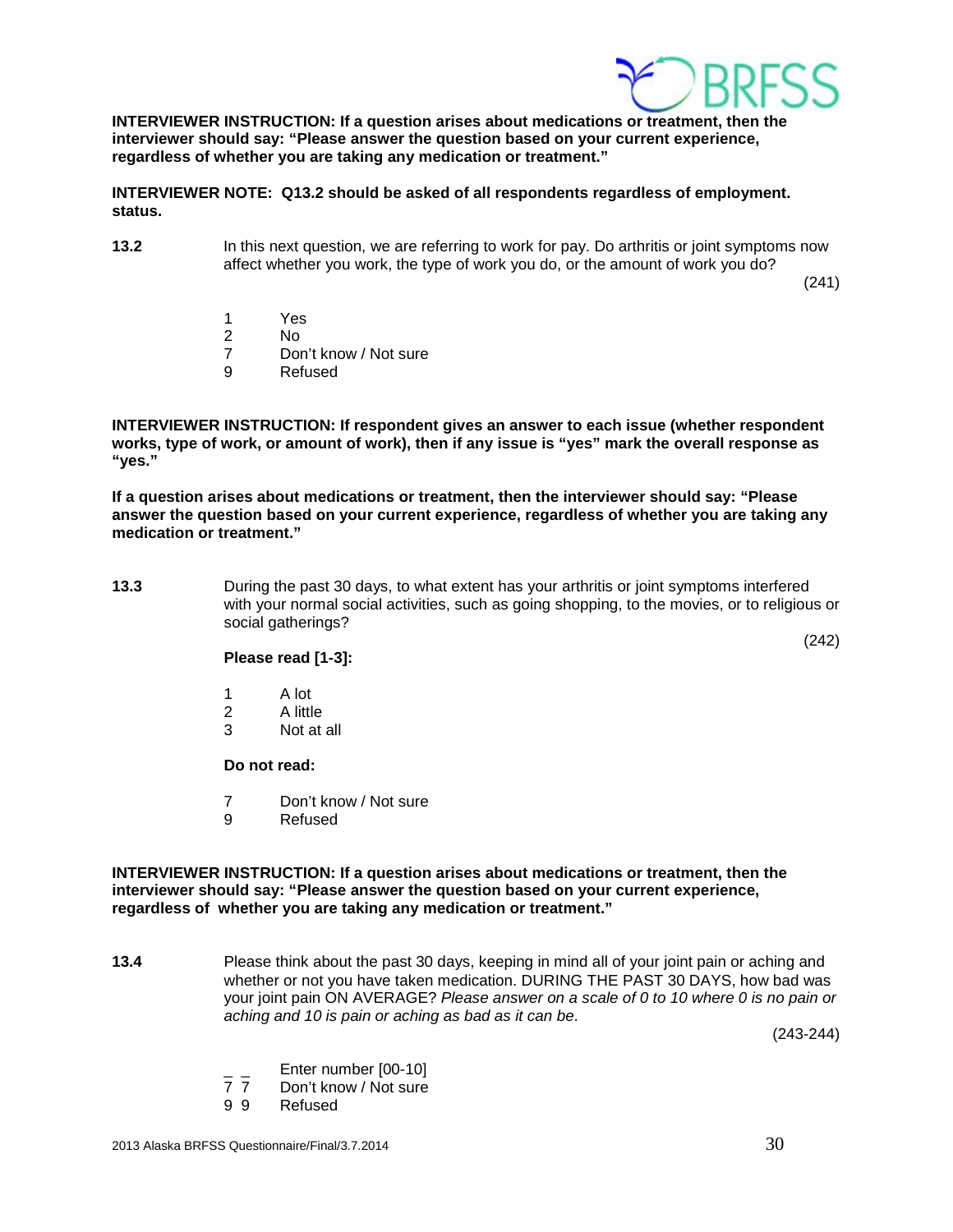

# <span id="page-30-0"></span>Section 14: Seatbelt Use

**14.1** How often do you use seat belts when you drive or ride in a car? Would you say—

# (245)

# **Please read:**

- 1 Always<br>2 Nearly
- 2 Nearly always<br>3 Sometimes
- **Sometimes**
- 4 Seldom
- 5 Never

# **Do not read:**

- 7 Don't know / Not sure<br>8 Never drive or ride in a
- 8 Never drive or ride in a car<br>9 Refused
- **Refused**

# <span id="page-30-1"></span>Section 15: Immunization

Now I will ask you questions about the flu vaccine. There are two ways to get the flu vaccine, one is a shot in the arm and the other is a spray, mist, or drop in the nose called FluMist™.

**15.1** During the past 12 months, have you had either a flu shot or a flu vaccine that was sprayed in your nose?

(246)

# **READ IF NECESSARY:**

A new flu shot came out in 2011 that injects vaccine into the skin with a very small needle. It is called Fluzone Intradermal vaccine. This is also considered a flu shot.

|          | Yes                   |               |
|----------|-----------------------|---------------|
| 2        | Nο                    | [Go to Q15.3] |
| 7        | Don't know / Not sure | [Go to Q15.3] |
| <b>g</b> | Refused               | [Go to Q15.3] |

**15.2** During what month and year did you receive your most recent flu shot injected into your arm or flu vaccine that was sprayed in your nose?

(247-252)

|         | Month / Year          |
|---------|-----------------------|
| 77/7777 | Don't know / Not sure |
| 99/9999 | Refused               |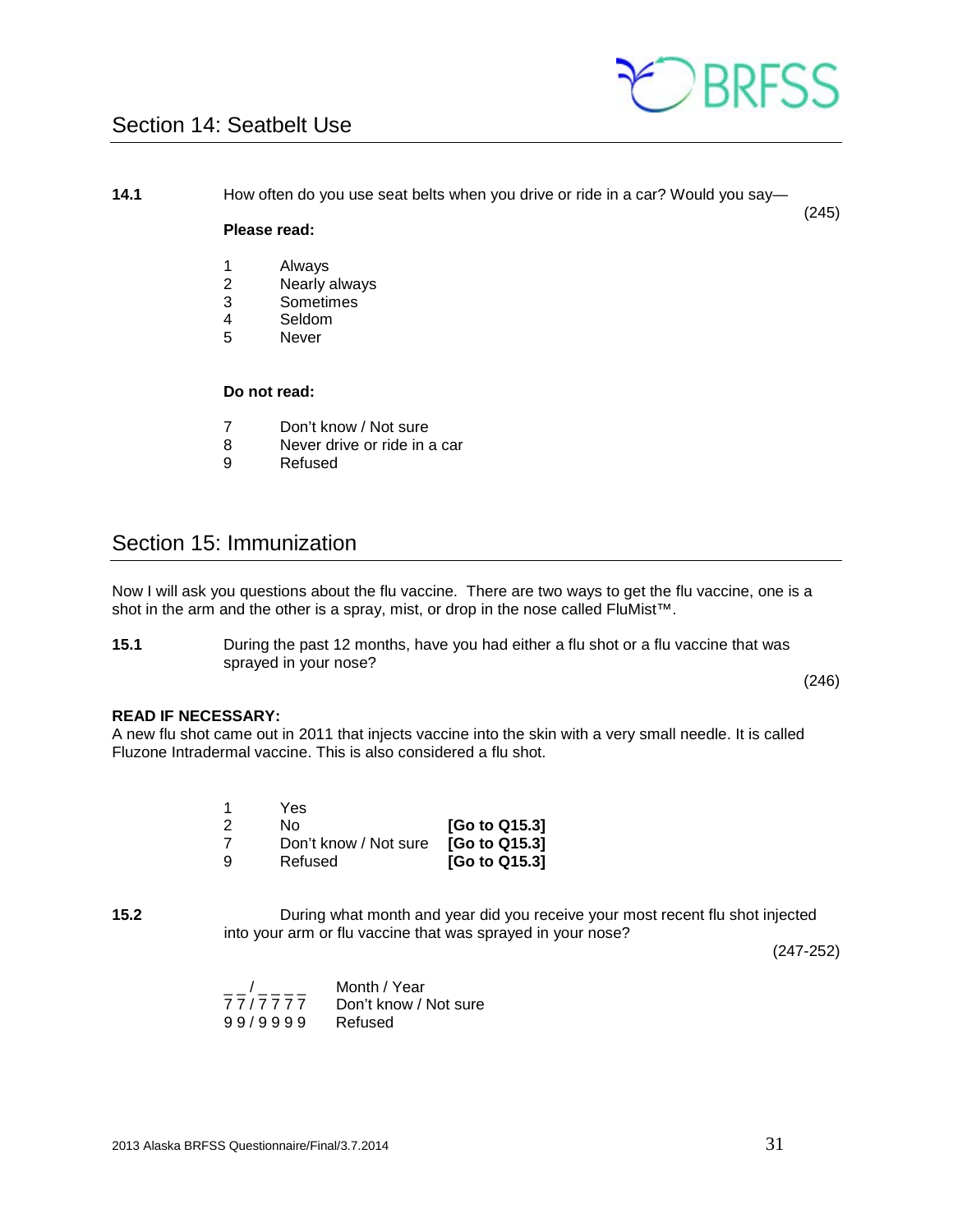

**15.3** Since 2005, have you had a tetanus shot? (253)

> If yes, ask: "Was this Tdap, the tetanus shot that also has pertussis or whooping cough vaccine?"

- 1 Yes, received Tdap
- 2 Yes, received tetanus shot, but not Tdap
- 3 Yes, received tetanus shot but not sure what type
- 4 No, did not receive any tetanus since 2005
	- Don't know/Not sure
- 9 Refused

**15.4** A pneumonia shot or pneumococcal vaccine is usually given only once or twice in a person's lifetime and is different from the flu shot. Have you ever had a pneumonia shot?  $(254)$ 

- 1 Yes
- 2 No
- 7 Don't know / Not sure<br>9 Refused
- **Refused**

# <span id="page-31-0"></span>Section 16: HIV/AIDS

The next few questions are about the national health problem of HIV, the virus that causes AIDS. Please remember that your answers are strictly confidential and that you don't have to answer every question if you do not want to. Although we will ask you about testing, we will not ask you about the results of any test you may have had.

**16.1** Have you ever been tested for HIV? Do not count tests you may have had as part of a blood donation. Include testing fluid from your mouth.

(255)

|     | Yes.                  |                                    |
|-----|-----------------------|------------------------------------|
| -2  | No.                   | [Go to optional module transition] |
| 7   | Don't know / Not sure | [Go to optional module transition] |
| - q | Refused               | [Go to optional module transition] |

**16.2** Not including blood donations, in what month and year was your last HIV test?

(256-261)

**NOTE: If response is before January 1985, code "Don't know." CATI INSTRUCTION: If the respondent remembers the year but cannot remember the month, code the first two digits 77 and the last four digits for the year.** 

|         | Code month and year   |
|---------|-----------------------|
| 77/7777 | Don't know / Not sure |
| 99/9999 | Refused / Not sure    |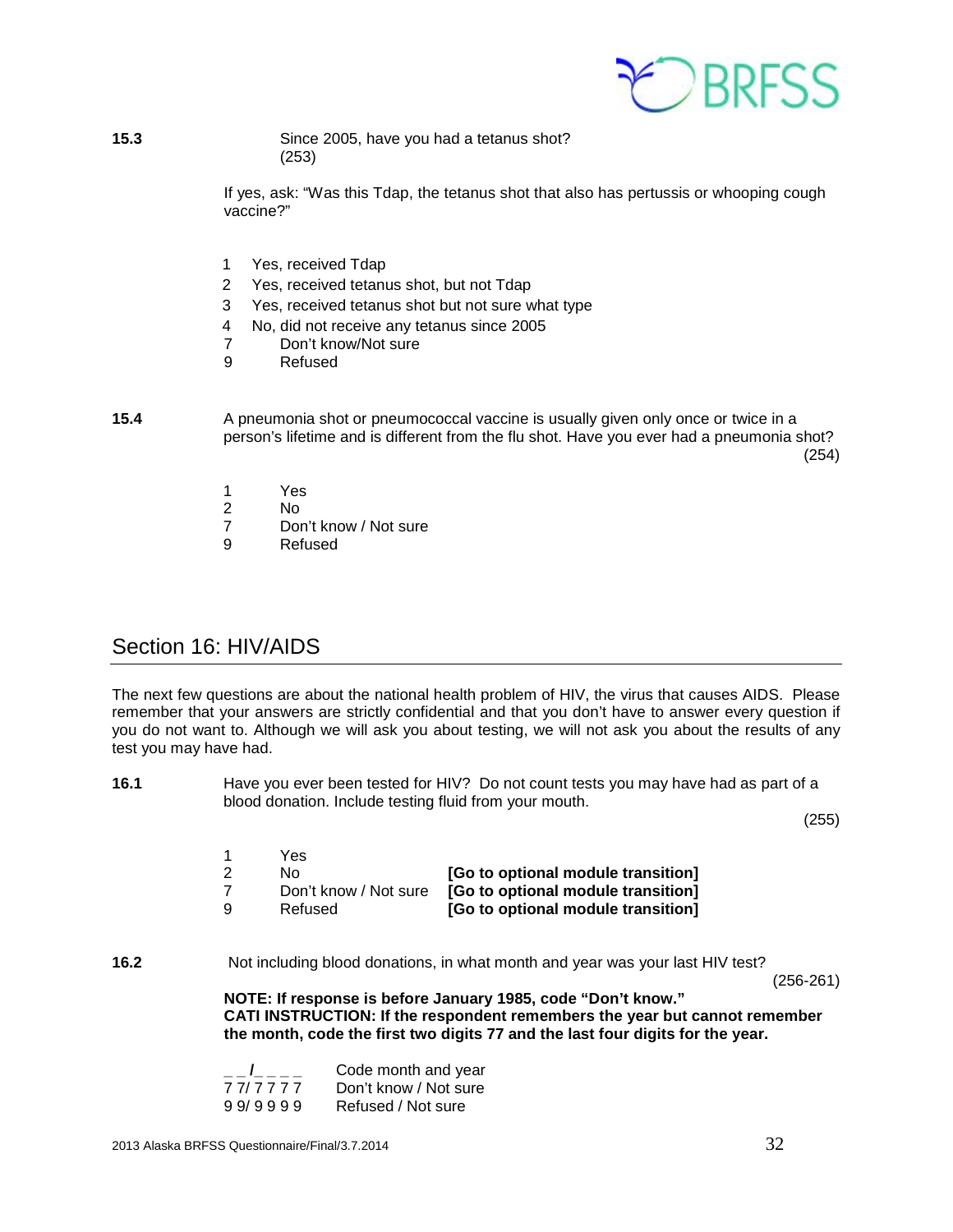

# **CATI NOTE: If Core Q16.2 = within last 12 months continue, else go to optional module transition.**

**16.3** Where did you have your last HIV test — at a private doctor or HMO office, at a counseling and testing site, at an emergency room, as an inpatient in a hospital, at a clinic, in a jail or prison, at a drug treatment facility, at home, or somewhere else?

(262-263)

- 0 1 Private doctor or HMO office
- 0 2 Counseling and testing site<br>0 9 Emergency room
- 0 9 Emergency room<br>0 3 Hospital inpatient
- 0 3 Hospital inpatient<br>0 4 Clinic
- 0 4 Clinic<br>0 5 Jail or
- Jail or prison (or other correctional facility)
- 0 6 Drug treatment facility
- 0 7 At home<br>0 8 Somewh
- Somewhere else
- 77 Don't know / Not sure<br>99 Refused
- **Refused**

# **Closing Statement or Transition to Modules and/or State-Added Questions**

Closing Statement or Transition to Modules and/or State-Added Questions

# **Closing statement**

# **Please read:**

That was my last question. Everyone's answers will be combined to help us provide information about the health practices of people in this state. Thank you very much for your time and cooperation.

# **Or**

# **Transition to modules and/or state-added questions**

#### **Please read:**

Finally, I have just a few questions left about some other health topics.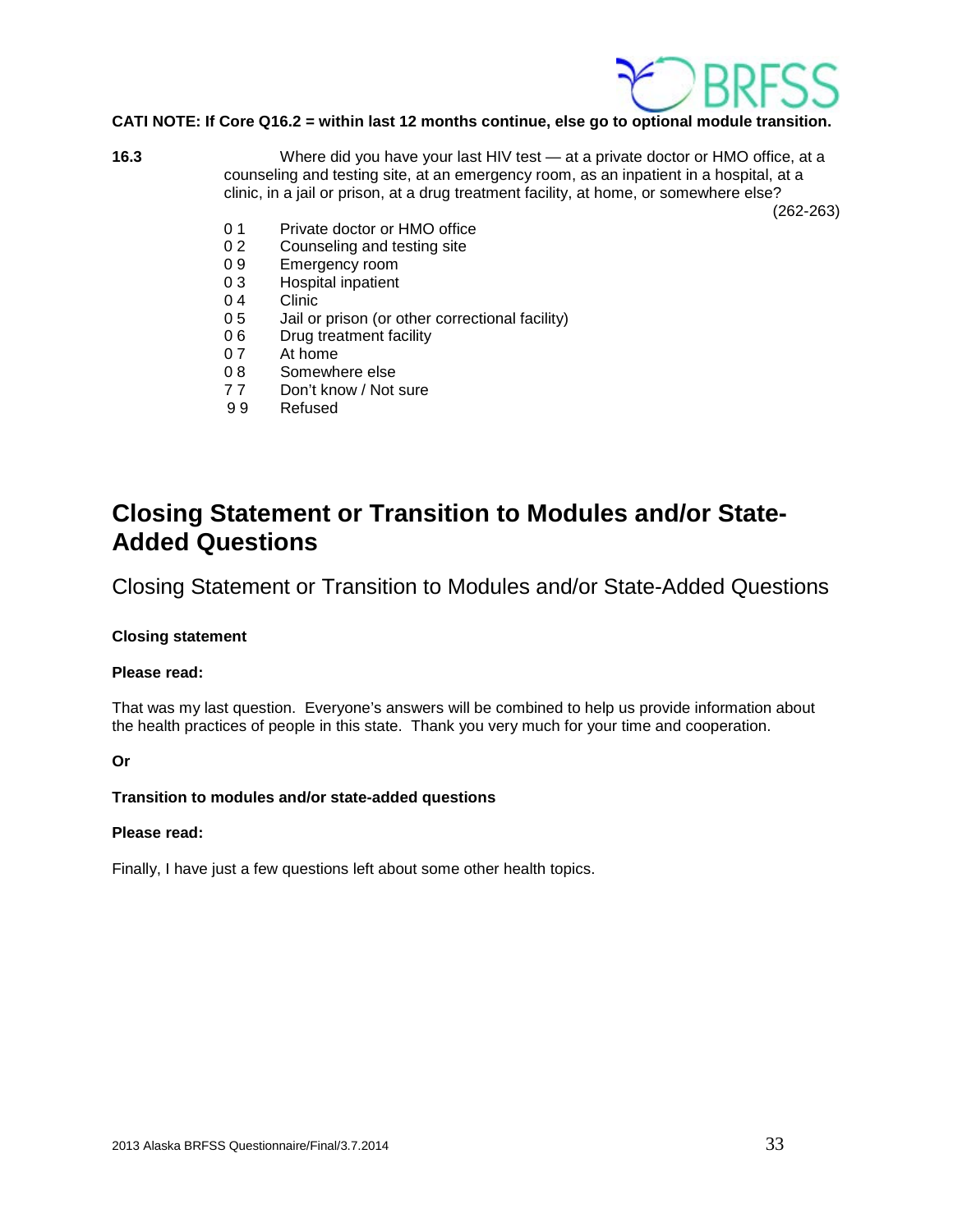

# <span id="page-33-0"></span>**Optional Modules**

<span id="page-33-1"></span>Module 1: Pre-Diabetes

# **NOTE: Only asked of those not responding "Yes" (code = 1) to Core Q7.12 (Diabetes awareness question).**

**1.** Have you had a test for high blood sugar or diabetes within the past three years?

(270)

- 1 Yes
- 2 No<br>7 Dor
- 7 Don't know / Not sure<br>9 Refused
	- **Refused**

# **CATI note: If Core Q7.12 = 4 (No, pre-diabetes or borderline diabetes); answer Q2 "Yes" (code = 1).**

**2** Have you ever been told by a doctor or other health professional that you have pre-diabetes or borderline diabetes?

# **If "Yes" and respondent is female, ask: "Was this only when you were pregnant?"**

(271)

- 1 Yes
- 2 Yes, during pregnancy<br>3 No
- 3 No
- Don't know / Not sure
- 9 Refused

# <span id="page-33-2"></span>Module 2: Diabetes

# **To be asked following Core Q7.12; if response is "Yes" (code = 1)**

**1.** How old were you when you were told you have diabetes?

( 272-273)

- \_ \_ Code age in years **[97 = 97 and older]**
- Don't know / Not sure
- 9 9 Refused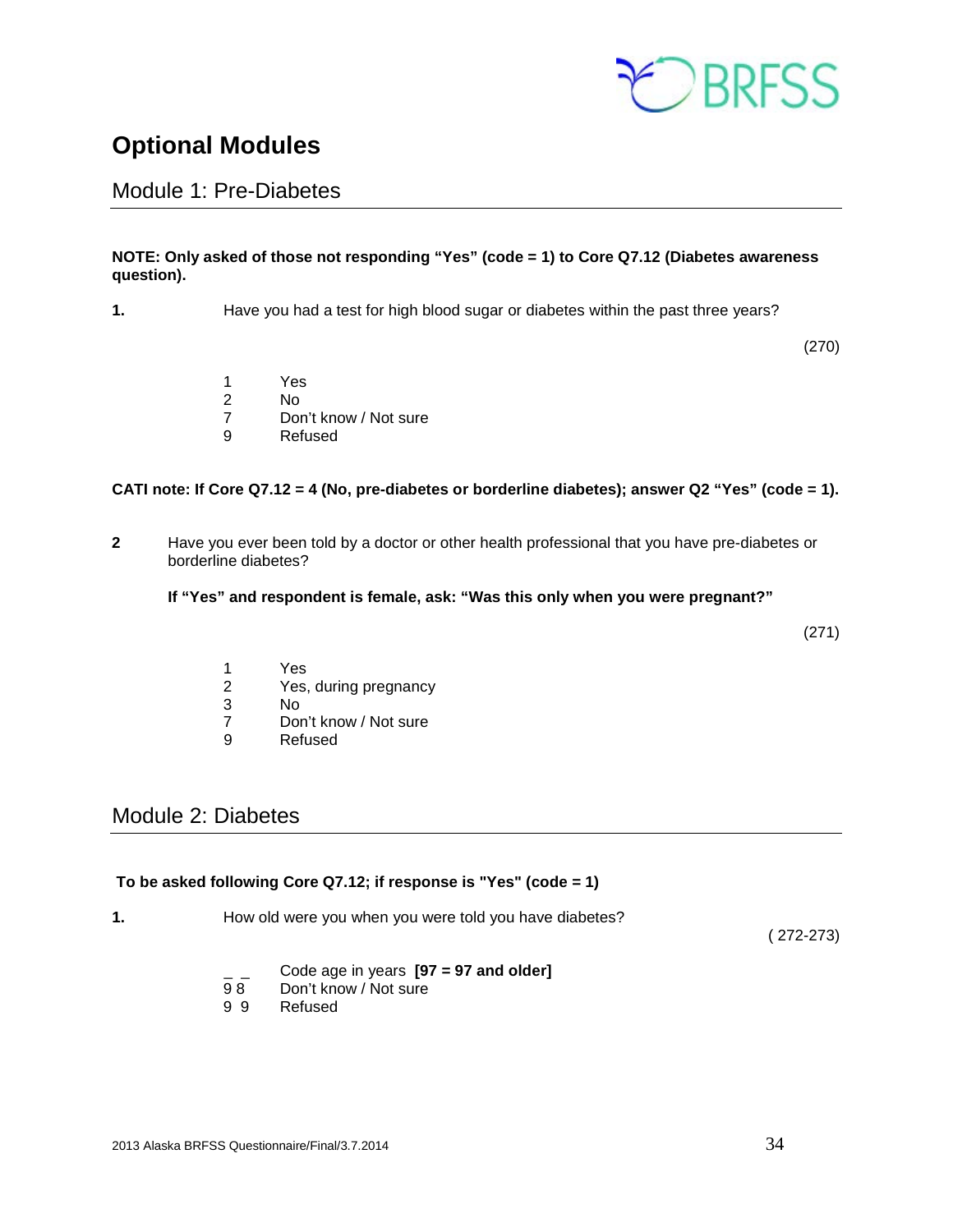

**2.** Are you now taking insulin?

- 1 Yes
- 2 No<br>9 Ref
- **Refused**
- **3.** About how often do you check your blood for glucose or sugar? Include times when checked by a family member or friend, but do NOT include times when checked by a health professional.

(275-277)

(274)

|     | Times per day         |
|-----|-----------------------|
|     | Times per week        |
|     | Times per month       |
|     | Times per year        |
| 888 | Never                 |
| 777 | Don't know / Not sure |
|     | Refused               |

**4.** About how often do you check your feet for any sores or irritations? Include times when checked by a family member or friend, but do NOT include times when checked by a health professional.

(278-280)

- $\begin{array}{ccc} 1 & & \text{Times per day} \\ 2 & & \text{Times per week} \\ \end{array}$  $2 -$  Times per week<br> $3 -$  Times per month  $3 - 2$  Times per month<br>4 Times per year Times per year<br>No feet  $\begin{array}{cc} 4 \\ 5 \end{array} \overline{5} \begin{array}{c} - \\ 5 \end{array}$ 8 8 8 Never<br>
7 7 7 Don't k 7 7 7 Don't know / Not sure<br>9 9 9 Refused Refused
- **5.** About how many times in the past 12 months have you seen a doctor, nurse, or other health professional for your diabetes?

(281-282)

- \_ \_ Number of times **[76 = 76 or more]**
- 8 8 None<br>7 7 Don't
- 7 7 Don't know / Not sure<br>9 9 Refused
- Refused

2013 Alaska BRFSS Questionnaire/Final/3.7.2014 35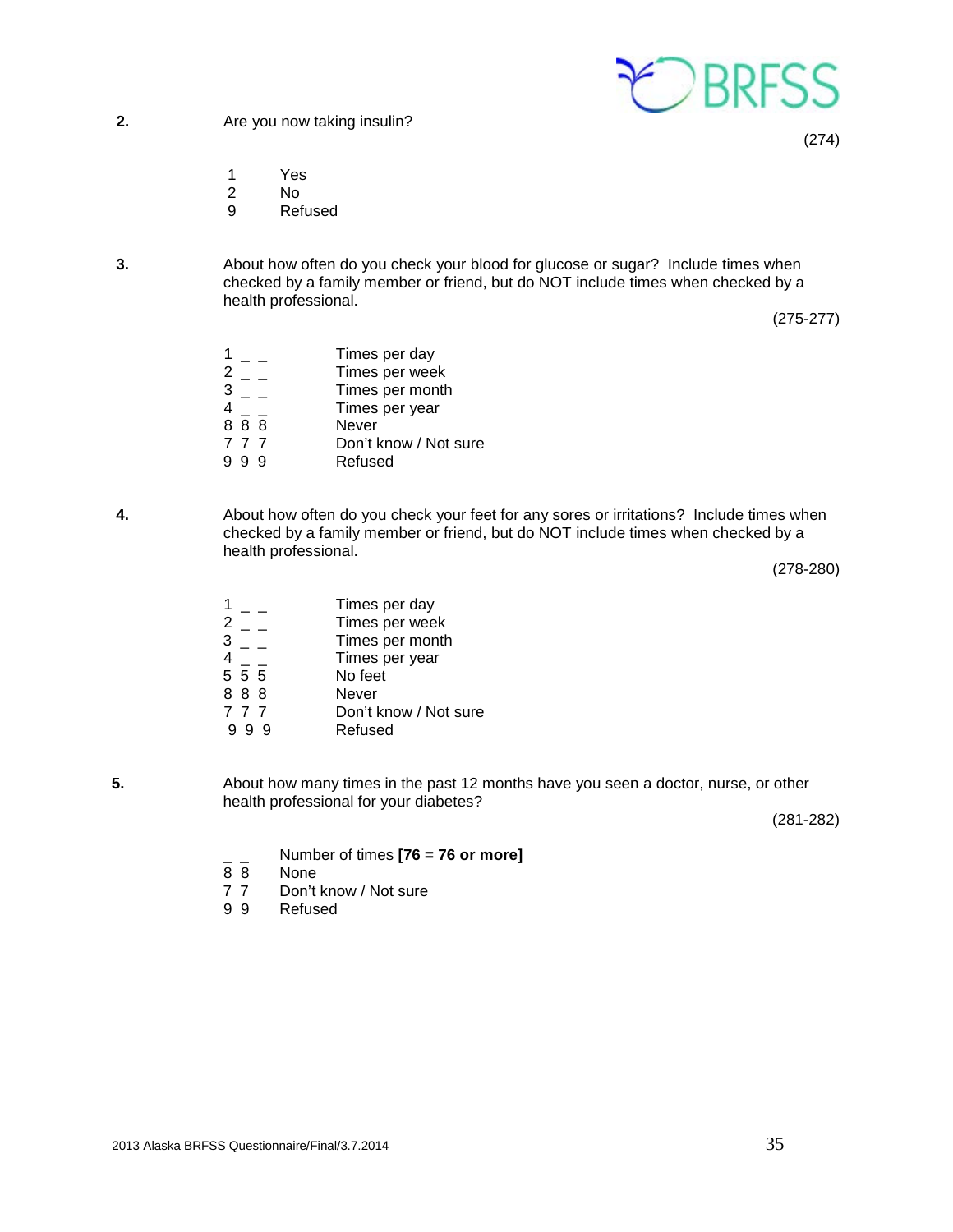

1 Yes<br>2 No No.

**Do not read:** 

8 Never 9 Refused

- 7 Don't know / Not sure
- 9 Refused
- retinopathy?

**9.** Has a doctor ever told you that diabetes has affected your eyes or that you had

(288)

would have made you temporarily sensitive to bright light.

 1 Within the past month (anytime less than 1 month ago) 2 Within the past year (1 month but less than 12 months ago)<br>3 Within the past 2 years (1 year but less than 2 years ago) Within the past 2 years (1 year but less than 2 years ago)

- \_ \_ Number of times **[76 = 76 or more]** 8 8 None
- 7 7 Don't know / Not sure<br>9 9 Refused

**Read only if necessary:**

4 2 or more years ago

7 Don't know / Not sure

**Refused** 

**CATI note: If Q4 = 555 (No feet), go to Q8.**

None

**Refused** 

for any sores or irritations?

- **8.** When was the last time you had an eye exam in which the pupils were dilated? This
- 
- -
	-
- 

**7.** About how many times in the past 12 months has a health professional checked your feet

- 
- 
- $\frac{1}{8}$  Number of times **[76 = 76 or more]** 9 8 Never heard of "A one C" test 7 7 Don't know / Not sure<br>9 9 Refused
- **6.** A test for "A one C" measures the average level of blood sugar over the past three months. About how many times in the past 12 months has a doctor, nurse, or other health professional checked you for "A one C"?

( 283-284)

(285-286)

(287)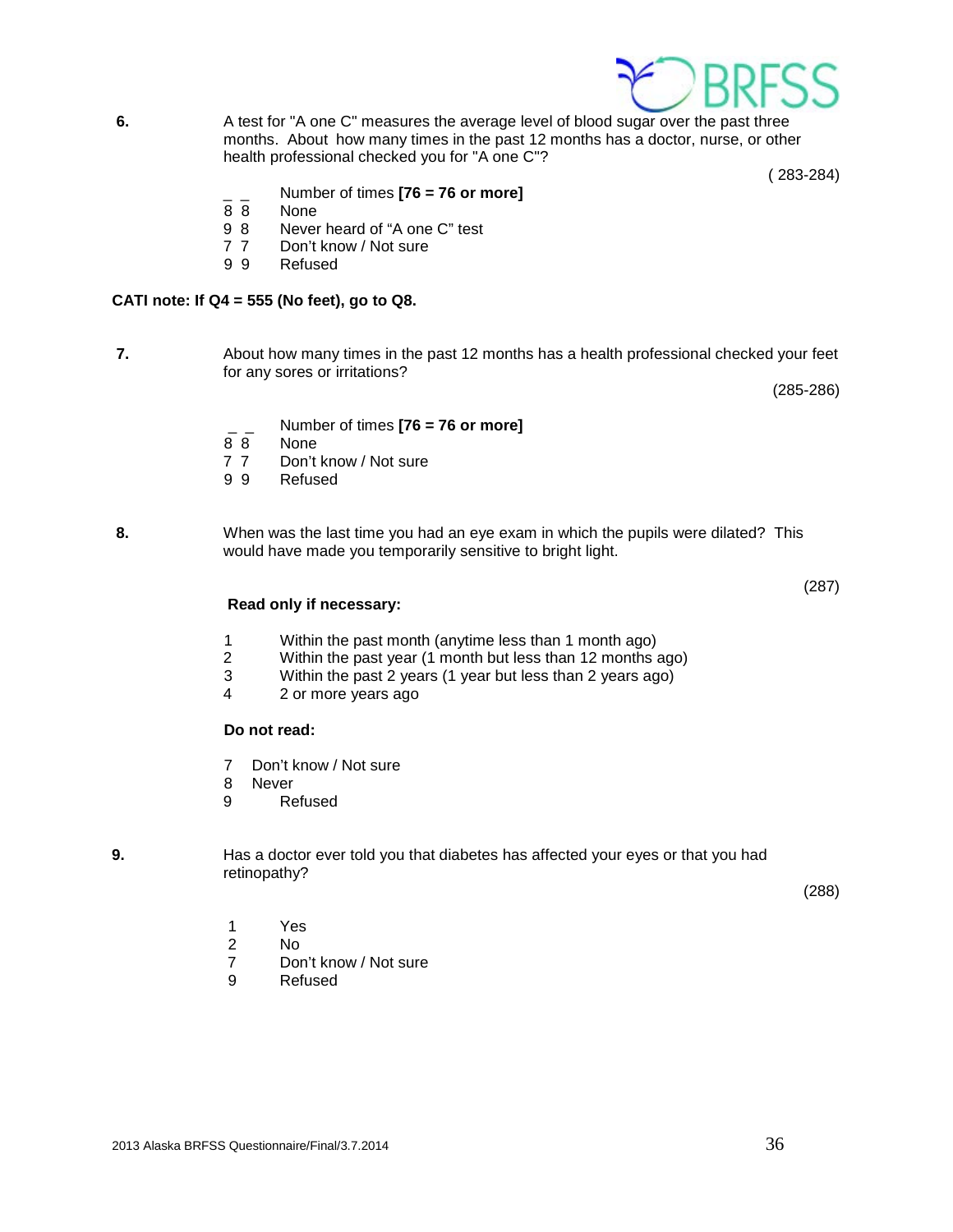

**10.** Have you ever taken a course or class in how to manage your diabetes yourself?

(289)

- 1 Yes
- 2 No<br>7 Dor
- Don't know / Not sure
- 9 Refused

# <span id="page-36-0"></span>Module 4: Health Care Access

**1** Do you have Medicare?

(298)

- 1 Yes<br>2 No
- 2 No<br>7 Dor Don't know/Not sure
- 9 Refused

# **Note: Medicare is a coverage plan for people age 65 or over and for certain disabled people.**

**2** Are you CURRENTLY covered by any of the following types of health insurance or health coverage plans?

 $(299-312)$ 

(Select all that apply)

# **Please Read:**

- 01 Your employer
- 02 Someone else's employer
- 03 A plan that you or someone else buys on your own<br>04 Medicaid or Medical Assistance for substitute state
- Medicaid or Medical Assistance [or substitute state program name]
- 05 The military, CHAMPUS, or the VA [or CHAMP-VA]<br>06 The Indian Health Service for the Alaska Native Hea
- The Indian Health Service [or the Alaska Native Health Service]
- 07 Some other source
- 88 None
- 77 Don't know/Not sure
- 99 Refused

# **CATI Note: If PPHF State go to core 3.2**

**3** Other than cost, there are many other reasons people delay getting needed medical care.

Have you delayed getting needed medical care for any of the following reasons in the past 12 months? Select the most important reason. (313)

# **Please read**

- 1 You couldn't get through on the telephone.<br>2 You couldn't get an appointment soon enou
- 2 You couldn't get an appointment soon enough.<br>3 Once you got there, you had to wait too long to
- Once you got there, you had to wait too long to see the doctor.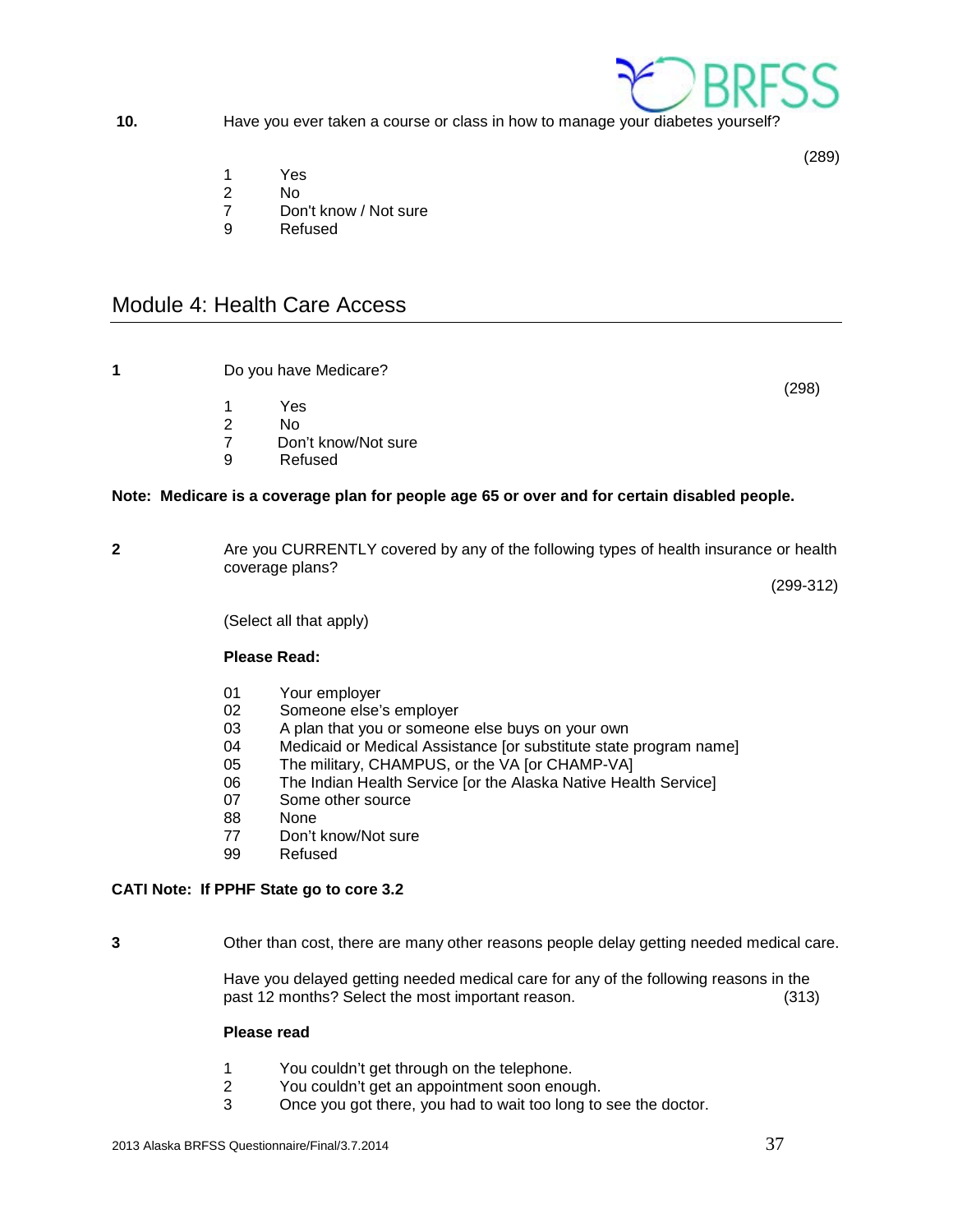

- 4 The (clinic/doctor's) office wasn't open when you got there.<br>5 You didn't have transportation.
- You didn't have transportation.

# **Do not read:**

6 Other \_\_\_\_\_\_\_\_\_\_\_\_ (314-338)

- specify
- 8 No, I did not delay getting medical care/did not need medical care<br>7 Don't know/Not sure
- 7 Don't know/Not sure<br>9 Refused
- **Refused**

# **CATI Note: If PPHF State, go to core 3.4**

# **CATI Note: If Q3.1 = 1 (Yes) continue, else go to Q4b**

**4a** In the PAST 12 MONTHS was there any time when you did NOT have ANY health insurance or coverage?

 $(339)$ 

| -1 | Yes                 | [Go to Q5]             |
|----|---------------------|------------------------|
| 2  | Nο                  | [Go to Q5]             |
| 7  | Don't know/Not sure | [Go to Q5]             |
| 9  | Refused             | [G <sub>o</sub> to Q5] |

# **CATI Note: If Q3.1 = 2, 7, or 9 continue, else go to next question (Q5)**

**4b** About how long has it been since you last had health care coverage?

 $(340)$ 

- 1 6 months or less<br>2 More than 6 mon
- 2 More than 6 months, but not more than 1 year ago<br>3 More than 1 year, but not more than 3 years ago
- 3 More than 1 year, but not more than 3 years ago
- More than 3 years
- 5 Never<br>7 Don't k
- 7 Don't know/Not sure<br>9 Refused
- **Refused**

**5 How many times have you been to a doctor, nurse, or other health professional** in the past 12 months?

(341-342)

- $\frac{1}{88}$  Number of times
- None
- 77 Don't know/Not sure<br>99 Refused
- **Refused**
- **6** Was there a time in the past 12 months when you did not take your medication as prescribed because of cost? Do not include over-the-counter (OTC) medication. (343)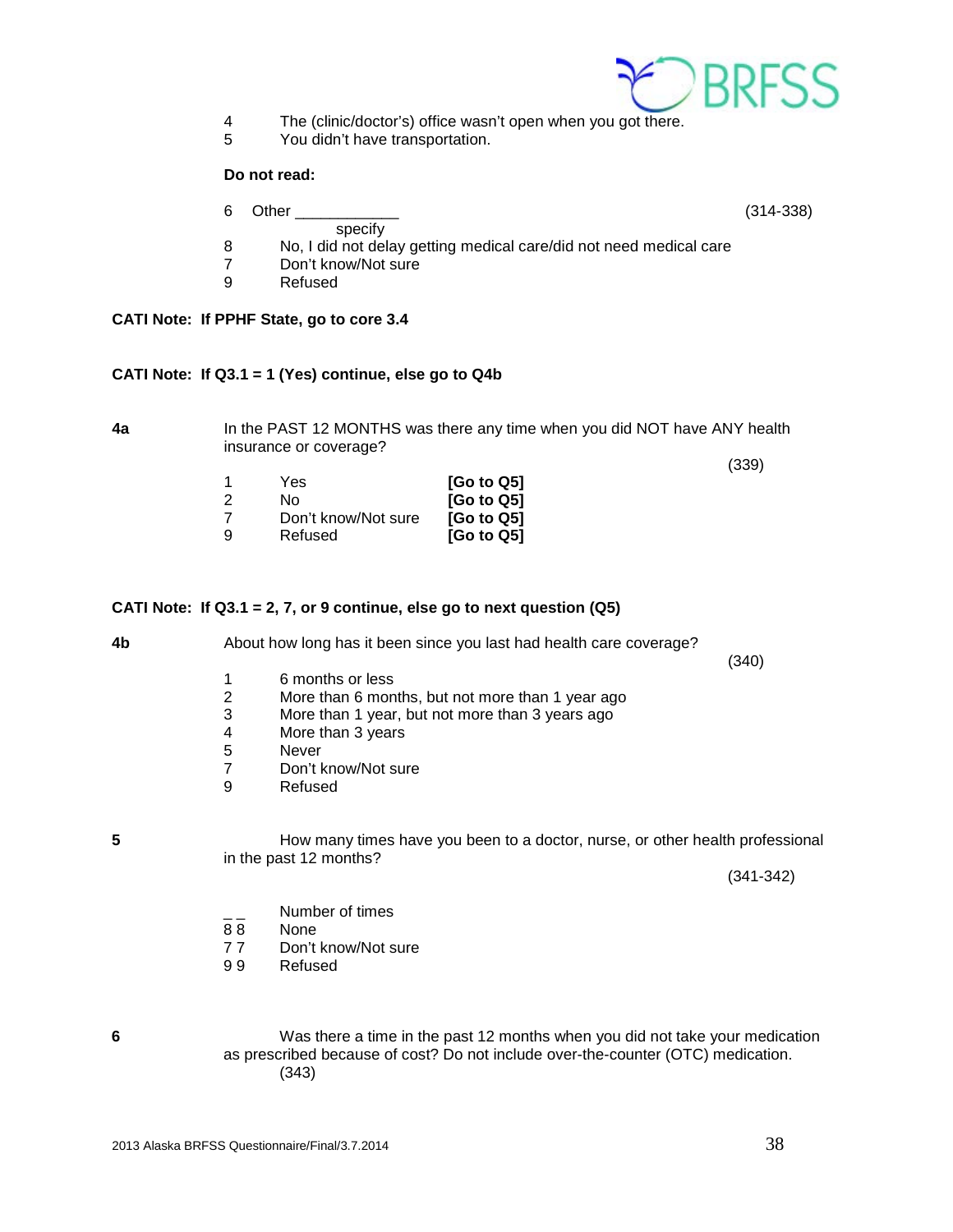

- 1 Yes<br>2 No
	- No.

## **Do not read:**

- 3 No medication was prescribed.<br>7 Don't know/Not sure
- Don't know/Not sure
- 9 Refused

**7** In general, how satisfied are you with the health care you received? Would you say—

 $(344)$ 

- 1 Very satisfied<br>2 Somewhat sat
- 2 Somewhat satisfied<br>3 Not at all satisfied
- Not at all satisfied

# **Do not read**

- 8 Not applicable<br>7 Don't know/No
- 7 Don't know/Not sure<br>9 Refused
- **Refused**

**8** Do you currently have any medical bills that are being paid off over time?

 $(345)$ **INTERVIEWER NOTE:**

**This could include medical bills being paid off with a credit card, through personal loans, or bill paying arrangements with hospitals or other providers. The bills can be from earlier years as well as this year.**

- 1 Yes
- 2 No
- 7 Don't know/Not sure<br>9 Refused
- **Refused**

# **CATI Note: If PPHF state, Go to core section 4.**

# <span id="page-38-0"></span>Module 5: Sugar Drinks

Now I would like to ask you some questions about sugary beverages.

**1.** During the past 30 days, how often did you drink regular soda or pop that contains sugar? Do not include diet soda or diet pop.

#### **Please read:**

You can answer times per day, week, or month: for example, twice a day, once a week, and so forth.

(346-348)

 $1\_\_$  Times per day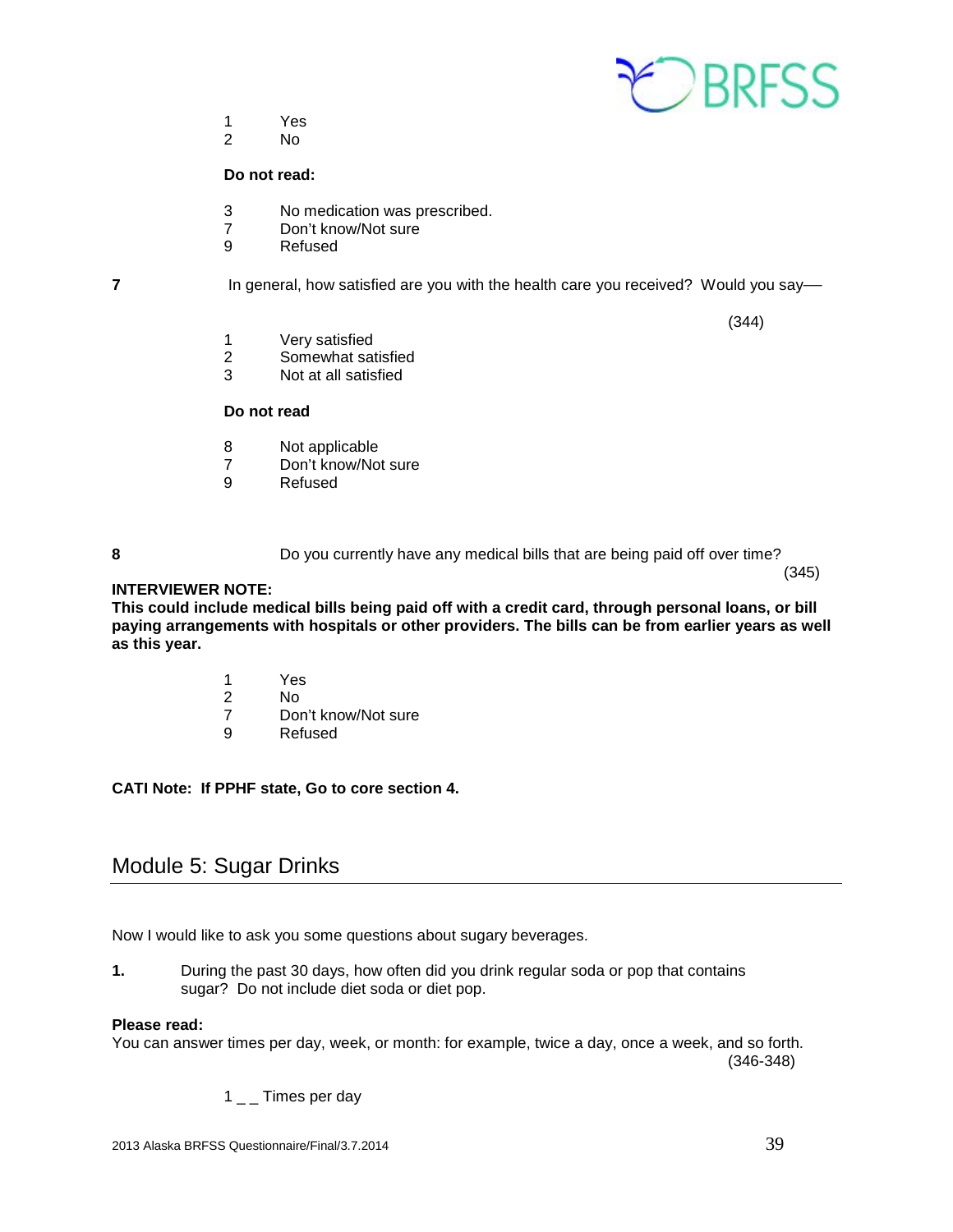

- 2  $\_$  Times per week
- 3  $\_$   $\_$  Times per month

# **Do not read:**

- 888 None<br>777 Don't
- Don't know / Not sure
- 9 9 9 Refused
- **2.** During the past 30 days, how often did you drink sugar-sweetened fruit drinks (such as Kool-aid and lemonade), sweet tea, and sports or energy drinks (such as Gatorade and Red Bull)? Do not include 100% fruit juice, diet drinks, or artificially sweetened drinks.

**Please read:** You can answer times per day, week, or month: for example, twice a day, once a week, and so forth. (349-351)

- 1  $\_$  Times per day
- 2 \_ \_ Times per week
- 3 \_ \_ Times per month

# **Do not read:**

- 8 8 8 None
- 7 7 7 Don't know / Not sure
- 9 9 9 Refused

# <span id="page-39-0"></span>**Activity List for Common Leisure Activities (To be used for Section 13: Physical Activity)**

**Code Description (Physical Activity, Questions 12.2 and 12.5 above)**

| 01 Active Gaming Devices (Wii Fit,                      | 4 1 Rugby                      |
|---------------------------------------------------------|--------------------------------|
| Dance Dance revolution)                                 | 4 2 Scuba diving               |
| 0.2 Aerobics video or class                             | 4 3 Skateboarding              |
| 0 3 Backpacking                                         | 4 4 Skating – ice or roller    |
| 04 Badminton                                            | 4 5 Sledding, tobogganing      |
| 0.5 Basketball                                          | 46 Snorkeling                  |
| 06 Bicycling machine exercise                           | 4 7 Snow blowing               |
| 0 7 Bicycling                                           | 48 Snow shoveling by hand      |
| 08 Boating (Canoeing, rowing, kayaking,                 | 4 9 Snow skiing                |
| sailing for pleasure or camping)                        | 50 Snowshoeing                 |
| 09 Bowling                                              | 51 Soccer                      |
| 10 Boxing                                               | 5.2 Softball/Baseball          |
| 1 1 Calisthenics                                        | 53 Squash                      |
| 1 2 Canoeing/rowing in competition                      | 54 Stair climbing/Stair master |
| 1 3 Carpentry                                           | 55 Stream fishing in waders    |
| 14 Dancing-ballet, ballroom, Latin, hip hop, zumba, etc | 56 Surfing                     |
| 15 Elliptical/EFX machine exercise                      | 57 Swimming                    |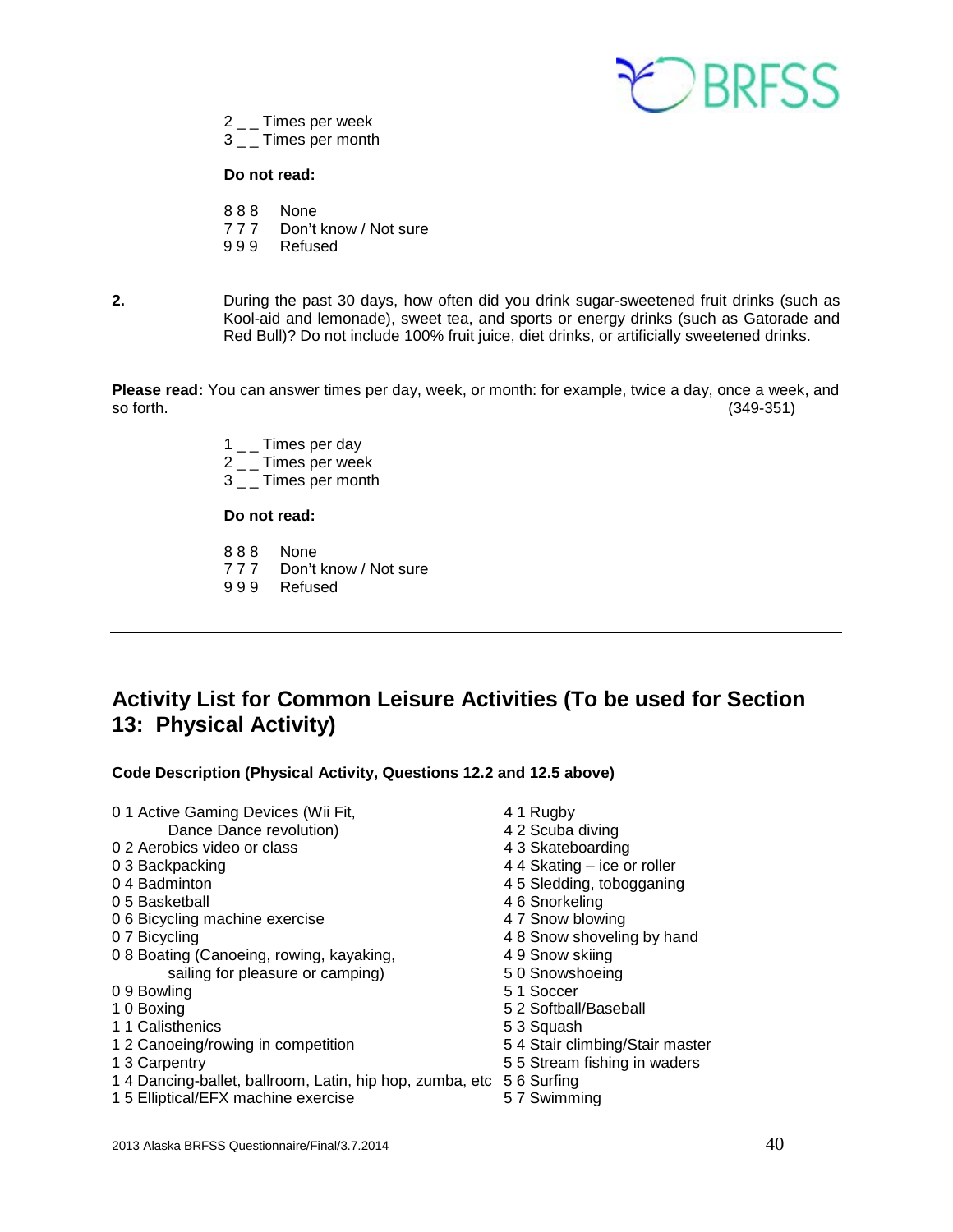

- 1 6 Fishing from river bank or boat 5 8 Swimming in laps 1 7 Frisbee 6 10 17 Frisbee 5 9 Table tennis<br>1 8 Gardening (spading, weeding, digging, filling) 6 0 Tai Chi 1 8 Gardening (spading, weeding, digging, filling) 1 9 Golf (with motorized cart) 6 1 Tennis 2 0 Golf (without motorized cart) 6 2 Touch football 2 1 Handball 6 3 Volleyball 2 2 Hiking – cross-country 6 4 Walking 2 3 Hockey<br>
2 4 Horseback riding<br>
2 4 Horseback riding<br>
2 4 Horseback riding 2 4 Horseback riding 2 5 Hunting large game – deer, elk 6 8 Wrestling 2 6 Hunting small game – quail 6 9 Yoga 2 7 Inline Skating 28 Jogging 28 Jogging 28 Joseph 2012 12:30 12:30 12:30 12:30 12:30 12:30 12:30 12:30 12:30 12:30 12:30 12:30 1 3 0 Mountain climbing hay, etc.) 3 2 Paddleball etc.) 3 3 Painting/papering house 7 4 Karate/Martial Arts 3 5 Racquetball etc.) 3 7 Running etc.) 3 8 Rock Climbing 97 Don't know
- 3 9 Rope skipping and the state of the 9 8 Other
- <span id="page-40-0"></span>4 0 Rowing machine exercise **99 Refused**

# **State added questions**

- 2 9 Lacrosse 7 2 Farm/Ranch Work (caring for livestock, stacking 3 1 Mowing lawn 7 3 Household Activities (vacuuming, dusting, home repair, 3 4 Pilates **75 Upper Body Cycle (wheelchair sports, ergometer,** 3 6 Raking lawn 7 6 Yard work (cutting/gathering wood, trimming hedges
	- -
	-

<span id="page-40-1"></span>**Tobacco** 

# **AK1.1**

Asked if  $CDCQ9.5 = 1,2$ Which smokeless tobacco products do you currently use? Chewing tobacco, snuff, Snus, or Iq'mik\* (also known as Blackbull)? [ Probe for which.]

- 1. Yes, chewing tobacco
- 2. Yes, snuff
- 3. Yes. Iq'mik or blackbull
- 4. Yes, snus
- 5. Yes other (specify) (20 characters)
- 7. DK/NS 9. Refused

Answers mark all that apply NOTE: Place Question AK1.1 right after CDCQ9.5 in CATI coding

# **AK1.2**

CATI note: If CDCQ9.2 = 3 (Not at all) and CDCQ9.4<05 continue. Otherwise, go to next section.

Earlier we asked about when you last smoked a cigarette, EVEN one or two PUFFS. Now we are asking…

About how long has it been since you last smoked cigarettes regularly? Was that…:

09. At least 5 years ago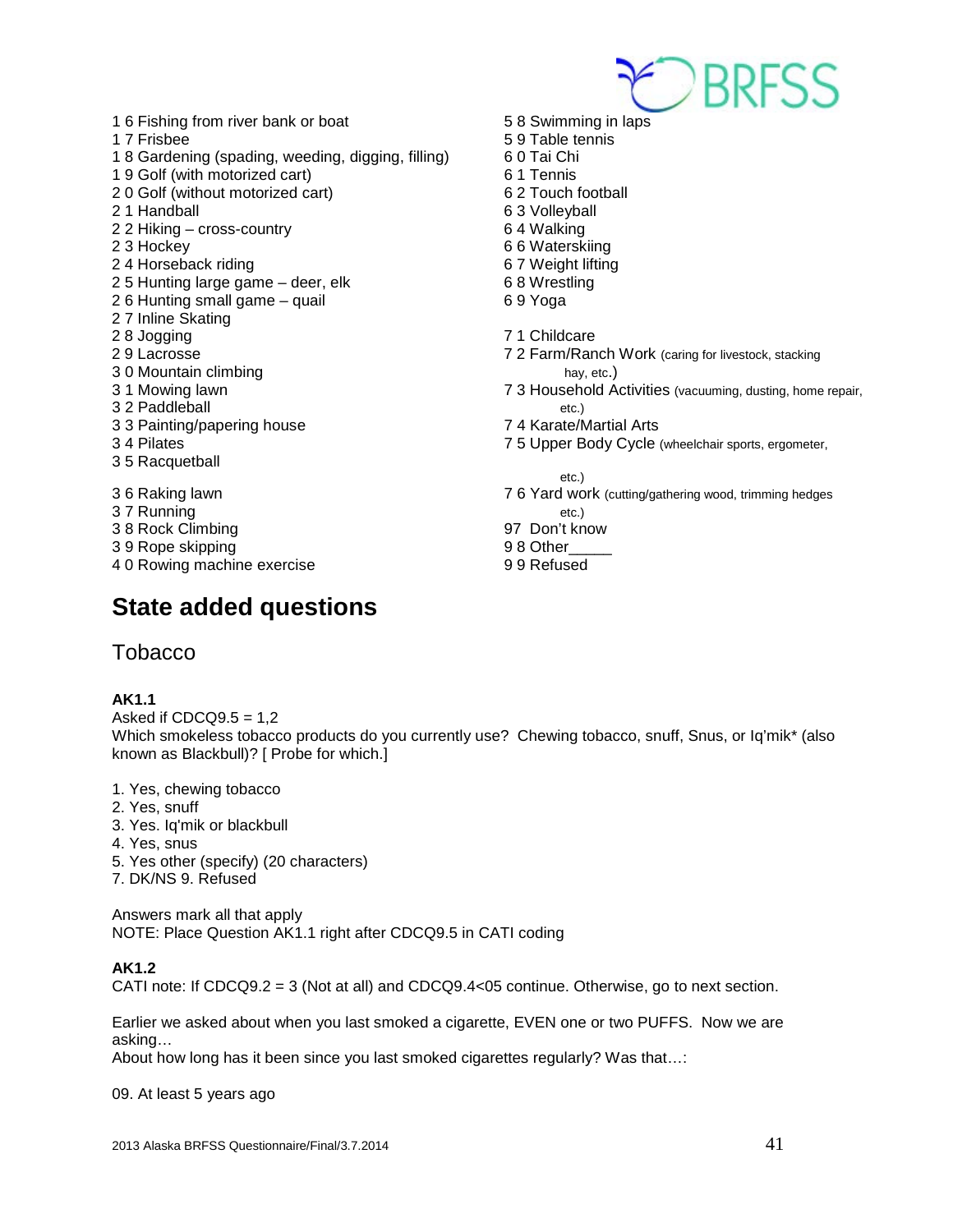

- 08. More than a year ago (but less than 5 years ago)
- 07. About a year ago (if needed that is roughly 12 months)
- 06. At least 6 months ago but less than one year ago
- 05. At least 3 months ago but less than 6 months ago
- 04. At least 30 days ago but less than 3 months ago
- 03. At least 7 days ago but less than 30 days ago
- 02. At least 24 hours ago but less than 7 days ago
- 01. Within the past 25 hours
- 77. DK/NS
- 99. Refused

INTERVIEWER NOTE: Pause between each response category to allow respondent to answer "Yes" or "No" to each category; INTERVIEWER NOTE: If respondent refuses at any level, code 99

# <span id="page-41-0"></span>Screen Time

# **AK2.1**

How many hours a day, on average, do you spend watching TV, videos, DVDs or using the computer outside of work?

01 – 24 hours (specify) 55. Less than one hour 66. Less than daily 77 DK/NS 88. Do not watch TV, videos or use the computer outside of work 99. Refused

# <span id="page-41-1"></span>Sexual Orientation

# **AK3.1**

Now I'm going to ask you a question about sexual orientation. Do you think of yourself as: A. Gay or lesbian, B. Straight, that is, not lesbian or gay, C. Bisexual, or D. something else?

- 2. Gay or Lesbian
- 1. Straight, that is, not lesbian or gay
- 3. Bisexual
- 4. Something else (specify)
- 7. DK/NS
- 9. Refused

# <span id="page-41-2"></span>Cognitive Impairment

# **AK4.1**

The next few questions ask about difficulties in thinking or remembering that can make a big difference in everyday activities. This does not refer to occasionally forgetting your keys or the name of someone you recently met. This refers to things like confusion or memory loss that are happening more often or getting worse. We want to know how these difficulties impact you or someone in your household.

During the past 12 months, have you experienced confusion or memory loss that is happening more often or is getting worse?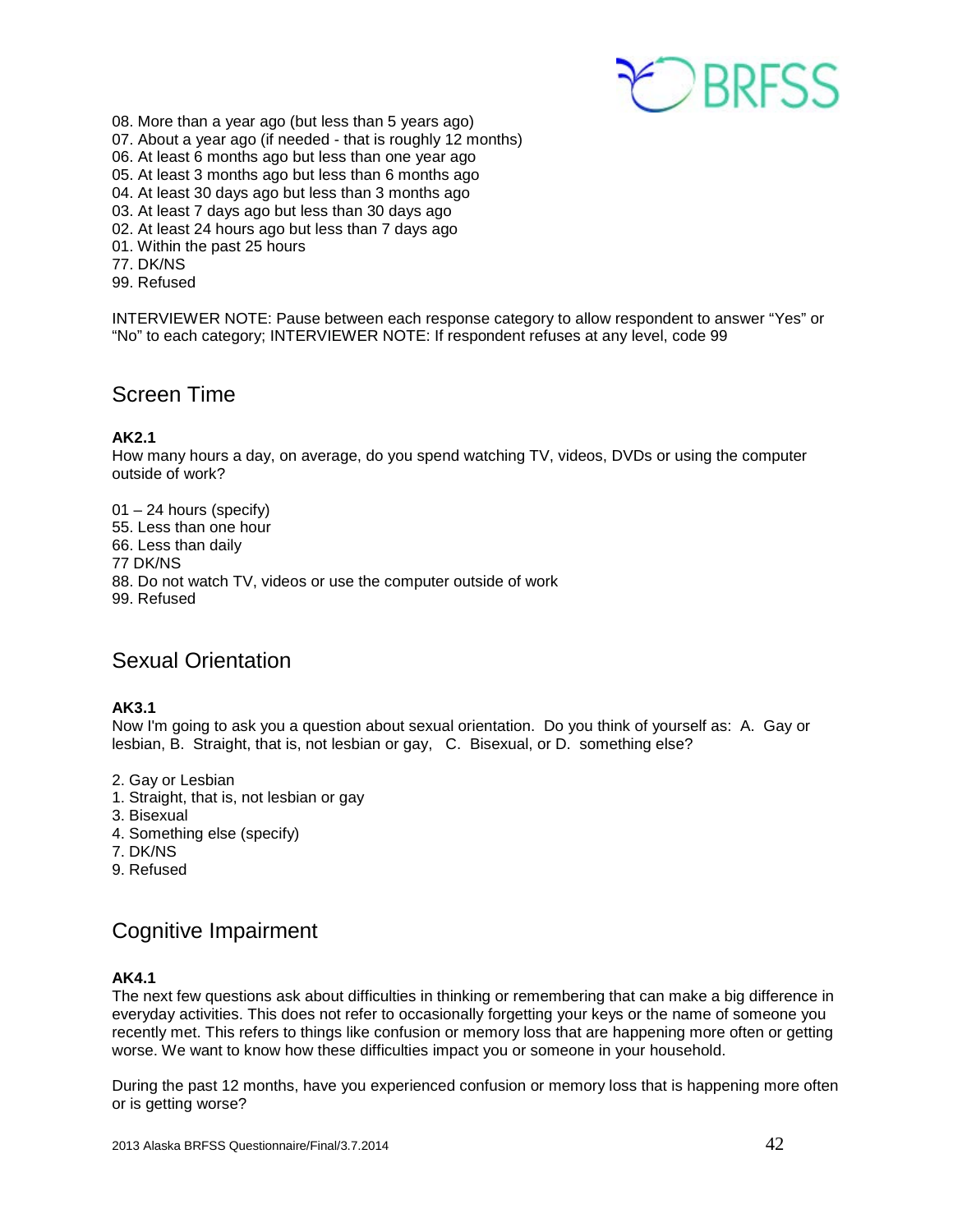

1. Yes

2. No

7. DK/NS

9. Refused

CATI NOTE: If 1 adult in household and  $AK4.1 = 1$  (Yes), go to  $AK4.4$ ; otherwise, go to next module.; CATI NOTE: If number of adults  $> 1$ , go to AK4.2.

# **AK4.2**

[If AK4.1 = 1) Not including yourself], how many adults 18 or older in your household experienced confusion or memory loss that is happening more often or is getting worse during the past 12 months?

Number of people  $(6 = 6 \text{ or more})$ 

8. None

7. DK/NS

9. Refused

CATI NOTE: If AK4.1 = 1 and AK4.2  $>$  7, go to AK4.4.; CATI NOTE: If number of adults  $>$  1 and AK4.2 < 7; continue. Otherwise, go to next module.

# **AK4.3**

[Of these people, please select the person who had the most recent birthday (if AK4.2 < 7)] How old is this person?

01. Age 18-29 02. Age 30-39 03. Age 40-49 04. Age 50-59 05. Age 60-69 06. Age 70-79 07. Age 80-89 08. Age 90+ 77. DK/NS 99. Refused

# **AK4.4**

During the past 12 months, how often [If AK4.1 = 1 (Yes): insert "have you;" otherwise, insert "has this person"] given up household activities or chores [If AK4.1 = 1 (Yes): insert "you;" otherwise, insert "they"] used to do, because of confusion or memory loss that is happening more often or is getting worse?

- 1. Always
- 2. Usually
- 3. Sometimes
- 4. Rarely
- 5. Never
- 7. DK/NS
- 9. Refused

# **AK4.5**

As a result of [If AK4.1 = 1 (Yes): insert "your;" otherwise, insert "this person's"] confusion or memory loss, in which of the following four areas [If AK4.1 = 1 (Yes): insert "do you;" otherwise, insert "does this person"] need the MOST assistance?

1. Safety [read only if necessary: such as forgetting to turn off the stove or falling]

2. Transportation [read only if necessary: such as getting to doctor's appointments]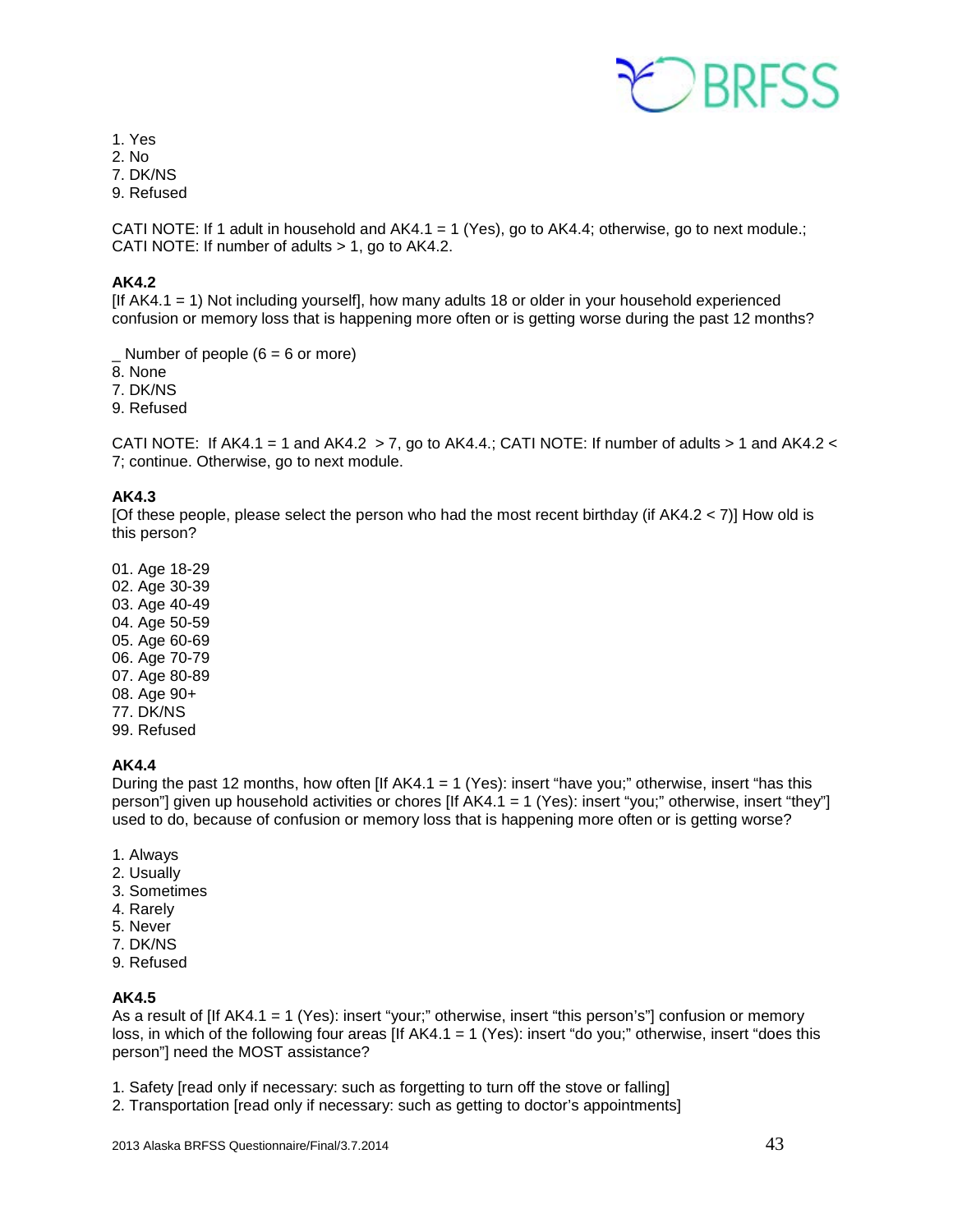

- 3. Household activities [read only if necessary: such as managing money or housekeeping]
- 4. Personal care [read only if necessary: such as eating or bathing]
- 5. Needs assitance but not in these areas
- 6. Doesn't need assistance in any area
- 7. DK/NS
- 9. Refused

# **AK4.6**

During the past 12 months, how often has confusion or memory loss interfered with [If AK4.1 = 1 (Yes): insert "your;" otherwise, insert "this person's"] ability to work, volunteer, or engage in social activities?

- 1. Always
- 2. Usually
- 3. Sometimes
- 4. Rarely
- 5. Never
- 7. DK/NS
- 9. Refused

# **AK4.7**

During the past 30 days, how often  $[$  If AK4.1 = 1 (Yes): insert "has;" otherwise, insert "have you,"] a family member or friend provided any care or assistance for  $[$ If AK4.1 = 1 (Yes): "you;" otherwise, insert "this person"] because of confusion or memory loss?

- 1. Always
- 2. Usually
- 3. Sometimes
- 4. Rarely
- 5. Never
- 7. DK/NS
- 9. Refused

# **AK4.8**

Has anyone discussed with a health care professional, increases in  $[If AK4.1 = 1 (Yes):$  insert "your;" otherwise, insert "this person's"] confusion or memory loss?

- 1. Yes
- 2. No
- 7. DK/NS
- 9. Refused

If  $AK4.8 = 2,7,9$  Go to next module

# **AK4.9**

[If AK4.1 = 1 (Yes): insert "Have you;" otherwise, insert "Has this person"] received treatment such as therapy or medications for confusion or memory loss?

1. Yes

2. No

- 7. DK/NS
- 9. Refused

# **AK4.10**

Has a health care professional ever said that [If AK4.1 = 1 (Yes): insert "you have;"otherwise, insert "this person has"] Alzheimer's disease or some other form of dementia?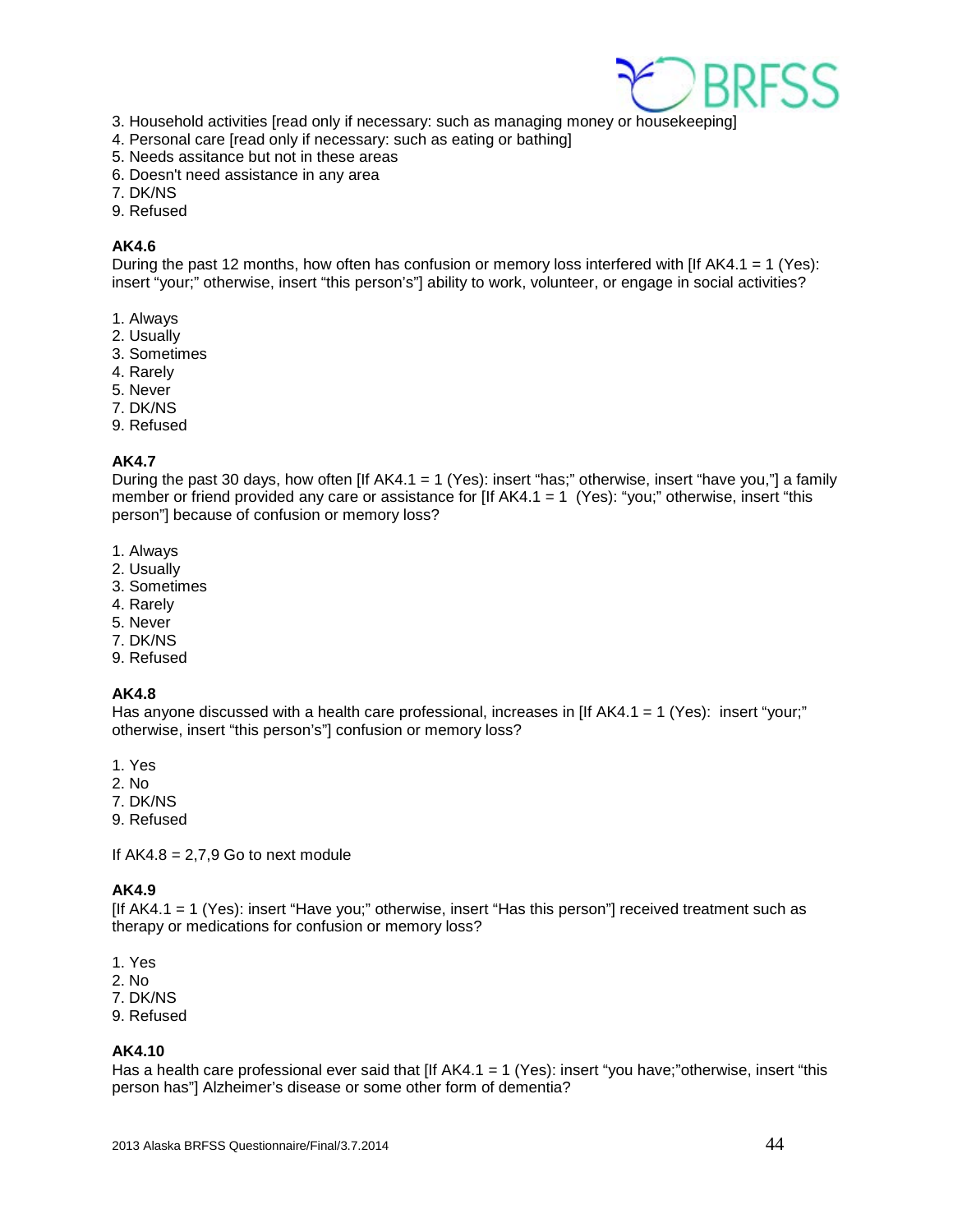

- 1. Yes, Alzheimer's Disease 2. Yes, some other form of dementia but not Alzheimer's Disease
- 3. No diagnosis has been given
- 7. DK/NS
- 9. refused

# <span id="page-44-0"></span>Food Security

# **AK5.1**

These next questions are about the food eaten in your household in the last 12 months, since (current month) of last year and whether everyone in your household had enough food to eat.

1. I'm going to read you several statements that people have made about their food situation. Think about all your household's food, including food that was purchased, grown, harvested, or received from other sources. For these statements, please tell me whether the statement was often true, sometimes true, or never true for (you/you household) in the last 12 months—that is, since last (name of current month).

The first statement is, "The food that (I/we) had just didn't last, and (I/we) could not get more." Was that often, sometimes, or never true for (you/your household) in the last 12 months?

- 1. Often true
- 2. Sometimes true
- 3. Never true
- 7. DK/NS
- 9. Refused

# **AK5.2**

"(I/we) didn't have the food to eat balanced meals." Was that often, sometimes, or never true for (you/your household) in the last 12 months?

- 1. Often true
- 2. Sometimes true
- 3. Never true
- 7. DK/NS
- 9. Refused

# **AK5.3**

In the last 12 months, since last (name of current month), did (you/you or other adults in your household) ever cut the size of your meals or skip meals because (I/we) could not get the food that was needed?

- 1. Yes
- 2. No
- 7. DK/NS
- 9. Refused

If AK5.1 = 3.7.9 AND AK5.2 = 3.7.9 AND AK5.3 = 2.7.9 go to Q7 If  $AK5.3 = 1$  then go to  $AK5.4$ ; if  $AK5.3 = 2.7$  or 9 AND  $AK5.1$  or  $AK5.2 = 1.2$  then go to  $AK5.5$ 

# **AK5.4**

How often did this happen—almost every month, some months but not every month, or in only 1 or 2 months?

1. Almost every month

2. Some months but not every month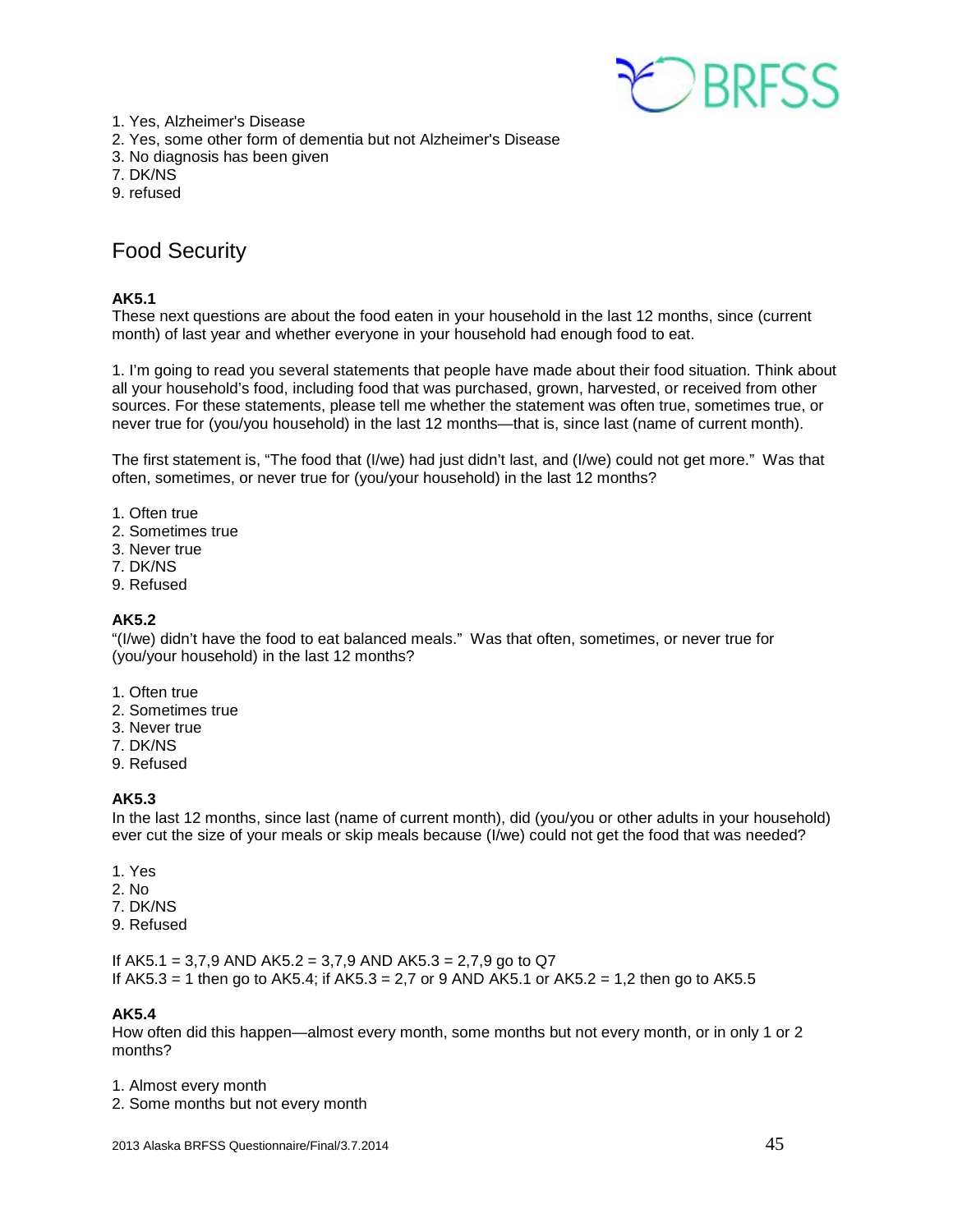

- 3. Only 1 or 2 months
- 7. DK/NS
- 9. Refused

# **AK5.5**

In the last 12 months, did you ever eat less than you felt you should because (I/we) could not get the food that was needed?

- 1. Yes
- 2. No
- 7. DK/NS
- 9. Refused

# **AK5.6**

In the last 12 months, were you every hungry but didn't eat because there wasn't enough food?

- 1. Yes
- 2. No
- 7. DK/NS
- 9. Refused

# **AK5.7**

In the last 12 months, have you received food assistance from a government program, such as Food Stamps (also known as Quest or SNAP), WIC (Women, Infants and Children Program), Free or Reduced School Lunch or Breakfast Program, Commodity Foods or TANF (Temporary Aid for Needy Families)?

- 1. Yes
- 2. No
- 7. DK/NS
- 9. Refused

 $AK5.7 = 2, 7, 9$  go to  $AK5.9$ 

# **AK5.8**

How often did this happen—almost every month, some months but not every month, or in only 1 or 2 months?

- 1. Almost every month
- 2. Some months but not every month
- 3. Only 1 or 2 months
- 7. DK/NS
- 9. Refused

# **AK5.9**

In the last 12 months, have you received food assistance from community programs, such as a food bank or food pantry, a church, Meals on Wheels, or Senior Center Meals?

- 1. Yes
- 2. No
- 7. DK/NS
- 9. Refused

 $AK5.9 = 2,7,9$  go to Next Module

# **AK5.10**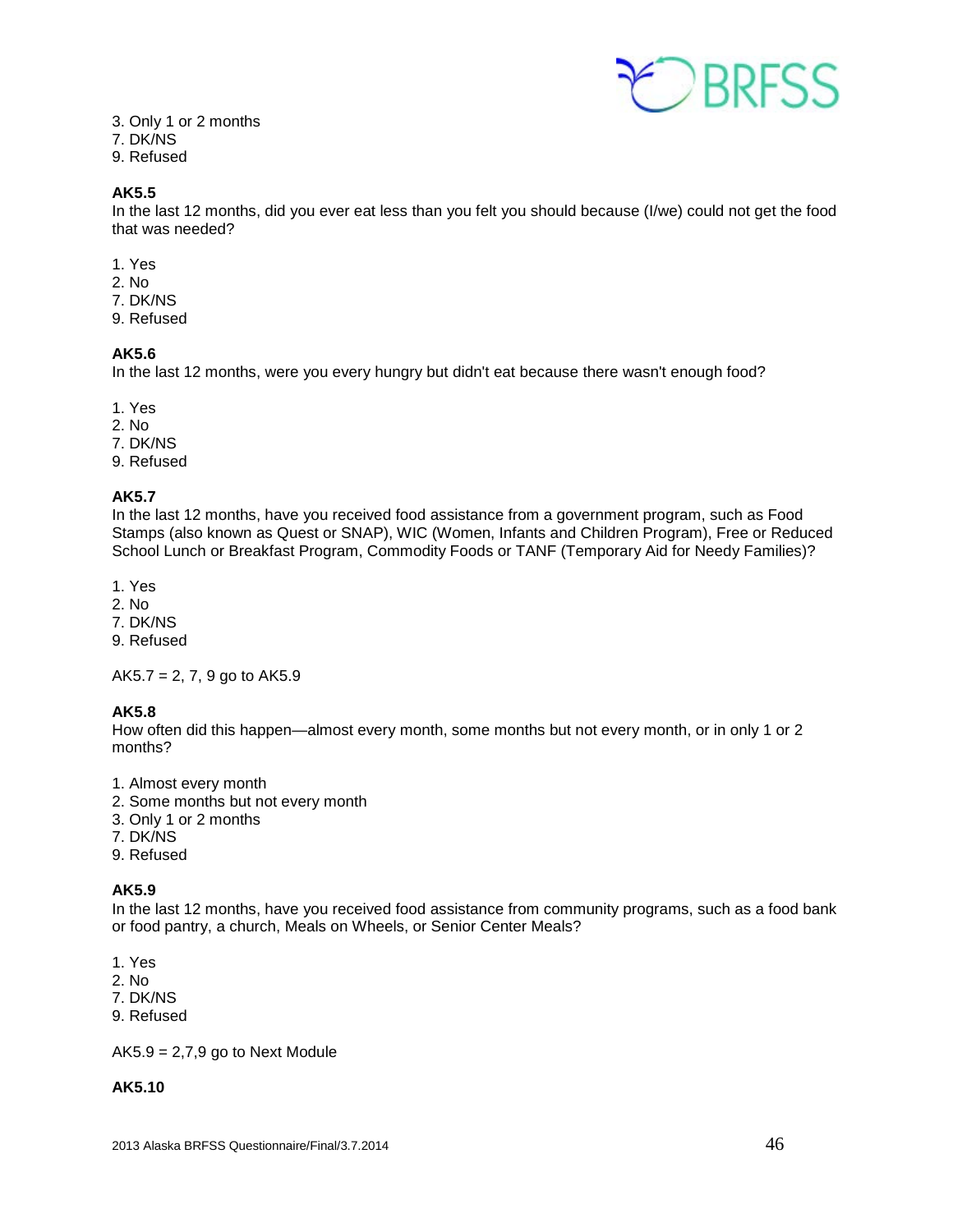

How often did this happen—almost every month, some months but not every month, or in only 1 or 2 months?

- 1. Almost every month
- 2. Some months but not every month
- 3. Only 1 or 2 months
- 7. DK/NS
- 9. Refused

# <span id="page-46-0"></span>Adverse Childhood Experiences

# **AK6.1**

I'd like to ask you some questions about events that happened during your childhood. This information will allow us to better understand problems that may occur early in life, and may help others in the future. This is a sensitive topic and some people may feel uncomfortable with these questions. At the end of this section, I will give you a phone number for an organization that can provide information and referral for these issues. Please keep in mind that you can ask me to skip any question you do not want to answer. All questions refer to the time period before you were 18 years of age. Now, looking back before you were 18 years of age—

Did you live with anyone who was depressed, mentally ill, or suicidal?

- 1. Yes
- 2. No
- 7. DK/NS
- 9. Refused

# **AK6.2**

Did you live with anyone who was a problem drinker or alcoholic?

- 1. Yes
- 2. No
- 7. DK/NS
- 9. Refused

# **AK6.3**

Did you live with anyone who used illegal street drugs or who abused prescription medications?

- 1. Yes
- 2. No
- 7. DK/NS
- 9. Refused

# **AK6.4**

Did you live with anyone who served time or was sentenced to serve time in a prison, jail, or other correctional facility?

- 1. Yes
- 2. No
- 7. DK/NS
- 9. Refused

**AK6.5**

Were your parents separated or divorced?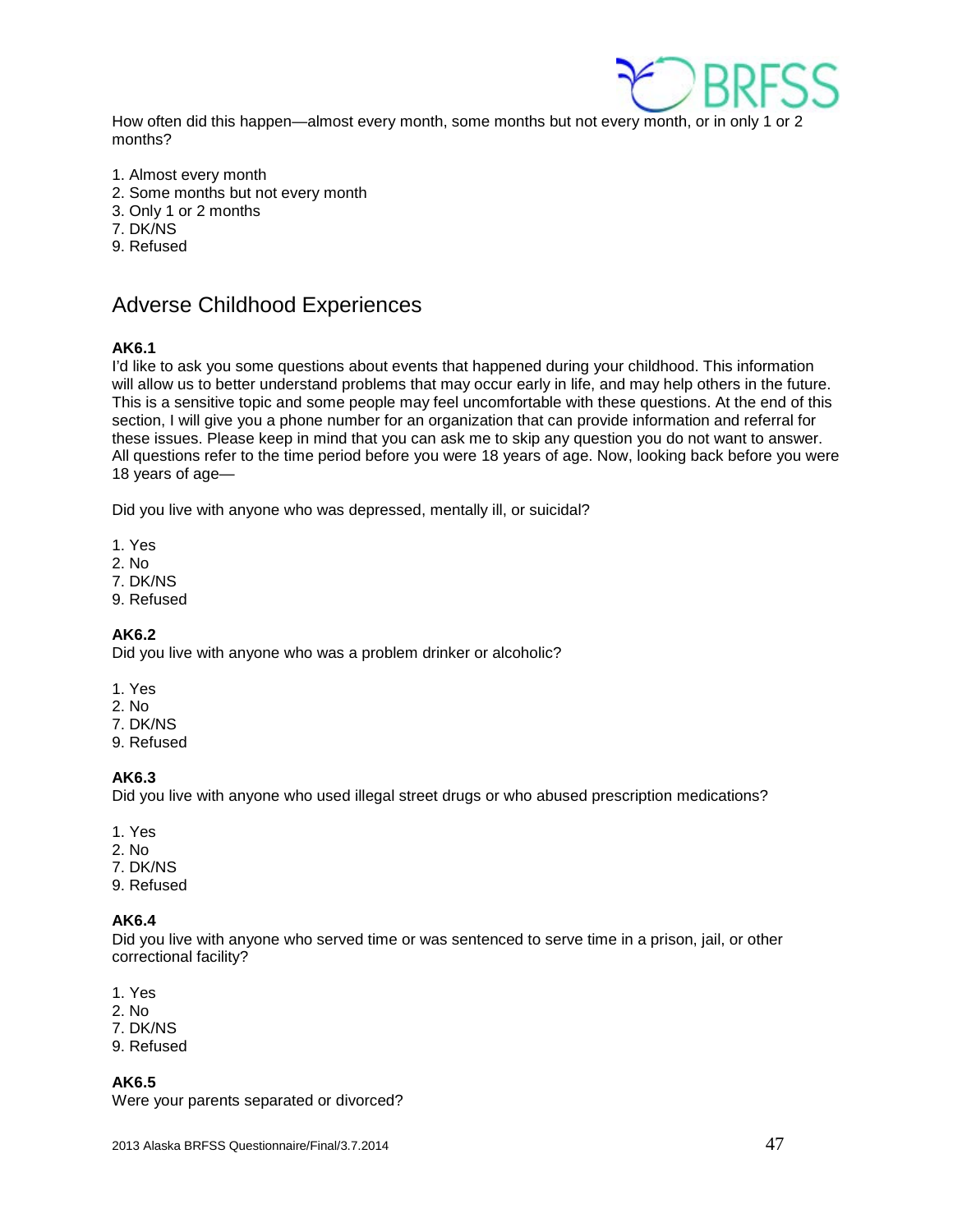

- 1. Yes
- 2. No
- 7. DK/NS
- 9. Refused

# **AK6.6**

How often did your parents or adults in your home ever slap, hit, kick, punch, or beat each other up?

- 1. Never
- 2. Once
- 3. More than once
- 7. DK/NS
- 9. Refused

# **AK6.7**

Before age 18, how often did a parent or adult in your home ever hit, beat, kick, or physically hurt you in any way? Do not include spanking. Would you say---

- 1. Never
- 2. Once
- 3. More than once
- 7. DK/NS
- 9. Refused

# **AK6.8**

How often did a parent or adult in your home ever swear at you, insult you, or put you down?

- 1. Never
- 2. Once
- 3. More than once
- 7. DK/NS
- 9. Refused

# **AK6.9**

How often did anyone at least 5 years older than you or an adult, ever touch you sexually?

- 1. Never
- 2. Once
- 3. More than once
- 7. DK/NS
- 9. Refused

# **AK6.10**

How often did anyone at least 5 years older than you or an adult try to make you touch them sexually?

- 1. Never
- 2. Once
- 3. More than once
- 7. DK/NS
- 9. Refused

# **AK6.11**

How often did anyone at least 5 years older than you or an adult force you to have sex?

- 1. Never
- 2. Once